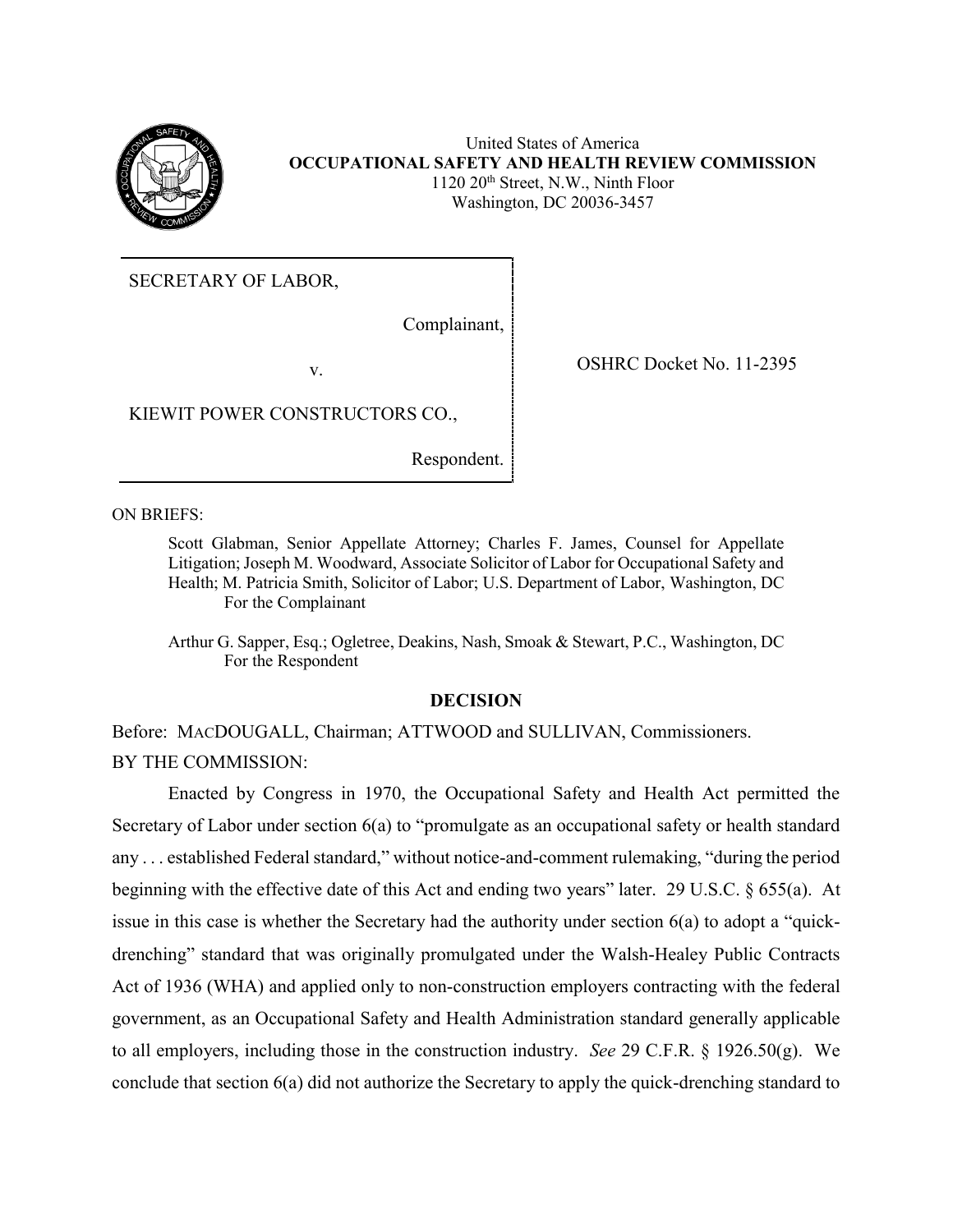construction employers without notice-and-comment rulemaking. Therefore, we vacate a serious citation issued by OSHA to Kiewit Power Constructors Company that alleges a violation of  $§$  1926.50(g).<sup>1</sup>

### **STATUTORY & REGULATORY BACKGROUND**

To begin, we must undertake a review of the somewhat tortured history of  $\S$  1926.50(g), which starts with Congress's passage of the OSH Act. The OSH Act authorized the Secretary to promulgate workplace safety and health standards applicable to all employers "engaged in a business affecting commerce." 29 U.S.C. §§ 651(b)(3), 655. Section 4(b)(2) of the OSH Act designated all "safety and health standards" promulgated under several existing labor laws, including the WHA, as temporary "occupational safety and health standards" under the OSH Act, so that these standards would not be repealed until they were replaced by OSHA standards promulgated under section 6. *See* 29 U.S.C. § 653(b)(2); 116 Cong. Rec. H11899 (daily ed. Dec. 17, 1970) (statement of Rep. Steiger). Section 6 provided two different procedures by which the Secretary could promulgate OSHA standards: either pursuant to section 6(a) or section 6(b). *See*  29 U.S.C. § 655.

 $\overline{a}$ 

<sup>&</sup>lt;sup>1</sup> Kiewit contested the citation and filed a motion to dismiss or for summary judgment, claiming that the cited standard is invalid because it was promulgated without notice-and-comment rulemaking. Kiewit also sought a declaratory order affirming the invalidity of  $\S$  1926.50(g). Former Administrative Law Judge Stephen J. Simko, Jr., granted the motion to dismiss and vacated the citation, but he did not consider the motion for a declaratory order, finding that his granting of the motion to dismiss made such an order "unnecessary." To be clear, the Commission has discretion to issue such an order. *See* 5 U.S.C. § 554(e) ("The agency . . . in its sound discretion, may issue a declaratory order to terminate a controversy or remove uncertainty."); 29 U.S.C. § 659(c) (permitting the Commission to direct "other appropriate relief"). Such an issuance, though, is an "extraordinary step," *Walker Towing Corp.*, 14 BNA OSHC 2072, 2074 (No. 87- 1359, 1991), taken only where the practical effect of the order would be greater than that of a decision. *See Granite City Terminals Corp.*, 12 BNA OSHC 1741, 1748 (No. 83-882-S, 1986) ("[A] declaratory order stating that the company's current use of . . . safety belt protection . . . complies with  $\lceil \xi \rceil$  1918.23(b) . . . would serve no useful purpose," given the Secretary's "fail [ure] to prove . . . [a] violat [ion] of [that provision]."). Although Kiewit claims on review that issuing a declaratory order here might "coerce" the Secretary into deleting the cited provision from Part 1926, this is speculative. Accordingly, we decline to issue a declaratory order.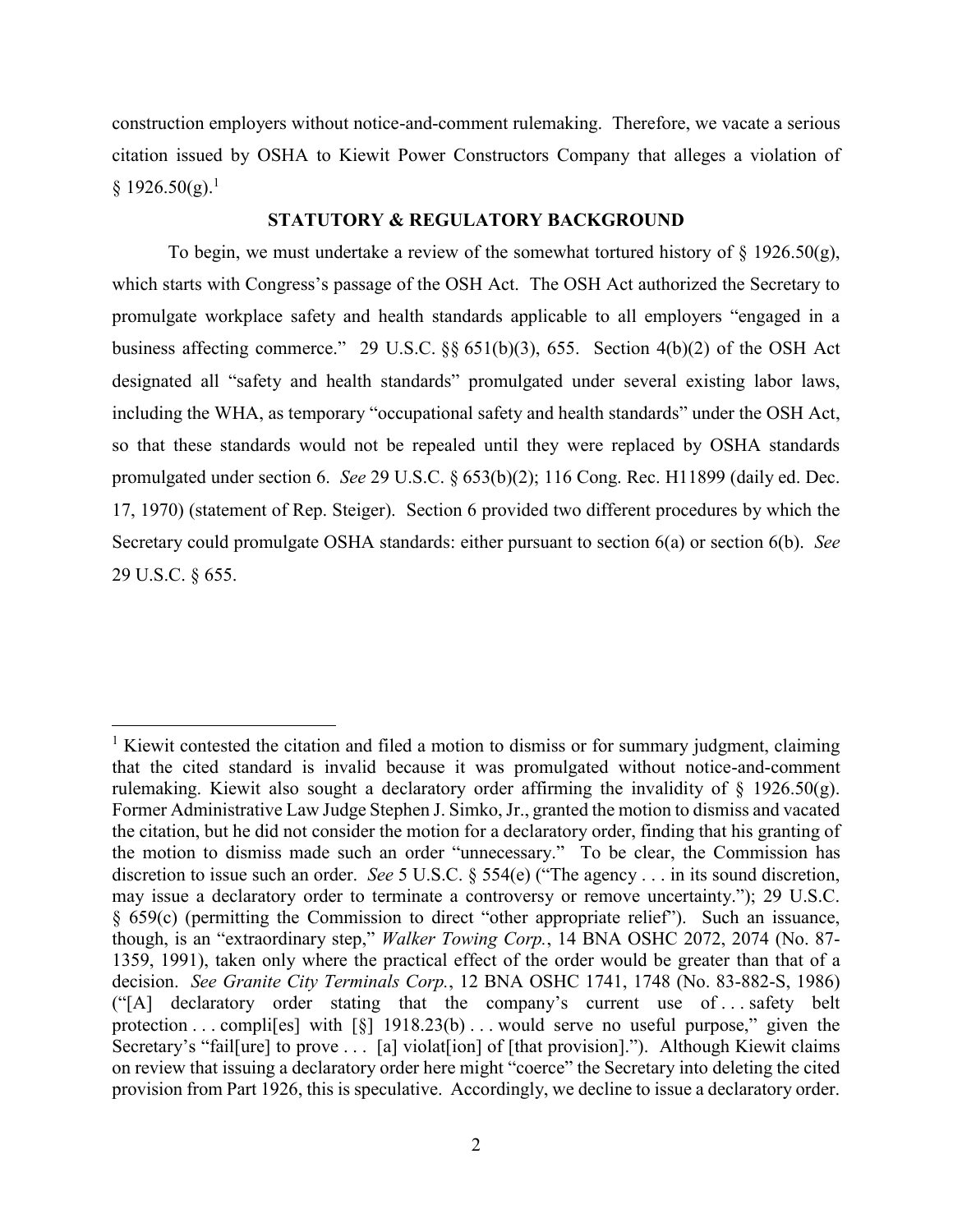Under section 6(a), the Secretary was permitted to promulgate, without notice and comment, any "national consensus standard"<sup>2</sup> or "established Federal standard"<sup>3</sup> as an "occupational safety or health standard" during a two-year period beginning April 28, 1971, the effective date of the OSH Act.<sup>4</sup> 29 U.S.C. § 655(a). Section 6(b) provides a set of notice-andcomment procedures that mirror those of the Administrative Procedure Act (APA), 5 U.S.C. § 500, *et seq.*, for the promulgation of all other standards. 29 U.S.C. § 655(b).

As part of his implementation of section 6(a), the Secretary adopted many WHA standards as OSHA standards, including the WHA's quick-drenching provision, 41 C.F.R. § 50-204.6(c), which was initially codified at § 1910.151(c). 36 Fed. Reg. 10,465, 10,601 (May 29, 1971). As a WHA standard, this provision applied only to employers engaged in the manufacturing or furnishing of materials under contracts with the federal government—it did not apply to construction employers. 41 U.S.C. § 6502(4). The Secretary initially retained this coverage limitation by promulgating simultaneously with the quick-drenching standard a provision, 29 C.F.R. § 1910.5(e), stating that standards adopted from the WHA applied *only* to "manufacturing or supply operations which would be subject to the Walsh-Healey Act." 36 Fed. Reg. at 10,468.

29 U.S.C. § 655(a).

<sup>&</sup>lt;sup>2</sup> "The term 'national consensus standard' means any occupational safety and health standard or modification thereof which (1), has been adopted and promulgated by a nationally recognized standards-producing organization under procedures whereby it can be determined by the Secretary that persons interested and affected by the scope or provisions of the standard have reached substantial agreement on its adoption, (2) was formulated in a manner which afforded an opportunity for diverse views to be considered and (3) has been designated as such a standard by the Secretary, after consultation with other appropriate Federal agencies." 29 U.S.C. § 652(9).

<sup>&</sup>lt;sup>3</sup> "The term 'established Federal standard' means any operative occupational safety and health standard established by any agency of the United States and presently in effect, or contained in any Act of Congress in force on the date of enactment of this Act." 29 U.S.C. § 652(10).

 $4$  Section 6(a) of the OSH Act states:

Without regard to chapter 5 of title 5, United States Code, or to the other subsections of this section, the Secretary shall, as soon as practicable during the period beginning with the effective date of this Act and ending two years after such date, by rule promulgate as an occupational safety or health standard any national consensus standard, and any established Federal standard, unless he determines that the promulgation of such a standard would not result in improved safety or health for specifically designated employees. In the event of conflict among any such standards, the Secretary shall promulgate the standard which assures the greatest protection of the safety or health of the affected employees.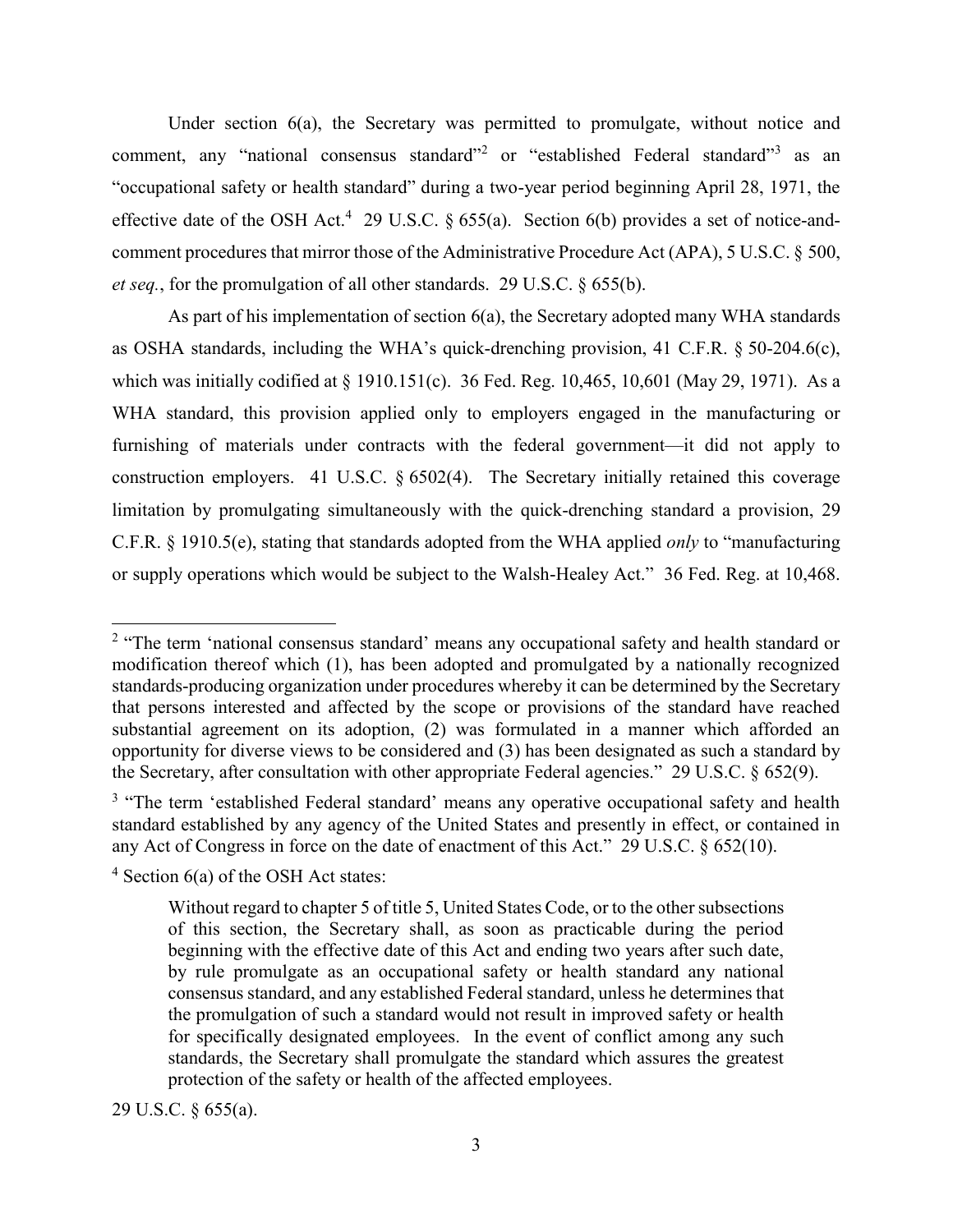A little more than three months later, however, the Secretary revoked § 1910.5(e)—without notice and comment—to make  $\S$  1910.151(c) and all other standards adopted from the WHA applicable to *all* employers covered by the OSH Act, including construction employers. 36 Fed. Reg. 18,080, 18,081 (Sept. 9, 1971) (relying on OSH Act sections 6(a) and 8(g), and stating revocation was to "remove the limitation to the application of the [WHA] standards so that they may apply to every employment and place of employment exposed to hazards covered by the standards").

In 1979, OSHA issued a "Notice of Enforcement Policy and Republication of Standards" (Notice) listing construction-specific standards (from Part 1926) and general industry standards (from Part 1910) that the agency identified as being applicable to the construction industry, including the quick-drenching standard, § 1910.151(c).44 Fed. Reg. 8575, 8577, 8589 (Feb. 9, 1979). The Notice stated that it was the "first step in the agency's long[-]range program to modify Part 1926 into a single comprehensive set of OSHA regulations for use on construction worksites." *Id.* at 8577. Subsequently, in 1983 and 1991, OSHA issued additional guidance identifying general industry standards it considered applicable to construction. *See* 58 Fed. Reg. 35,075, 35,076 (June 30, 1993).

In 1993, OSHA codified in Part 1926 the general industry standards it deemed applicable to construction work. *Id.* At that time, OSHA acknowledged that it had not engaged in noticeand-comment rulemaking, but it invoked the APA's "good cause" exemption, asserting that its action was merely a codification requested by the construction industry of standards that already applied to construction employers. *Id.* at 35,076-77. *See* 5 U.S.C. § 553(b)(3)(B); 29 C.F.R. § 1911.5. OSHA explained that the codification did not alter the substantive requirements of the standards or change the existing rights or obligations of regulated parties. 58 Fed. Reg. at 35,077. The text of the general industry quick-drenching provision,  $\S$  1910.151(c), which OSHA had previously identified in 1979 as being applicable to construction, was added to 29 C.F.R. § 1926.50, the construction medical services and first aid standard, as subsection (g). 58 Fed. Reg. at 35,084.

Now that we have walked down this long and winding road, we can pick up, nearly forty years after the enactment of the OSH Act, with the Secretary's issuance of a citation to Kiewit for an alleged serious violation of  $\S$  1926.50(g).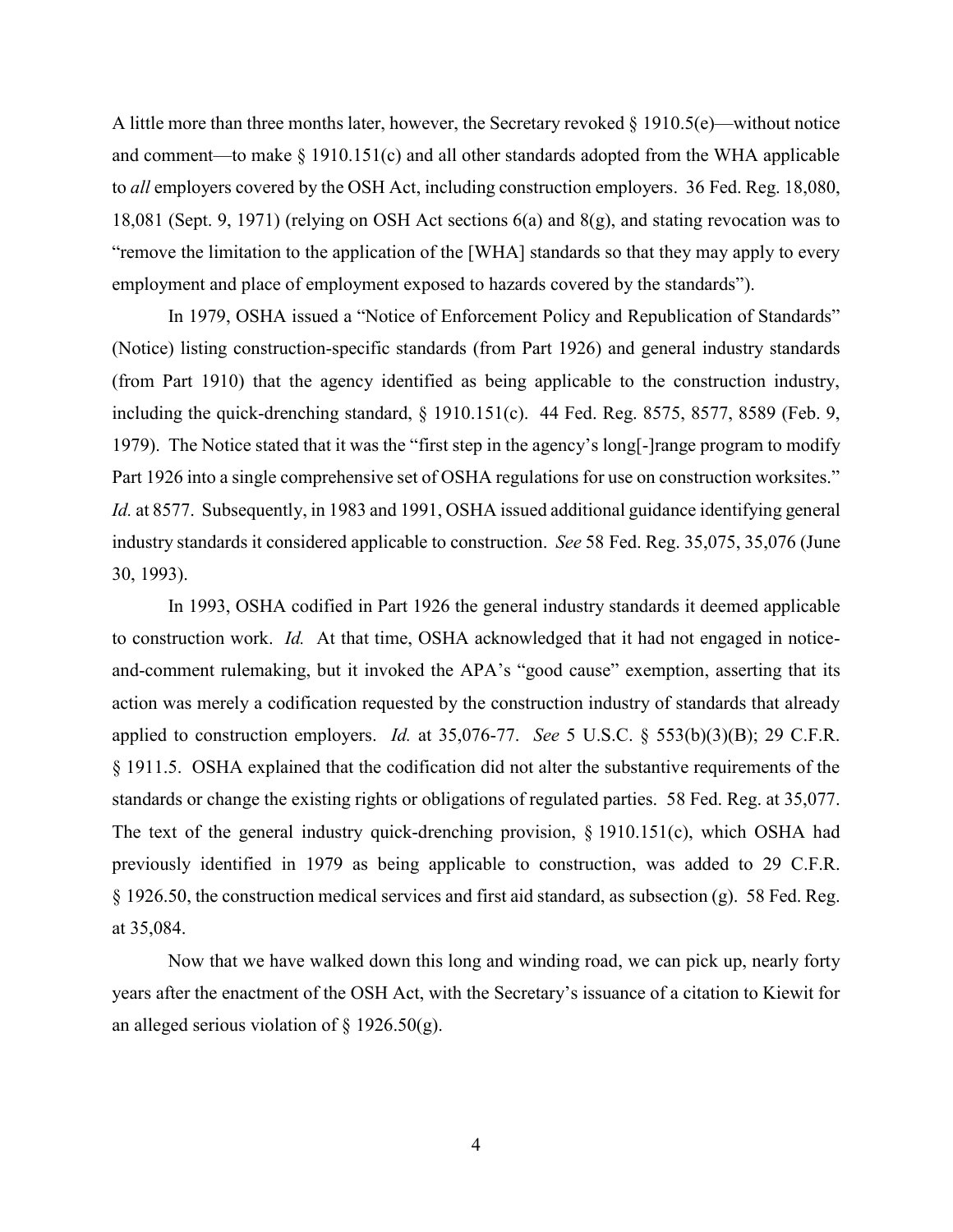### **DISCUSSION**

Kiewit was engaged in construction at a worksite in Rogersville, Tennessee, when its worksite was inspected by OSHA. Following the inspection, Kiewit was issued a citation alleging a violation of  $\S 1926.50(g)$ —the construction "quick-drenching" provision that requires immediate onsite access to eye/body wash facilities for employees who may be exposed to "injurious corrosive materials."<sup>5</sup> The Secretary contends that section  $6(a)$  of the OSH Act authorized him to adopt the WHA quick-drenching provision as an OSHA standard and expand its scope to include the construction industry without notice-and-comment rulemaking. The Secretary further maintains that his interpretation of this section of the OSH Act is entitled to deference under *Chevron, U.S.A., Inc. v. Natural Resources Defense Council, Inc.*, 467 U.S. 837 (1984). Kiewit claims that the Secretary lacked such authority because  $\S 1926.50(g)$ 's original "source standard" was promulgated under the WHA and, therefore, did not apply to construction work; thus, the Secretary's adoption of it as a construction standard (without notice-and-comment rulemaking) was a substantive change, which is impermissible under section  $6(a)$ . This case turns on the authority granted to the Secretary in section 6(a) to take such action.

 $5$  The cited provision states that "[w]here the eyes or body of any person may be exposed to injurious corrosive materials, suitable facilities for quick drenching or flushing of the eyes and body shall be provided within the work area for immediate emergency use." 29 C.F.R.  $\S$  1926.50(g). The citation alleges that Kiewit employees used an electrical insulating resin on a daily basis and that the resin packaging indicated that it was corrosive.

<sup>&</sup>lt;sup>6</sup> In vacating the citation, the judge focused entirely on OSHA's 1993 codification of the cited provision in Part 1926, finding that this was a substantive change requiring notice-and-comment rulemaking because "[b]y moving the [quick-drenching] requirement into the construction standard, there becomes a presumption of applicability to construction work that otherwise does not exist for provisions contained in . . . Part 1910[.]" The judge also reasoned that "feasibility of compliance becomes more difficult or even impossible for a cited employer to challenge."

This rationale is flawed for two reasons. First, no such "presumption of applicability" exists—the Secretary always has the burden of proving that a standard applies to a particular condition in a particular case, regardless of whether that standard has been codified in Part 1926 or Part 1910. *See Astra Pharm. Prods., Inc.*, 9 BNA OSHC 2126, 2129-30 (No. 78-6247, 1981), *aff'd in relevant part*, 681 F.2d 69 (1st Cir. 1980). Second, codification of a standard in one part or another has no bearing on the issue of feasibility—feasibility of compliance is always presumed, as reflected in the fact that infeasibility is an affirmative defense that must be proven by the employer. *See Peterson Bros. Steel Erection Co.*, 16 BNA OSHC 1196, 1202 (No. 90-2304, 1993), *aff'd*, 26 F.3d 573 (5th Cir. 1994). In any event, the Secretary does not argue that the 1993 codification was what made the quick-drenching standard applicable here. Rather, he asserts that section 6(a) "authorized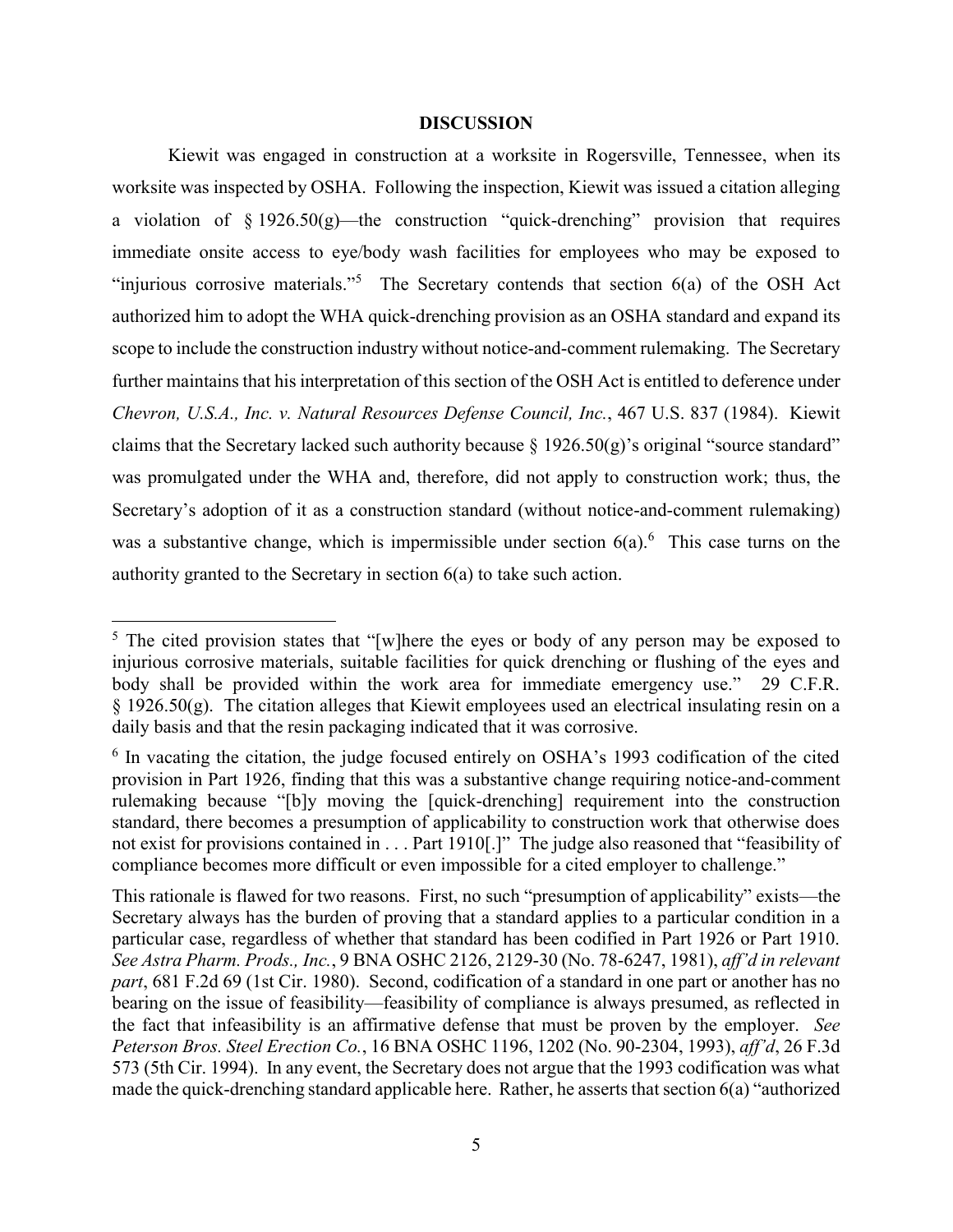### **I. Plain Language of Section 6(a)**

 $\overline{\phantom{a}}$ 

In determining whether  $\S$  1926.50(g) was lawfully promulgated pursuant to the authority granted to the Secretary by section 6(a) of the OSH Act, "the first step in our analysis is to determine whether the [statutory] language at issue has a plain meaning with regard to the particular dispute before us, or whether it is ambiguous." *Sharon & Walter Constr., Inc.*, 23 BNA OSHC 1286, 1293 (No. 00-1402, 2010) (citing *Robinson v. Shell Oil Co.*, 519 U.S. 337, 340 (1997)). The "plainness or ambiguity of statutory language is determined by reference to the language itself, the specific context in which that language is used, and the broader context of the statute as a whole." *Shell Oil*, 519 U.S. at 341. Although section 6(a) provides for the adoption of certain safety and health standards during a particular period of time without notice-andcomment rulemaking, it is silent as to whether the Secretary may apply "any established Federal standard" adopted "as an occupational safety or health standard" to industries beyond those the original standard covered. The OSH Act defines "occupational safety and health standard" only generally, without reference to the scope of coverage. *See* 29 U.S.C. § 652(8) ("The term 'occupational safety and health standard' means a standard which requires conditions, or the adoption or use of one or more practices, means, methods, operations, or processes, reasonably necessary or appropriate to provide safe or healthful employment and places of employment."). The Secretary concedes as much, stating on review that "the OSH Act is ambiguous about the scope of the authorized expanded coverage of established federal standards." In these circumstances, we find that section  $6(a)$  is ambiguous as to the issue before us.<sup>7</sup>

<sup>[</sup>him in 1971] to extend the coverage of the [WHA] 'quick[-]drenching' standard . . . to construction employers without notice-and-comment rule-making." Kiewit argues, in part, that the manner by which the Secretary adopted the quick-drenching provision as an OSH Act standard—namely, revocation of § 1910.5(e)—was "unlawful" for several reasons. Regardless of the mechanism the Secretary used, though, the issue here is the Secretary's authority under section 6(a), and the 1993 codification is irrelevant in that regard.

 $7$  Our dissenting colleague asserts that this finding of ambiguity results from a "superficial reading" of section 6(a). Yet, neither the canons of statutory construction, nor the statutory context of section 6(a), changes the fact that the provision—even when read in context—is entirely silent as to whether the Secretary was authorized to expand the scope of WHA standards to new industries. Further, in responding to our colleague's attack on our interpretation of section 6(a), we are mindful that the Supreme Court has stated "that Congress 'does not alter the fundamental details of a regulatory scheme in vague terms or ancillary provisions—it does not, one might say, hide elephants in mouseholes.' " *Epic Sys. Corp. v. Lewis*, 138 S. Ct. 1612, 1626-27 (2018) (quoting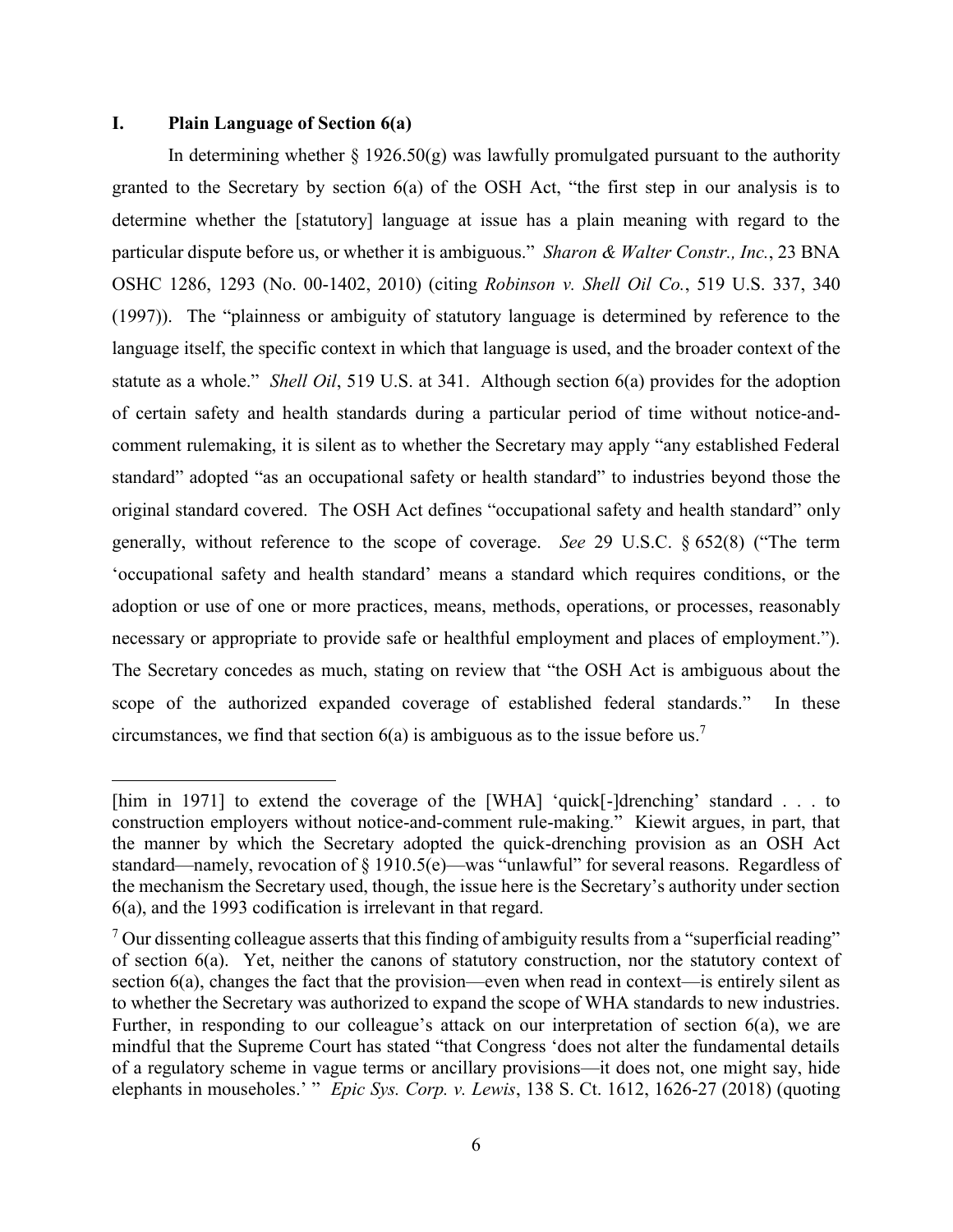### **II. Whether Secretary's Interpretation Is Entitled to** *Chevron* **Deference**

"In the usual course, when an agency is authorized by Congress to issue regulations and promulgates a regulation interpreting a statute it enforces, the interpretation receives deference if the statute is ambiguous and if the agency's interpretation is reasonable." *Encino Motorcars, LLC v. Navarro*, 136 S. Ct. 2117, 2124 (2016) (discussing principles of *Chevron* deference). Such "deference is not warranted," however, "where the regulation is 'procedurally defective'—that is, where the agency errs by failing to follow the correct procedures in issuing the regulation." *Id.* at 2125. As the Court noted, "where a proper challenge is raised to the agency procedures, and those procedures are defective, a court should not accord *Chevron* deference to the agency interpretation." *Id.* We find that Kiewit's challenge is not only proper but also meritorious.

## **A. Secretary's Interpretation Must Be Reasonable**

 $\overline{a}$ 

"One of the basic procedural requirements of administrative rulemaking is that an agency must give adequate reasons for its decisions." *Id.* Here, the Secretary's 1971 promulgation of § 1910.5(e) shows that he initially interpreted section 6(a) as *precluding* him from expanding the scope of established federal standards to other industries. *See* 36 Fed. Reg. at 10,468 ("Whenever the source of a standard . . . is . . . an established federal standard published in 41 C.F.R. Part 50- 204, the standard . . . is intended to apply to manufacturing and supply operations which would be subject to the [WHA] if there were a Federal contract . . . involved."). Then, without explanation, the Secretary reversed course and interpreted section 6(a) as *allowing* him to apply WHA-derived standards to "every employment and place of employment exposed to hazards covered by the standards."<sup>8</sup> 36 Fed. Reg. at 18,081. Having failed to "provide a reasoned explanation" for this

*Whitman v. Am. Trucking Ass'ns*, 531 U.S. 457, 468 (2001)). Our colleague's conclusion that section 6(a) must be read contrary to the primacy of notice-and-comment rulemaking and as authorizing the Secretary to expand the coverage of WHA-derived standards to non-manufacturing industries falls short in light of this principle.

<sup>&</sup>lt;sup>8</sup> Our dissenting colleague claims that the Secretary's adoption of  $\S$  1910.5(e) did not mean that he considered a scope expansion outside of his section  $6(a)$  authority, because  $§$  1910.5(c)(2) "plainly contemplates that under appropriate circumstances general standards . . . shall apply to industries that also have their own . . . standards." Section 1910.5(c)(2), however, is not, as our colleague describes it, "Part 1910's broad statement regarding the scope of Part 1910 standards." Rather, it applies only in the event of a conflict with an industry-specific standard. Thus, § 1910.5(c) is irrelevant as to the § 1910.5(e) revocation issue. Additionally, our colleague posits that the Secretary's revocation of  $\S$  1910.5(e) was not a change from agency practice. Before the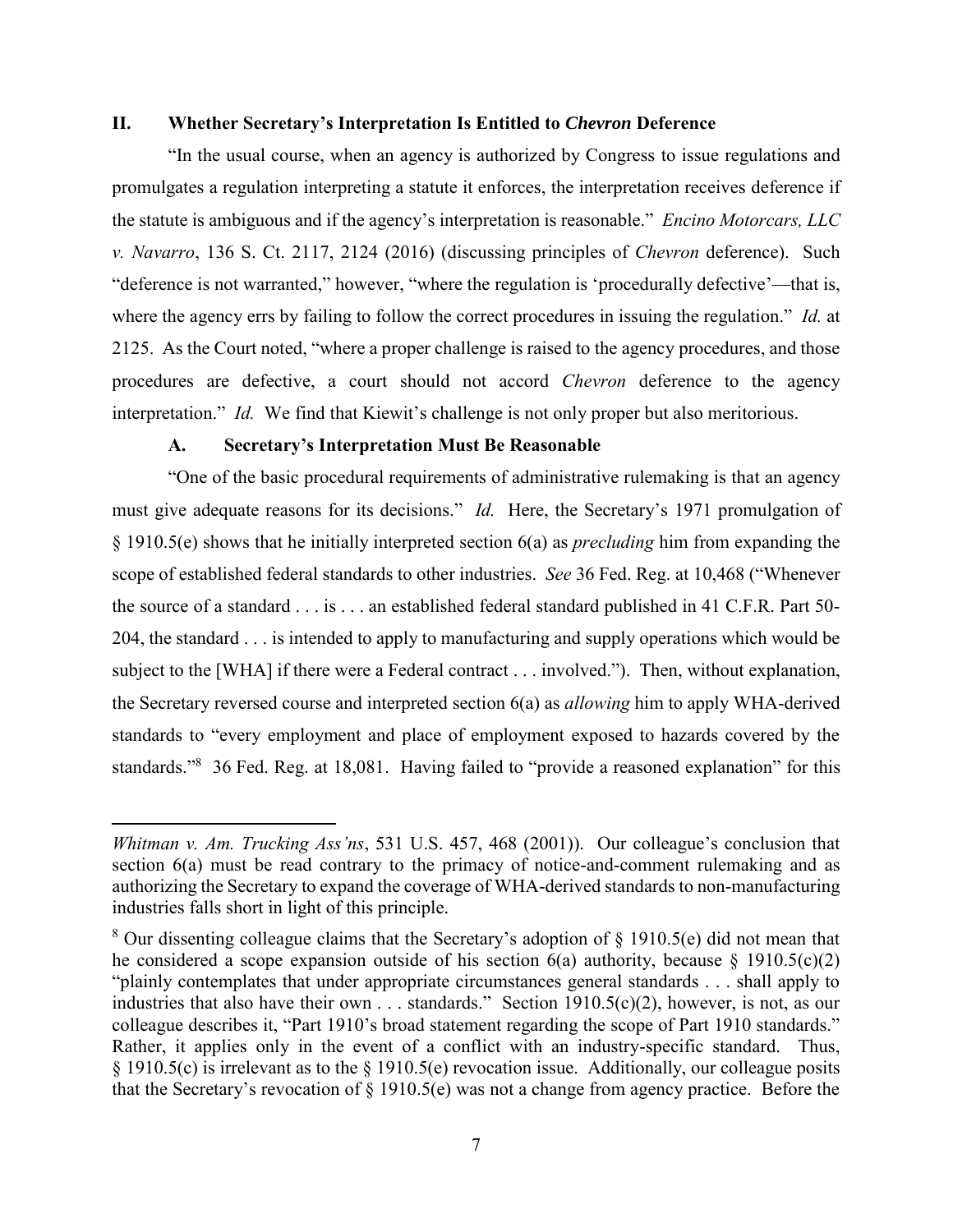complete about-face, we find the Secretary's "interpretation [of section 6(a)] to be an arbitrary and capricious change from agency practice . . . [that] receives no *Chevron* deference."<sup>9</sup> *Encino Motorcars*, 136 S. Ct. at 2125-26 (citation omitted); *cf. Motor Vehicle Mfrs. Ass'n v. State Farm Mut. Auto. Ins. Co.*, 463 U.S. 29, 42 (1983) ("[A]n agency changing its course by rescinding a rule

 $\overline{a}$ 

<sup>9</sup> We find, therefore, that Congress authorized only a *limited range of actions* under section 6(a) for the Secretary to adopt certain standards, not including the action at issue here.

Commissioner Sullivan further notes that essentially, the Secretary argues that section 6(a) gave him "free rein" to engage in promulgation, adoption, and revocation of health and safety standards for two years, without regard to the language in section 6(a), which states that these health and safety standards pertained to "specifically designated employees." In her dissent, Commissioner Attwood asserts that there is no support for reading section 6(a) as limiting the application of established federal standards to those industries to which they originally applied. The meaning of the words Congress chose to use, however, demonstrates that this reading is the only plausible interpretation of the statute—indeed, this was the Secretary's own interpretation until he chose to revoke § 1910.5(e). The word "specific" means "having a special application, bearing or reference; specifying, explicit, or definite," and "precise, or particular." *Random House Dictionary of the English Language* 1366 (1971). "Designate" means "to mark or point out; indicate; show; specify," and "to nominate or select for a duty, office, purpose, etc." *Id.* at 391. In Commissioner Sullivan's view, it is clear from these contemporaneous definitions that "specifically designated" means a "particular" employee working for a particular "purpose," which is the interpretation described above. By contrast, Commissioner Attwood's interpretation—that "specifically designated employees" means *all* additional employees in industries not under the source standards' protection—is not only completely inconsistent with the plain meaning of these terms as described above, but was part of a bill introduced by Rep. Dominick V. Daniels of New Jersey and rejected by the House before it passed the OSH Act. *See* H.R. 16785, 91st Cong. § 6 (2d. Sess. 1970) (stating that any established federal standard adopted under that bill's equivalent of section 6(a) was "not limited to its present area of application"). The term "specifically designated" was chosen for a reason, and if the drafters of section 6(a) meant "all additional employees or industries not previously covered," they would have said so. Clearly, the interpretation that Commissioner Attwood propounds today was rejected by Congress decades ago. Commissioner Attwood also states that our interpretation renders meaningless the language, "unless the promulgation of such a standard would not result in improved safety or health for specifically designated employees," because there would never be a circumstance where the adoption of a standard would *not* result in improved safety and health for specifically designated employees. The problem with this is that Congress first imposed a more significant limitation on the Secretary—he was not authorized to promulgate *new* standards covering *new* industries and employees not previously covered. This principal limitation was placed on the Secretary for good reason; the various stakeholders, including the additional employees cited by Commissioner Attwood as the "specifically designated employees," would have no input given the lack of noticeand-comment rulemaking.

revocation, WHA standards had a limited scope; after the revocation, they had a sweeping scope. We fail to see how this was not such a change.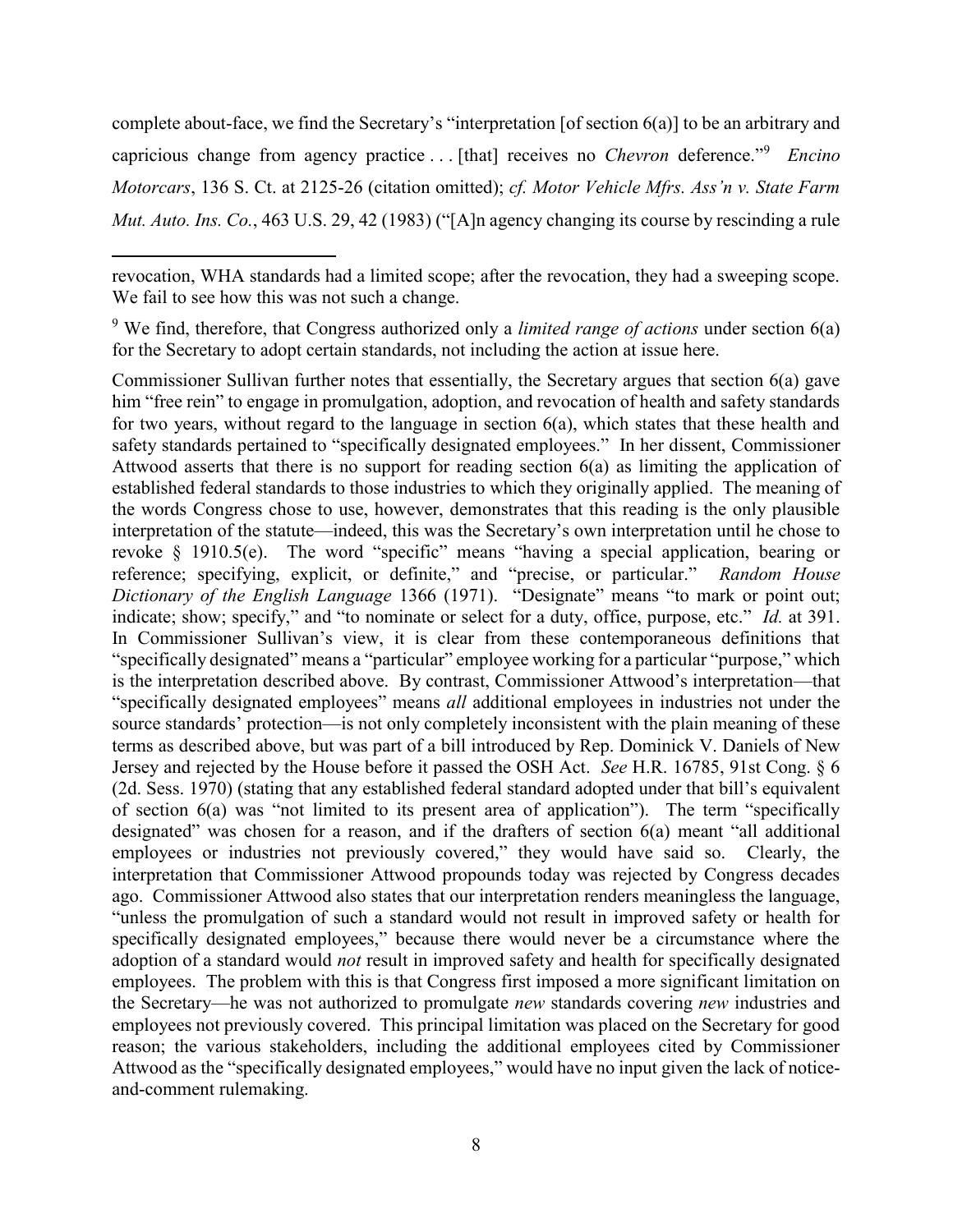is obligated to supply a reasoned analysis for the change beyond that which may be required when an agency does not act in the first instance.").  $^{10}$ 

The Secretary's interpretation of section 6(a) is also unreasonable in light of the language of the provision, its statutory context, and the statutory history. *See Gen. Motors Corp. v. Ruckelshaus*, 742 F.2d 1561, 1570 (D.C. Cir. 1984) (assessing reasonableness of "agency interpretation" in light of "statutory language and other portions of legislative history"). The Secretary asserts that section 6(a) "expressly exempted [him] from APA rule-making requirements" so that established federal standards could be adopted as soon as practicable, and that this exemption "demonstrate[s] that [he] had authority to extend the coverage" of the quickdrenching standard to construction employers. The statute's exemption, however, bestowed no such authority—section 6(a) says nothing about expanding the scope of established federal standards. In fact, "established Federal standard" is defined as any safety or health standard established by a federal agency "and *presently* in effect," 29 U.S.C. § 652(10) (emphasis added), and the WHA standards "presently in effect" at the time did not apply to the construction industry.<sup>11</sup>

Furthermore, the standards that section 6(a) allowed the Secretary to adopt—"national consensus standard[s]" and "established Federal standard[s]"—were originally promulgated using some type of notice-and-comment procedure, meaning that only the affected industries had notice of the standards' development and had the opportunity to give input. *See* 29 U.S.C. § 652(9) (defining "national consensus standard" as one "adopted and promulgated . . . under procedures whereby it can be determined by the Secretary that *persons interested and affected by the scope or* 

l

<sup>&</sup>lt;sup>10</sup> While our dissenting colleague disparages our reliance upon *Encino Motorcars* as "hogwash," the fact remains that the Court has made clear that *Chevron* deference is not owed to an agency's interpretation "where a proper challenge is raised to the agency procedures, and those procedures are defective." 136 S. Ct. at 2125. Given the procedural defects we find here, *Chevron* deference is simply not available.

<sup>&</sup>lt;sup>11</sup> Our dissenting colleague claims that "presently in effect" means only "that the standard  $\dots$  was still on the books" on the effective date of the OSH Act. The definition of "established Federal standard," however, requires that the standard be "operative," and such WHA standards were operative only as to the manufacturing industry. As such, the scope of such standards cannot be ignored. Further, Congress included the language "presently in effect" because standards under the Construction Safety Act of 1969 (CSA) were promulgated after the OSH Act was passed, but before the OSH Act's effective date—thus, Congress sought to ensure that the CSA standards would be deemed "established Federal standards." *See generally Underhill Constr. Corp. v. Sec'y of Labor*, 526 F.2d 53, 55-56 (2d Cir. 1975).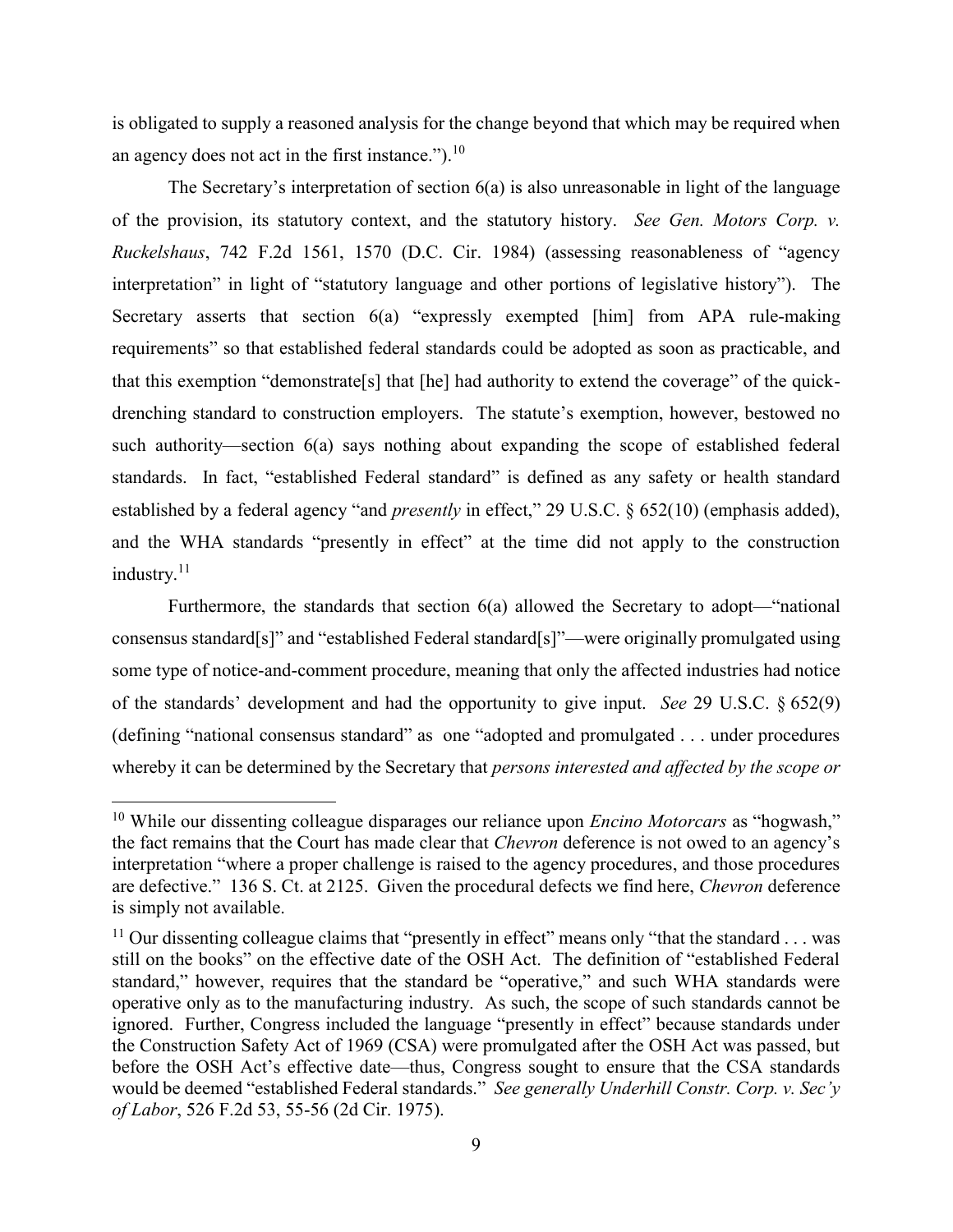*provisions of the standard* have reached substantial agreement on its adoption" and "formulated in a manner which afforded an opportunity for diverse views to be considered") (emphasis added); 5 U.S.C. § 553(b)-(c) (requiring, for promulgation of federal standards, a "notice of proposed rule making [to] be published in the Federal Register," and "the agency [to] give interested persons an opportunity to participate"). Applying the Secretary's interpretation here would allow him to adopt and apply a WHA standard to an entirely different industry, one that had no reason or incentive to participate in its original promulgation because it was not affected by the rulemaking. Depriving the construction industry of its "opportunity to participate" in the rulemaking process is contrary to the OSH Act's language and intent. *See United States v. Villanueva-Sotelo*, 515 F.3d 1234, 1237 (D.C. Cir. 2008) ("[I]f we find the statutory language ambiguous, we look beyond the text for other indicia of congressional intent."); *In re Koenig Sporting Goods, Inc.*, 203 F.3d 986, 989 (6th Cir. 2000) ("When a statute is ambiguous, we look to its purpose and may consider the statute's policy implications in determining what Congress intended.").

Counsel for the Secretary did not dispute at oral argument that the Secretary lacks the authority under section 6(a) to make substantive changes to a source standard. At the same time, counsel argued that section 6(a)'s only limitation on expanding the coverage of established federal standards is that the Secretary could not modify the *protective terms* of such a standard—for example, the Secretary could not have specified additional requirements for a quick-drenching station that were not already set forth in the WHA standard. Accordingly, the Secretary argues that he was free to expand the scope of such standards, given the OSH Act's general protective purpose. We see no basis for such a distinction. The Secretary cannot point to an affirmative grant of authority to expand the scope of established federal standards, and it is illogical to suggest that he was authorized to do so simply because he could *not* change the terms of the standard. The Secretary also fails to adequately address the absurdities that could result from his proposed interpretation of section 6(a)—for example, that maritime or shipbuilding standards could be applied to the manufacturing industry, or construction standards could be applied to the agricultural industry. The Secretary's argument that each standard is limited only by its own "content restrictions" ignores the fact that the "scope provision" of each standard is, in itself, a "content" restricting provision—such as the scope provisions found in other standards (for example, in the agriculture or bloodborne pathogens standards, 29 C.F.R. §§ 1928.1,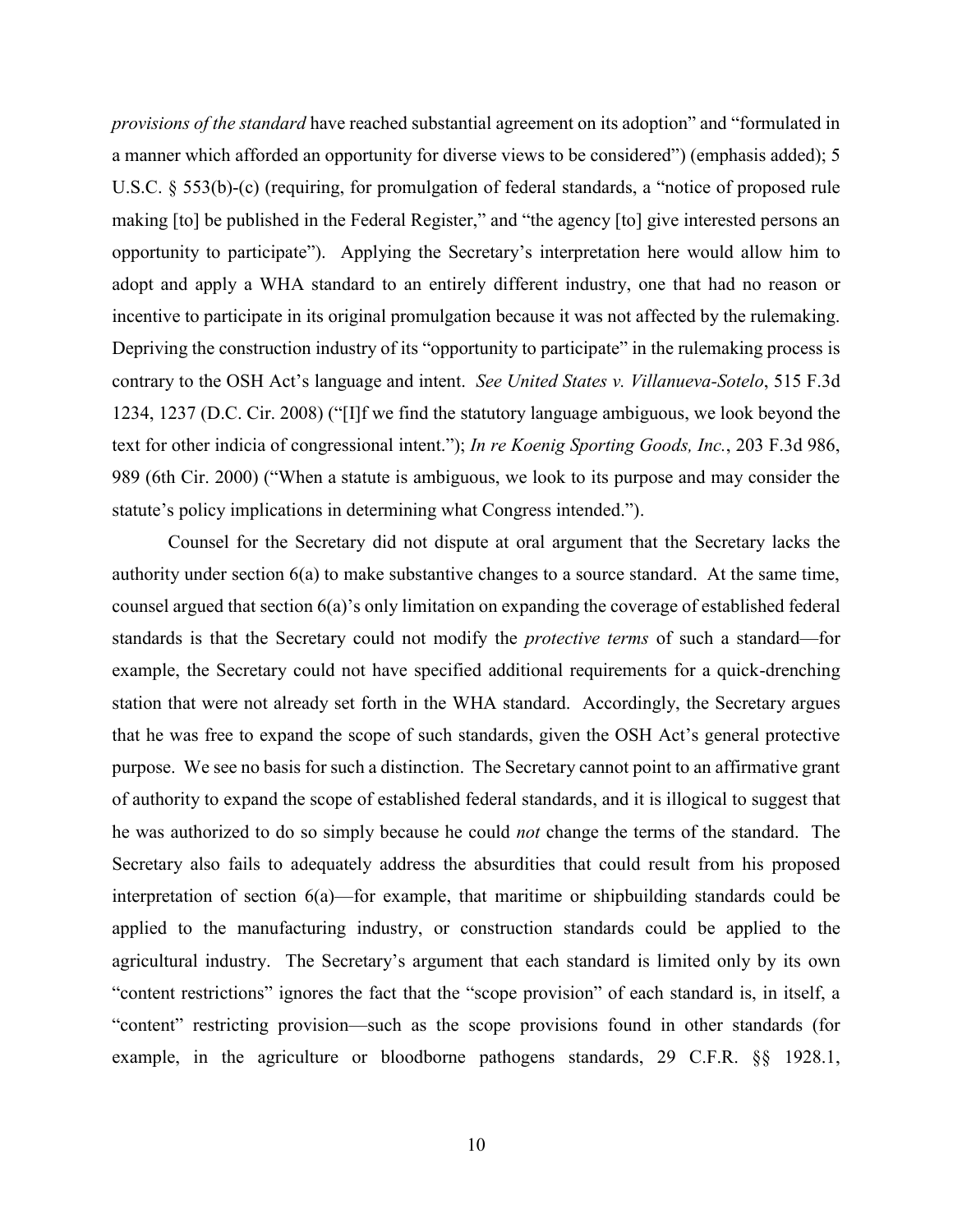$1910.1030(a)$ ). We do not believe Congress intended to permit an interpretation of section  $6(a)$ that would produce such illogical results.<sup>12</sup>

## **B. Modification to APA Notice-and-Comment Process Not to Be Lightly Presumed**

Furthermore, a modification to the notice-and-comment process is "not lightly to be presumed." *Marcello v. Bonds*, 349 U.S. 302, 310 (1955) (discussing APA section 12 requirement that any exemptions from notice-and-comment rulemaking be express); *Asiana Airlines v. F.A.A.*, 134 F.3d 393, 397 (D.C. Cir. 1998) ("[T]he import of the [APA's] instruction is that Congress's *intent to make a substantive change* [from ordinary notice-and-comment procedures] be clear," so "[t]he question . . . is whether Congress has established procedures so clearly different from those required by the APA that it must have intended to displace the norm.") (internal citation omitted). We find that Congress did not intend so extraordinary a process that would allow the Secretary to side-step both Congress and the regulated public, such that he could apply the quick-drenching standard to construction employers without notice-and-comment rulemaking.<sup>13</sup>

The Secretary also contends that because section  $4(b)(2)$  of the OSH Act "required [him] to supersede the established federal standards with OSH Act standards [he] deemed to be more effective," section 6(a) must have "authorized him to extend the coverage of [WHA] standards to construction, without notice-and-comment rulemaking, where the superseding OSH Act standards provided [greater] protection from [construction-related] hazards." The Secretary, however, not only misreads section 4(b)(2), but he draws an erroneous conclusion from his misreading. Section 4(b)(2) did not direct the Secretary to supersede each established federal standard by promulgating

l

<sup>&</sup>lt;sup>12</sup> There is no dispute that section  $6(a)$  did not authorize the Secretary to promulgate a new safety and health standard. However, the actual impact of the Secretary's actions was to impose on the construction industry an entirely new standard, including its requirements.

<sup>13</sup> Contrary to our dissenting colleague's assertion, *Marcello v. Bonds* and its progeny are quite relevant, insofar as they uphold the primacy of notice-and-comment rulemaking. Additionally, our colleague claims that our analysis here is "contradicted" by our "concession" that WHA standards could be applied to manufacturers without federal contracts, because those manufacturers would have had no reason to participate in the promulgation of those standards. We disagree with this premise. Given that many companies have a mix of both government and private work, or at a minimum the possibility of a future federal contract, this would have given many manufacturers an interest in the promulgation of WHA standards. At the very least, *some* manufacturers had an interest in participating in the WHA standard promulgation process, whereas *no* employers in the construction industry had any such interest.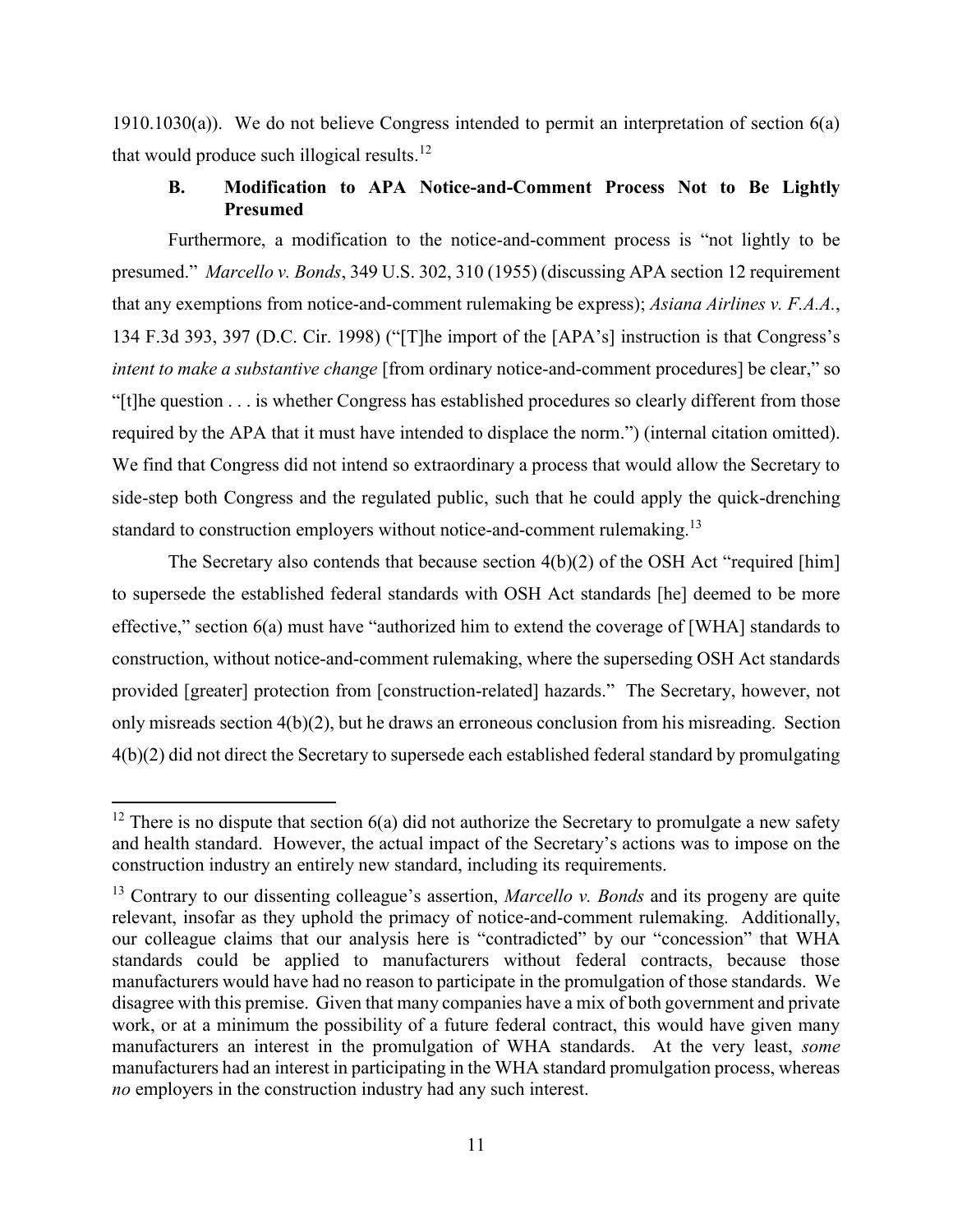a new one under the OSH Act. Rather, section 4(b)(2) merely ensured that the OSH Act would not be construed as repealing standards promulgated under existing laws, like the WHA. Also, by making WHA standards into OSH Act standards, section 4(b)(2) made available—as the Secretary himself concedes on review—the OSH Act's "flexible enforcement scheme of citations, penalties and requests for injunctive relief," rather than the WHA's "inflexible enforcement scheme of federal contract cancellations and blacklisting." In short, section 4(b)(2) was not a grant of authority to the Secretary, and it has no bearing on whether section 6(a) authorized the Secretary to expand the scope of established federal standards to additional industries.<sup>14</sup>

Furthermore, we find the Secretary's interpretation of section 6(a) inconsistent with the OSH Act's legislative history. *See Superior Masonry Builders, Inc.*, 20 BNA OSHC 1182, 1184 (No. 96-1043, 2003) ("If the meaning is ambiguous, consideration should be given to any contemporaneous legislative history."); *Bradley v. Austin*, 841 F.2d 1288, 1293 (6th Cir. 1988) ("If we find that the statute is ambiguous, we then look to its legislative history."); *Estate of Farnam v. Comm'r of Internal Revenue*, 583 F.3d 581, 584 (8th Cir. 2009) ("If . . . the language of the statute is ambiguous, the court may examine legislative history and other authorities to determine legislative intent."). The legislative history confirms that Congress did not intend to allow the Secretary to apply non-construction, established federal standards to construction employers. On the contrary, Congress intended that such standards be applied only to those industries already covered by them—in other words, those industries or "interested persons," 5 U.S.C. § 553(c), that would have had reason to participate in the original rulemaking. The Report of the Senate Committee on Labor and Public Welfare, which accompanied the bill that would become the OSH Act, states that the purpose of the promulgation procedure authorized by section 6(a) was "to establish as rapidly as possible national occupational safety and health standards *with* 

<sup>&</sup>lt;sup>14</sup> Section 4(b)(2)'s statement that "[s]tandards issued under the laws listed in this paragraph and in effect on or after the effective date of this Act shall be deemed to be occupational safety and health standards issued under this Act, as well as under such other Acts," simply dealt with a timing issue unrelated to the issue before us here. As noted above, *see supra* note 11, the CSA was "in force on the date of enactment of [the OSH] Act," 29 U.S.C. § 652(10) (defining "established Federal standard"), but the standards promulgated pursuant to the CSA did not become effective until the day before the OSH Act became effective. *See Morrison-Knudsen Co.*, 16 BNA OSHC 1105, 1108-10 (No. 88-0572, 1993) (although certain CSA standards were not in effect on the date of the OSH Act's enactment, this did not invalidate their promulgation as OSHA standards because, in accordance with section 4(b)(2), the CSA standards were in effect by the OSH Act's effective date).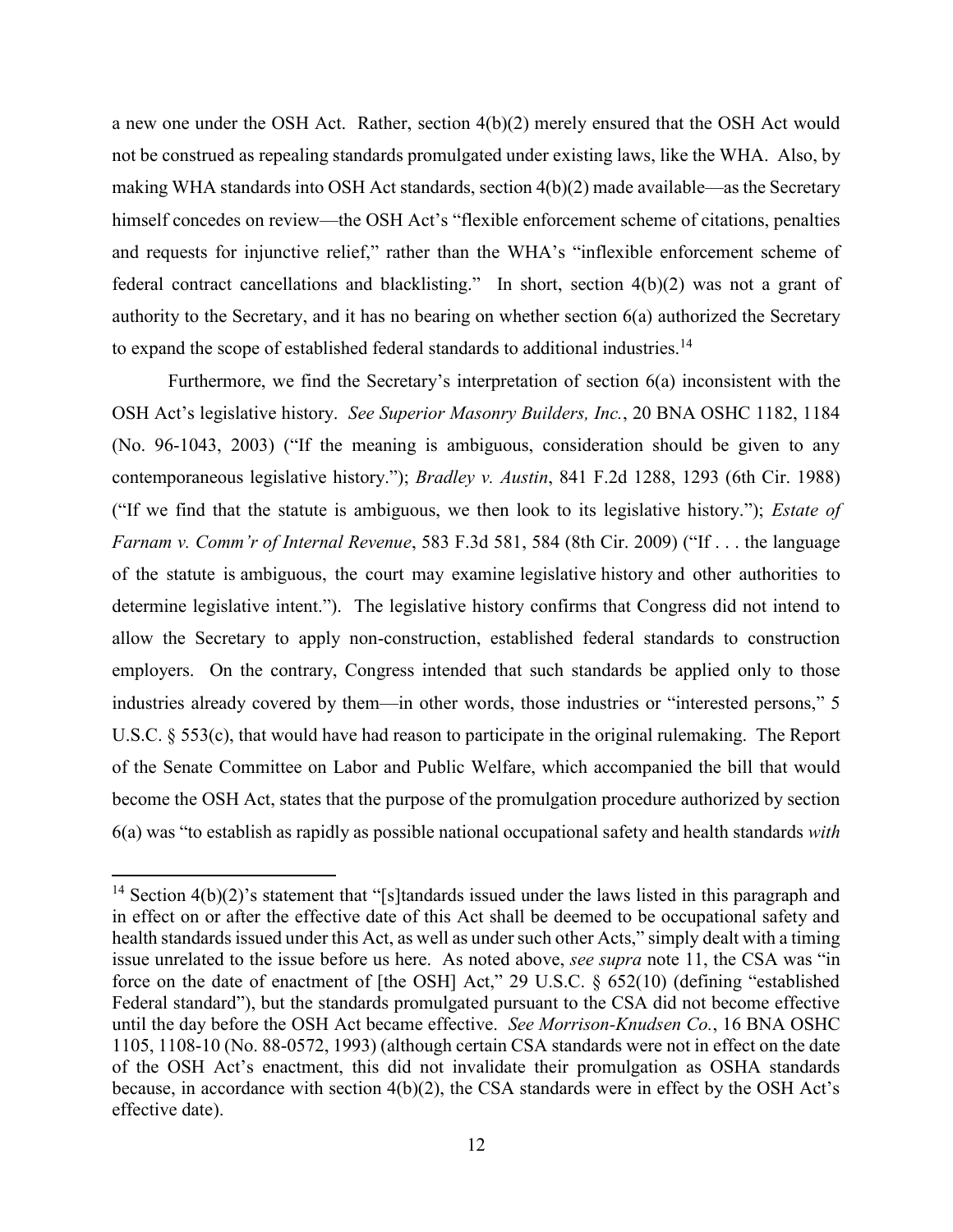*which industry is familiar*." S. REP. NO. 91-1282, at 6 (2d Sess. 1970) (emphasis added). Indeed, while the Senate Report notes that "standards which have been issued under other Federal statutes . . . may be made applicable to additional employees who are not under the protection of such other Federal laws," it makes clear that "[s]uch standards have already been subjected to the procedural scrutiny mandated by the law under which they were issued." *Id.* That "procedural scrutiny" would not have involved industries unaffected by the standard, so Congress's reliance on such scrutiny having occurred would have been unavailing if section 6(a) was intended to permit the Secretary to apply such standards to other industries.

The Conference Report also shows that Congress did not intend non-construction established federal standards to be applied to the construction industry without notice-andcomment rulemaking. Specifically, the Conference Report states that "[t]he conferees intend that the Secretary develop health and safety standards for construction workers . . . pursuant to the provisions of [the Construction Safety Act of 1969] and that he use the same mechanisms . . . for the development of . . . standards for all the other construction workers newly covered by this Act." H.R. REP. NO. 91-1765, at 33 (2d Sess. 1970). The Construction Safety Act (CSA) requires that "safety and health standards the Secretary of Labor prescribes by regulation [be] based on proceedings pursuant to section 553 of title 5, provided that the proceedings include a hearing similar in nature to that authorized by [that] section." 40 U.S.C. § 3704(a)(1). Section 553 of Title 5 is the APA's "Rulemaking" provision, which requires a notice-and-comment procedure. 5 U.S.C. § 553(b)-(c) ("General notice of proposed rule making shall be published in the Federal Register, . . . [and] the agency shall give interested persons an opportunity to . . . submi[t] written data, views, or arguments . . . .").

Language included in one version of the bill, but ultimately not included in the OSH Act, stands as further proof that Congress never intended WHA standards to apply to construction employers. A bill introduced by Rep. Dominick V. Daniels of New Jersey stated that any established federal standard adopted under that bill's equivalent of section 6(a) was "not limited to its present area of application." H.R. 16785, 91st Cong. § 6 (2d. Sess. 1970). The Secretary's only response to this legislative history is to argue that: (1) because Congress did not vote on the Daniels bill, no conclusion can be drawn from its omission of this language in the statute as enacted; and (2) the omission of the language is meaningless because it would have "merely clarified" what is otherwise evident—that the Secretary has the authority under the OSH Act to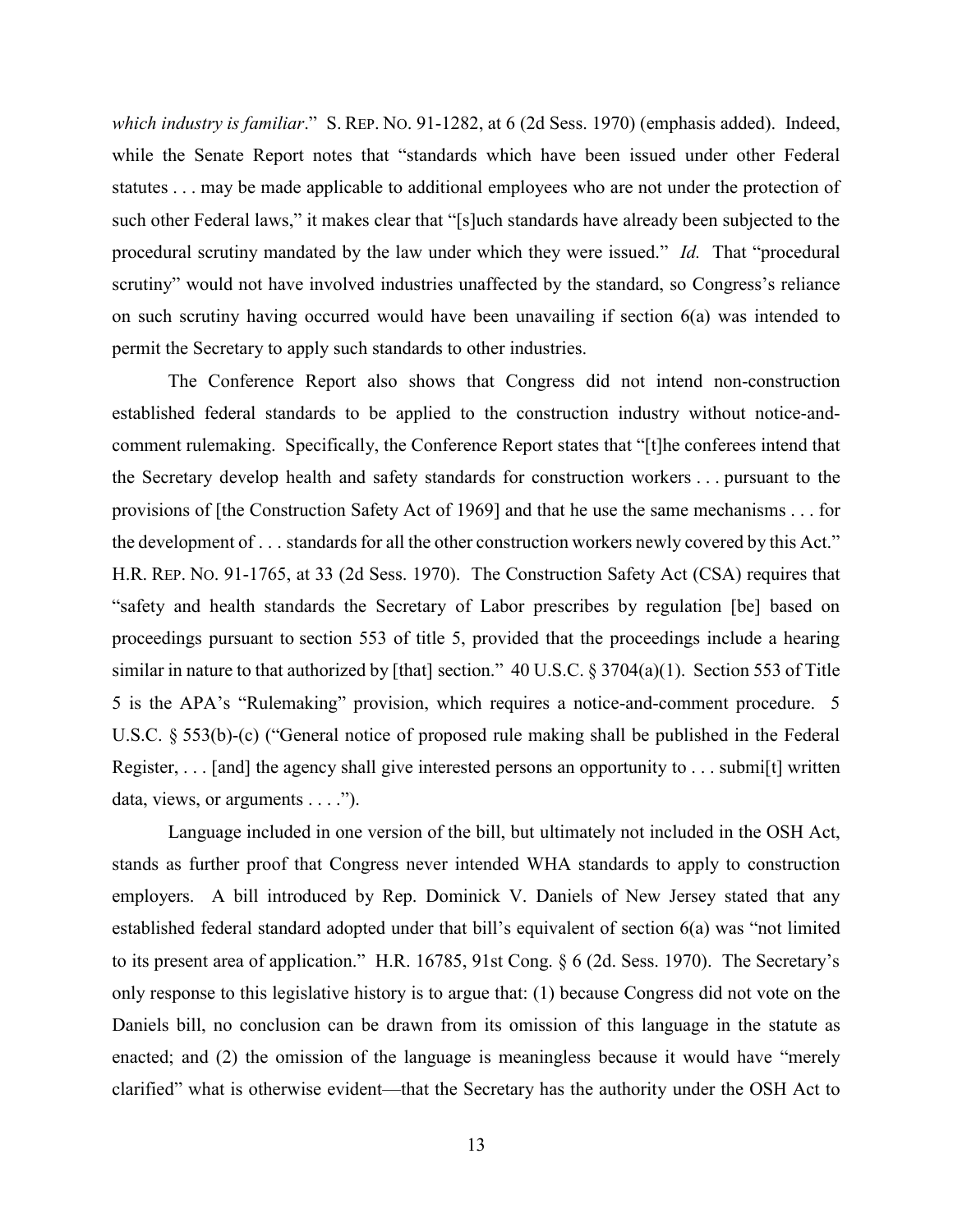expand the scope of established federal standards. The weakness of these arguments is selfevident. The Daniels bill contained a clear expression of authority to expand the scope of established federal standards to other industries, and the OSH Act does not. The Secretary cannot reasonably claim that the decision to omit this language sheds no light on the issue at hand. Had the Daniels language been unnecessary because it would have "merely clarified" such authority in the OSH Act, we would not be here today.<sup>15</sup>

The Secretary, for his part, argues that the legislative history "reveals Congress's intent to require the Secretary to adopt established federal standards . . . as soon as possible, *without noticeand-comment rule-making*, to provide immediate protection to under[-]protected workers." Our dissenting colleague, in turn, picks up this mantle. One need not, however, resort to legislative history as support for this general principle—it is evident from section 6(a) itself, which plainly increased worker protections by authorizing the adoption of existing standards as OSHA standards. Unsurprisingly, there are floor statements raising concern about the large number of unprotected workers, *see* 116 Cong. Rec. S18249 (daily ed. Nov. 16, 1970) (statement of Sen. Williams) ("[M]ore than 14,500 workers . . . are killed by industrial accidents each year."); 116 Cong. Rec. H10636 (daily ed. Nov. 23, 1970) (statement of Rep. Gaydos) ("[T]his bill . . . would protect at least 11 million workers now outside Federal protection."), but none of them mentions expanding the scope of established federal standards beyond the industries to which they had originally applied. Even so, section 6(a) did allow the Secretary to expand the scope of the previous WHA standards—to all manufacturers, not just those with federal contracts—thus, reaching, as our colleague seeks, "as many employers as possible," but within the authority and limitations set by Congress.<sup>16</sup> Similarly, while the Senate Report states that the purpose of section 6(a) is to establish safety and health standards "as rapidly as possible," S. REP. NO. 91-1282, at 6, nothing in the Report supports the notion that the Secretary was authorized to disregard the WHA's limited coverage to those employers engaged in manufacturing. Indeed, as noted, the standards that were to be adopted "as rapidly as possible" were those "with which industry [was] familiar." *Id. See* 

<sup>15</sup> If Congress meant to authorize expansion of the coverage of established federal standards to *all employees* that may be exposed to the particular hazards covered by those standards, it could have said just that.

<sup>&</sup>lt;sup>16</sup> Such a reading is not a "wishful reading of section  $6(a)$ " as our colleague asserts but a contentneutral and appropriate one.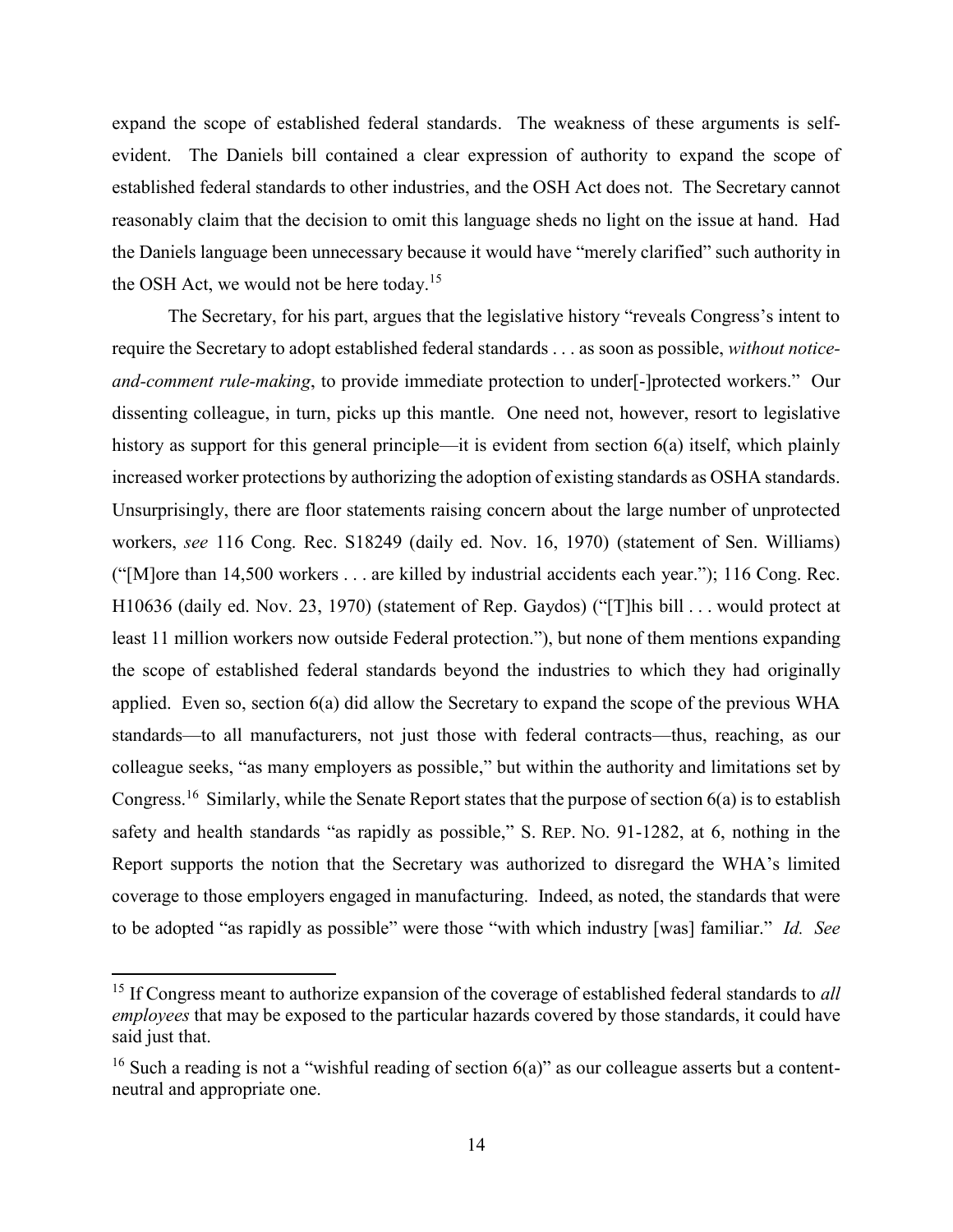*also* 29 C.F.R. § 1910.1(a) ("The legislative purpose of [section 6(a)] is to establish, as rapidly as possible and without regard to the rule-making provisions of the [APA] standards with which industries are generally familiar, and on whose adoption *interested and affected persons have already had an opportunity to express their views*.") (emphasis added). 17

The Secretary relies heavily on two Commission cases, neither of which controls our decision here. In *Bechtel Power Co.*, 4 BNA OSHC 1005 (No. 5064, 1976), *aff'd*, 548 F.2d 248 (8th Cir. 1977), the Commission concluded that the Secretary was authorized by section 6(a) to apply a predecessor CSA standard "to employers other than contractors and subcontractors without further rulemaking proceedings." *Id.* at 1008. According to the Secretary, this holding supports his expansion of the scope of the quick-drenching standard, but in *Bechtel*, the Secretary did not apply an established federal standard to a new industry; rather, he applied a former CSA standard to a "construction manager at the site of a power plant under construction." *Id.* at 1006. In *American Can Co.*, 10 BNA OSHC 1305 (No. 76-5162, 1982), the Commission deemed permissible the Secretary's section 6(a) promulgation of the WHA noise standard as an OSHA standard, despite the Secretary's failure to adopt the predecessor standard's "scope and application provision." *Id.* at 1311, 1313. Again, though, the Secretary in *American Can* did not apply the WHA-derived standard to a new industry—the employer there was a manufacturer. Neither of these cases, therefore, addresses the Secretary's authority under section 6(a) to expand the scope of established federal standards to additional industries.

Finally, the Secretary relies on two circuit court cases, both of which are inapposite. The Secretary cites dictum from a footnote in *Diebold, Inc. v. Marshall*, 585 F.2d 1327 (6th Cir. 1978), stating that "the Secretary could properly extend the . . . standards [adopted under section 6(a)] to cover employees whose employers were not governed by the source standards, as long as the

 $17$  A similar eyewash standard—that would have applied to the construction industry—was apparently rejected by the Secretary during his notice-and-comment promulgation of the CSA standards. *Compare* 41 C.F.R. § 50-204.6 (WHA medical services and first aid standard that includes quick-drenching provision in paragraph (c)) *with* Safety and Health Regulations for Construction, 36 Fed. Reg. 7340, 7347-48 (Apr. 17, 1971) (CSA medical services and first aid standard, § 1518.50, mostly borrowed from WHA standard but excluding quick-drenching provision). Additionally, there is no evidence in the record that in 1971, employers and employees in the construction industry were aware of the WHA quick-drenching provision. This conclusion is consistent with the Secretary's original promulgation of  $\S$  1910.5(e) limiting application of these WHA standards *only* to employers engaged in manufacturing or supply operations.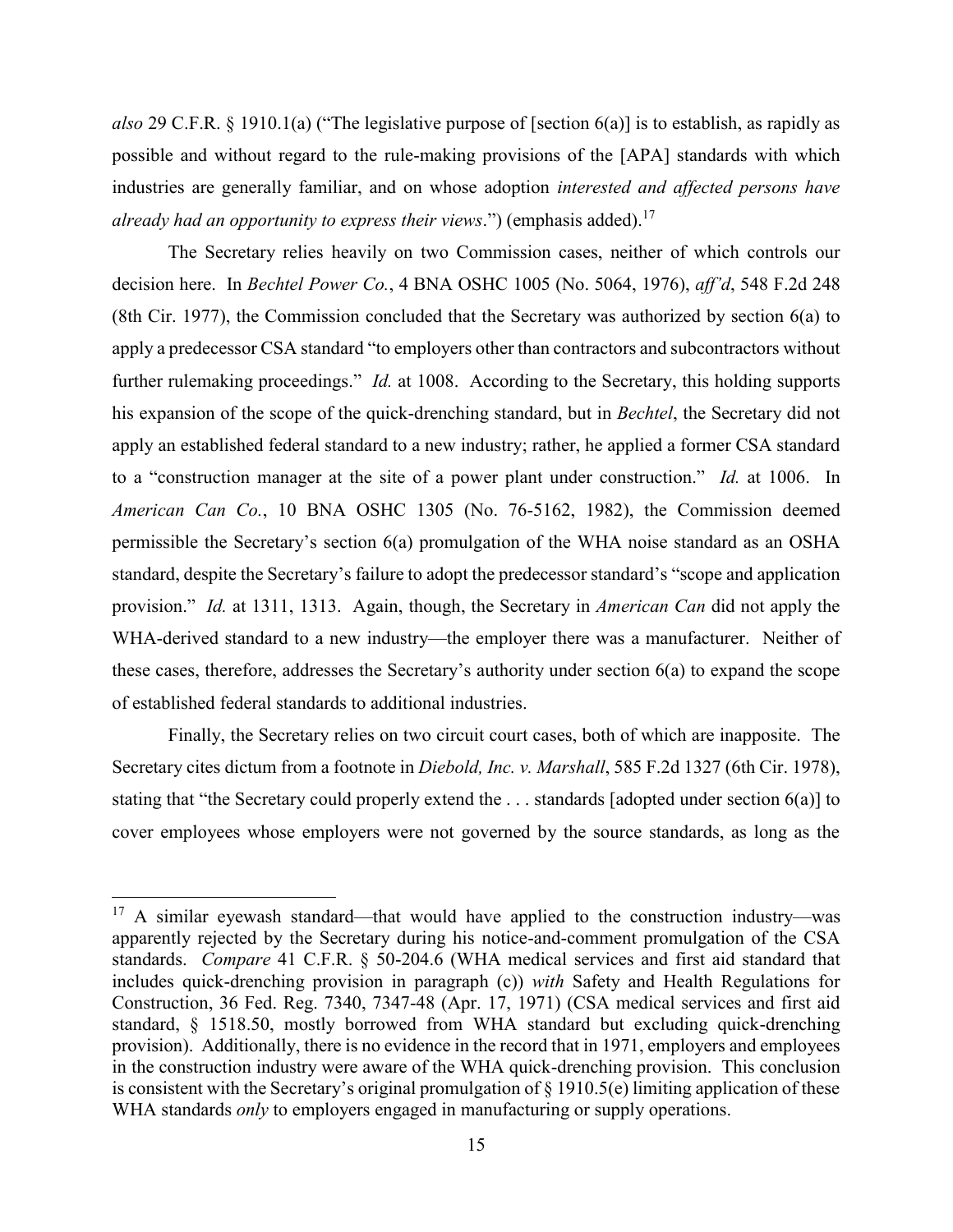extension did not operate to create a protection which had not been afforded to workers who were covered by the source." *Id.* at 1332 n.6. The issue there, however, was whether the Secretary could "impose requirements which the standard's source did not impose," namely "point of operation guarding on press brakes." *Id.* at 1331-32. *Diebold* addressed a change to the substantive, protective requirements of a WHA standard, not application of the standard to a new industry. Equally unavailing is *Lee Way Motor Freight, Inc. v. Secretary of Labo*r, 511 F.2d 864 (10th Cir. 1975). In that case, the court deemed permissible the Secretary's application of a WHAderived standard to a truck terminal facility owned and operated by "a large interstate motor carrier." *Id.* at 866. Again, the issue was not whether a former WHA standard could be cited against an employer of an industry not covered by the source standard.

In sum, the Secretary's interpretation of section 6(a) is not entitled to deference here. Further, in light of the language of the provision, its statutory context, and the OSH Act's legislative history, the Secretary lacked authority to expand the scope of the WHA quick-drenching standard and apply the standard to the construction industry without notice-and-comment rulemaking. Accordingly, we conclude that OSHA's quick-drenching provision,  $\S 1926.50(g)$ , was invalidly promulgated as a construction standard, and, therefore, we vacate Citation 1, Item 1.

SO ORDERED.

 $\sqrt{s/2}$ 

Heather L. MacDougall Chairman

 $/\mathrm{s}/$ 

James J. Sullivan, Jr.

Dated: September 28, 2018 Commissioner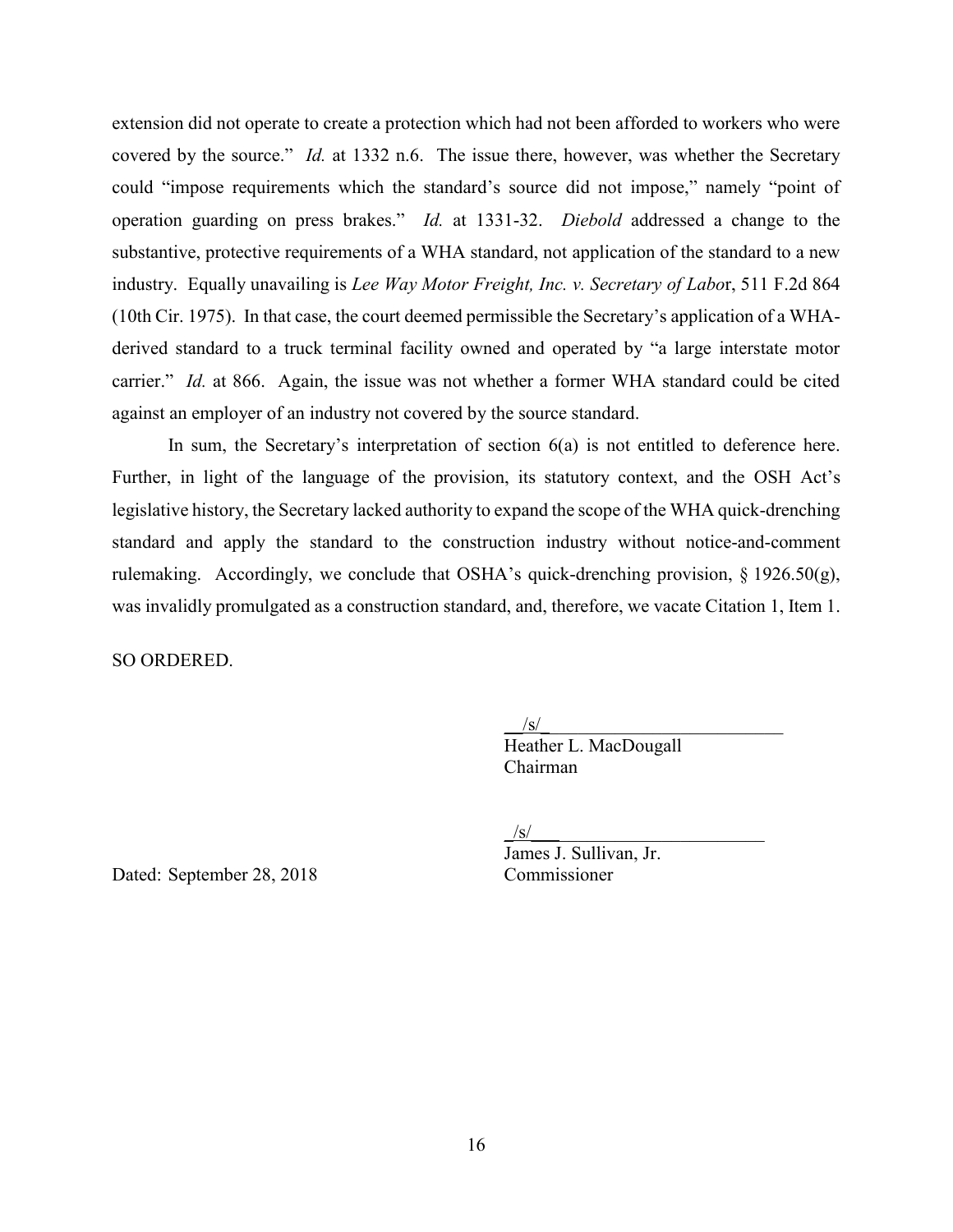### ATTWOOD, Commissioner, dissenting:

l

For almost a half-century, OSHA has applied the WHA-derived quick-drenching standard at issue here, according to its terms, to construction and general industry employers. Today, however, my colleagues accept Kiewit's argument—that section 6(a) of the OSH Act expanded coverage of WHA-derived standards from manufacturers holding federal contracts to all manufacturers engaged in interstate commerce, and to no other employers.<sup>1</sup> As such, the majority decides that the standard, 29 C.F.R. § 1926.50(g), was invalidly promulgated and they vacate the instant citation. My colleagues, however, commit two fundamental errors. First, they fail to apply basic principles of statutory construction and, as a result, find that section 6(a) is ambiguous when, in fact, it is not. And second, having found the provision to be ambiguous, they erroneously conclude that the Secretary's interpretation is not entitled to *Chevron* deference*. See Chevron U.S.A., Inc. v. Nat. Res. Def. Council*, 467 U.S. 837, 843 (1984).

I find first that, according to the plain meaning of section 6(a), the Secretary was authorized to apply WHA-derived standards to additional industries, including construction. Second, I find that even if the meaning of section 6(a) were somehow ambiguous, the Secretary's interpretation is in accord with the provision's legislative history and longstanding Commission and circuit court precedent, and therefore is reasonable and entitled to *Chevron* deference. Finally, I conclude that

<sup>&</sup>lt;sup>1</sup> In fact, counsel for Kiewit conceded at oral argument that this was the central premise of the company's claim (*see* Tr. at 19), the timeliness of which was raised by the Commission in its Briefing Notice but was not contested by the Secretary on review. Although the Commission has generally allowed post-citation challenges to both the procedural and substantive validity of a standard, two of the relevant circuit courts here are split on the issue. *See Advance Bronze, Inc. v. Dole*, 917 F.2d 944, 951-52 (6th Cir. 1990) (allowing only substantive challenges to section 6(a) rules); *Simplex Time Recorder Co. v. Sec'y of Labor*, 766 F.2d 575, 582 n.2 (D.C. Cir. 1985) (allowing both procedural and substantive challenges). Here, Kiewit is challenging the procedural, not substantive, validity of § 1926.50(g). Therefore, its challenge would likely be allowed in the D.C. Circuit, but barred in the Sixth Circuit. When faced with such a "dilemma," the Commission applies its own precedent. *Bethlehem Steel Corp.*, 9 BNA OSHC 1346, 1349 n.12 (No. 76-3444, 1981) (consolidated). Accordingly, I would find Kiewit's challenge timely. However, I note that although Kiewit claims that "confusion" would result from rejecting its argument, confusion is more likely to result from the majority's decision today, given this circuit split. Indeed, my colleagues' acceptance of Kiewit's argument, if sustained, may yield a patchwork of inconsistent rulings on not only the validity of the quick-drenching standard at issue here, but on the validity of other WHA-derived standards as well. A procedural challenge to an action that was taken four decades in the past and has gone undisturbed in the intervening years would thus prove a tempting target for rejection on timeliness grounds.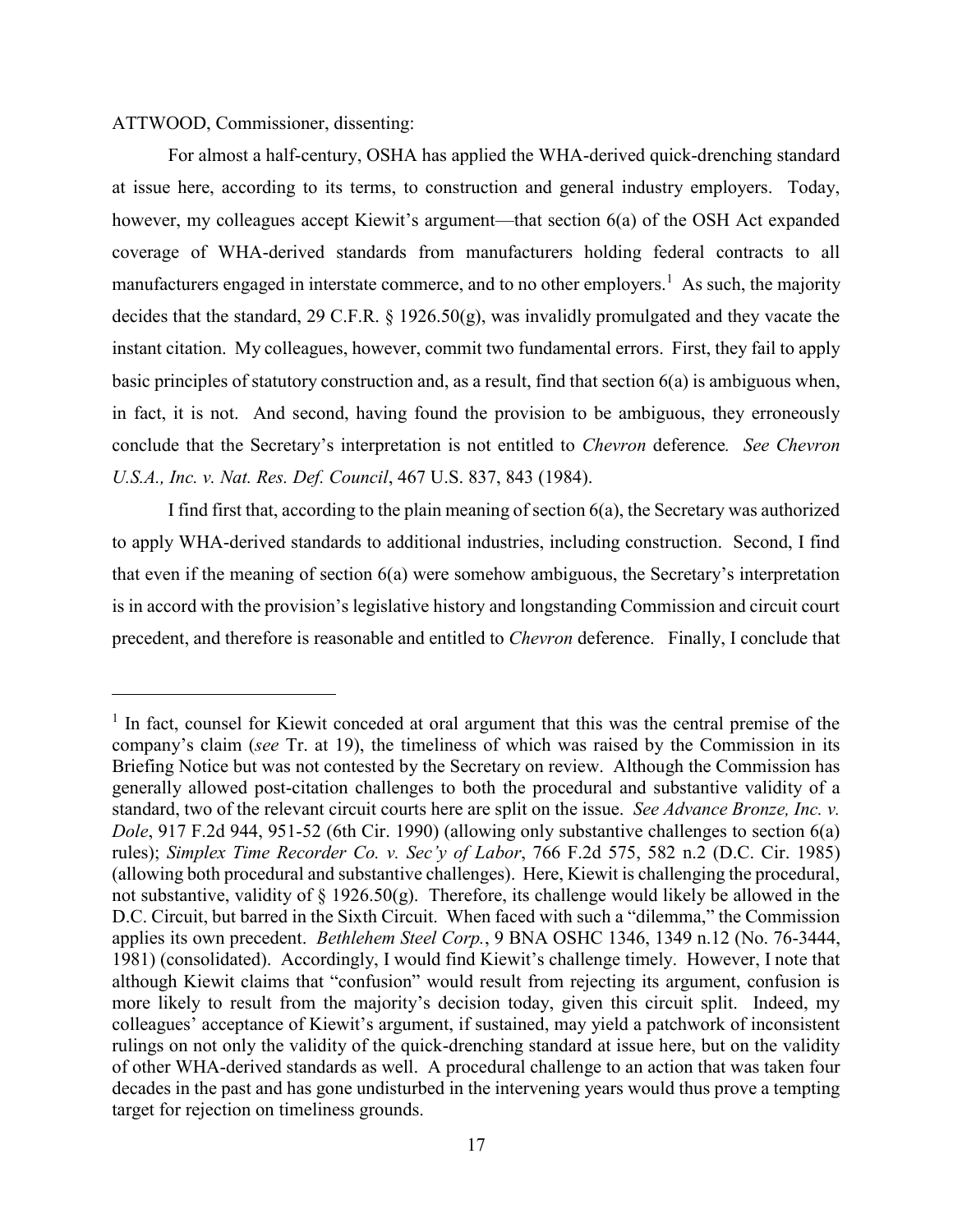the Secretary's subsequent 1993 re-codification of the WHA-derived quick-drenching provision in Part 1926 was a purely ministerial action and therefore did not require notice and comment rulemaking. Therefore, I dissent.

### **I. Plain Language of Section 6(a)**

The principal issue before the Commission is one of statutory interpretation. Kiewit challenges the Secretary's long-held position that section 6(a) of the OSH Act authorized the extension of established federal standards to additional industries to which they did not originally apply.

"[T]he starting point for interpreting a statute is the language of the statute itself." *Consumer Prod. Safety Comm'n v. GTE Sylvania, Inc.*, 447 U.S. 102, 108 (1980). "[I]t should also be the ending point if the plain meaning of that language is clear." *United States v. Choice*, 201 F.3d 837, 840 (6th Cir. 2000). *See also United States v. Barnes*, 295 F.3d 1354, 1359 (D.C. Cir. 2002) ("In construing a statute, we look first for the plain meaning of the text," and "[i]f the language of the statute has a plain and unambiguous meaning, our inquiry ends  $\dots$ .") (citation omitted)." Section 6(a) provides:

Without regard to chapter 5 of title 5, United States Code, or to the other subsections of this section, the Secretary shall, as soon as practicable during the period beginning with the effective date of this Act and ending two years after such date, by rule promulgate as an occupational safety or health standard any national consensus standard, and any established Federal standard, unless he determines that the promulgation of such a standard would not result in improved safety or health for specifically designated employees. In the event of conflict among any such standards, the Secretary shall promulgate the standard which assures the greatest protection of the safety or health of the affected employees.

29 U.S.C. § 655(a). This text most naturally breaks down into four parts. The first part addresses what rulemaking procedures apply—providing that section 6(a) rules are exempt from all APA requirements—and places a two-year limitation on the Secretary's section 6(a) authority. The second part of the provision contains a statutory command—not merely an authorization—that the Secretary "shall . . . promulgate as an occupational safety or health standard any national consensus standard, and any established Federal standard." The third part of the provision places a limitation on this command and provides that the Secretary shall not promulgate those standards "he determines . . . would not result in improved safety or health for specifically designated employees." And finally, the fourth part of the provision clarifies that in the event of a conflict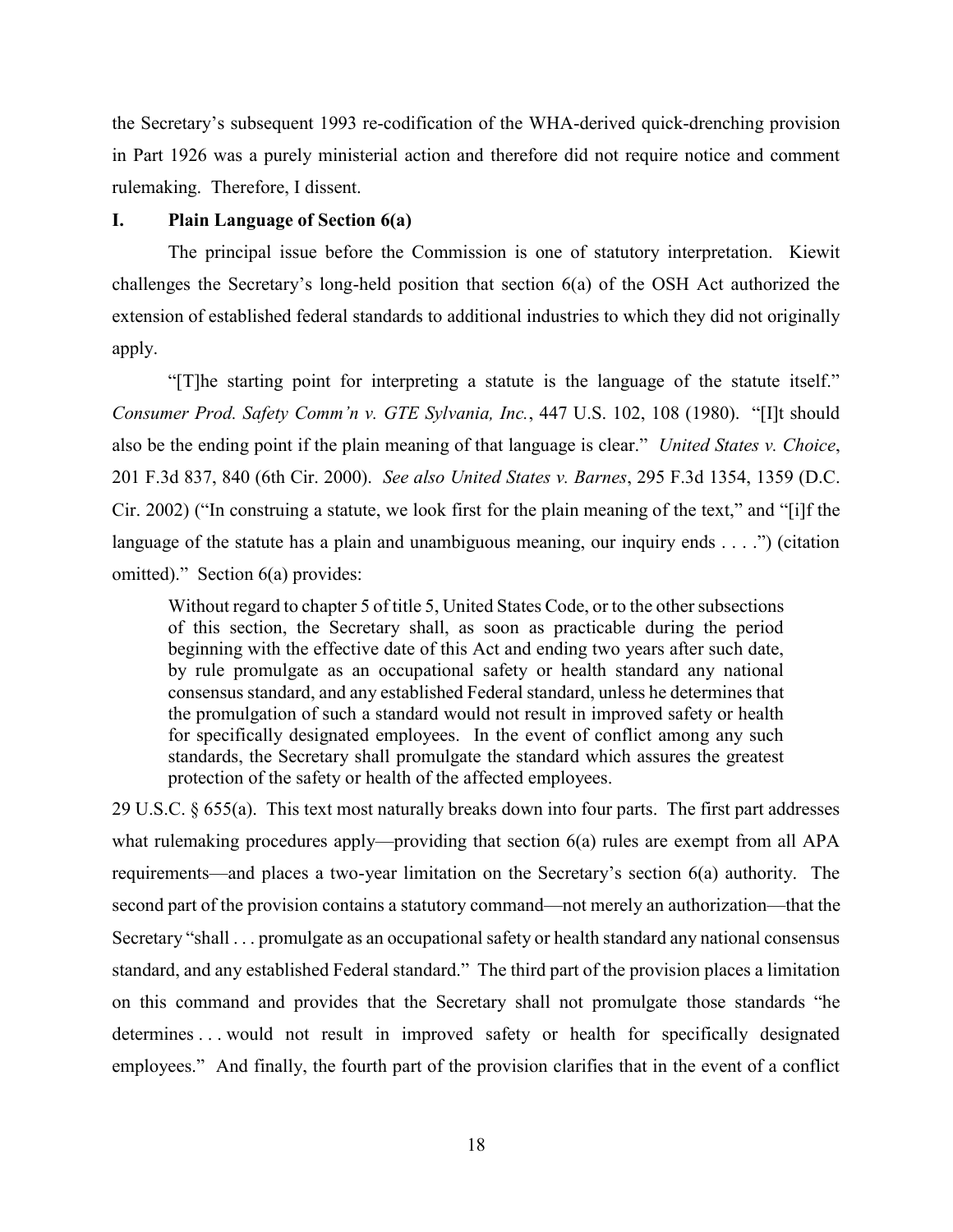between standards that are required to be adopted, the Secretary "shall promulgate the standard which assures the greatest protection of the safety or health of the affected employees."

My colleagues rightly find that none of these four parts, taken alone, answers the question before us. I disagree, however, with their conclusion that the plain meaning analysis ends there. "Whether statutory language is plain depends [in part] on . . . the specific context in which that language is used, and the broader context of the statute as a whole." *Barnes*, 295 F.3d at 1359. And courts, in determining whether "Congress had an intention on the precise question at issue" are to "employ[] traditional tools of statutory construction," *Allen v. Sec'y of Health & Human Servs.*, 837 F.2d 267, 269 (6th Cir. 1988), tools that demand far more than a superficial reading of the statutory provision. Because my colleagues fail to engage in this broader inquiry, they erroneously conclude that section 6(a) is ambiguous.

### **A. Tools of Statutory Construction**

 $\overline{\phantom{a}}$ 

Section 6(a) commanded the Secretary to promulgate *any* established federal standard and *any* national consensus standard "unless he determine[d] that the promulgation of such a standard would not result in improved safety or health for specifically designated employees."<sup>2</sup> 29 U.S.C. § 655(a). Applying the standard tools of statutory construction, we must attempt to ascribe meaning to this limitation on promulgating *any* standard. *See Gade v. Nat'l Solid Wastes Mgmt. Ass'n*, 505 U.S. 88, 100 (1992) (OSH Act must be interpreted in manner that "give[s] effect, if possible, to every clause and word" of the statute). In so doing, the text of this limitation reveals that the Secretary was commanded to apply established federal standards, according to their terms, to employees working in all industries, not just those working in the industries for which the standards were originally promulgated. One need only consider the majority's interpretation of section 6(a) to understand this. My colleagues claim that section 6(a) merely authorized the

 $2$  It is important to recognize the limitations of federal safety and health legislation prior to the passage of the OSH Act. Workers in some segments of the construction, manufacturing, service, shipbuilding, longshoring, and related industries were subject to federal standards. However, even in covered industries, few standards had been promulgated. For example, the WHA standards took up only thirteen pages in the 1969 Code of Federal Regulations. 41 C.F.R. Part 50-204. And at the time the OSH Act was passed, the construction industry was still not subject to *any* mandatory federal safety or health standards. Standards originally promulgated under the Contract Work Hours and Safety Standards Act (commonly referred to as the Construction Safety Act or CSA), 40 U.S.C. § 333, and then adopted under section 6(a) became effective only eleven days prior to the OSH Act's own effective date. 36 Fed. Reg. 7340 (April 17, 1971).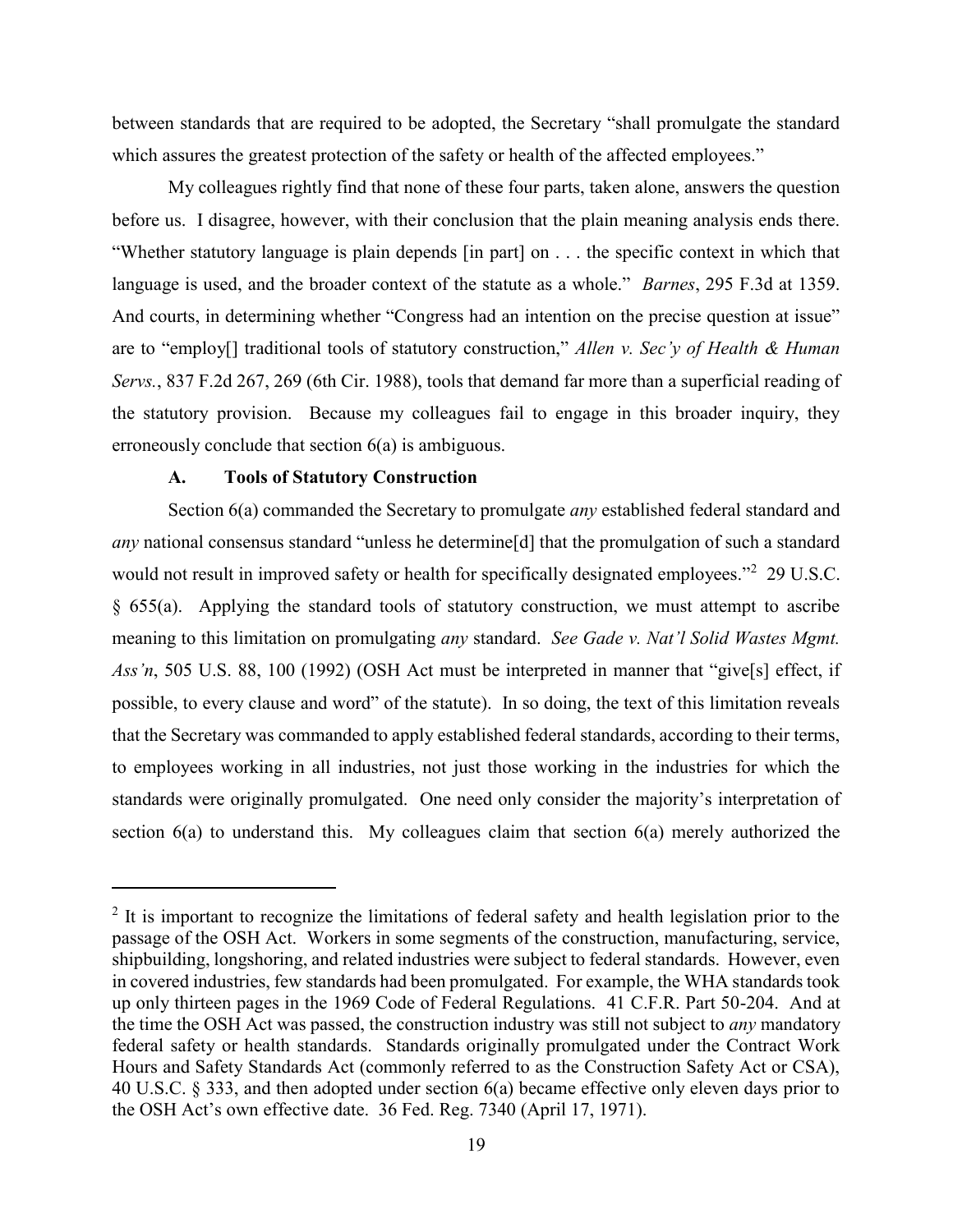Secretary to expand WHA-derived standards (which previously only applied to manufacturers holding federal contracts) to all manufacturers engaged in interstate commerce. But if this is the case, then section 6(a)'s limitation is rendered meaningless because the adopted WHA standards would *always* "result in improved safety or health" for the newly covered manufacturing employees, given that those employees would not have been protected by any other mandatory safety or health standards at the time of the OSH Act's passage. In other words, if my colleagues are correct, there would have been no purpose for Congress to include this limitation because, given the lack of safety and health standards applicable to non-federal contract manufacturers at the time, it would have been impossible for a WHA-derived standard to *not* improve the safety or health of "specifically designated" manufacturing employees. Therefore, my colleagues' reading of section 6(a)'s limitation eviscerates its only possible purpose—under their reading, there would never be any "specifically designated employees" to whom it could apply.<sup>3</sup>

Thus, the only permissible reading of section 6(a)'s limitation is that established federal standards must be expanded to cover employees *in additional industries* unless application of the standards to the "specifically designated employees" in that industry "would not result in improved safety or health."<sup>4</sup> For example, employees in the ship-repairing industry who engaged in blasting

<sup>&</sup>lt;sup>3</sup> My colleagues seem to think that I have found an elephant hiding in a mousehole. But I have simply concluded that basic principles of statutory interpretation bar them from substituting their own wishful reading of section 6(a) for the provision's actual text. *Gade*, 505 U.S. at 99-100. My colleagues' selective quotation from *Epic Systems Corp.* and *Whitman* (the two cases upon which their "mousehole" theory rests) does not concern the type of statutory interpretation issue presented here. *See Epic Sys. Corp. v. Lewis*, 138 S. Ct. 1612, 1626-27 (2018) (quoting *Whitman v. Am. Trucking Ass'ns*, 531 U.S. 457, 468 (2001)). Those cases explain that when a reviewing court is faced with a choice between *two or more permissible* interpretations of a statutory provision, the court must refrain from choosing an interpretation that would amount to finding an "elephant hiding in a mousehole." Here, as discussed above, only one reading of the statutory text is permissible in order to give effect to every provision of section 6(a)'s statutory text—that is, the only way to preserve the effect of section 6(a)'s limitation is to read the provision as allowing for the expansion of WHA-derived standards to additional industries. Nothing in my colleagues' decision today—not even the elephant or mice—addresses this fundamental problem in their textual analysis.

<sup>4</sup> Commissioner Sullivan attempts to ascribe meaning to the phrase "specifically designated employees," noting that "essentially, the Secretary argues that section 6(a) gave him 'free rein' to engage in promulgation, adoption, and revocation of health and safety standards for two years, without regard to the language in section 6(a) describing that these health and safety standards pertained to 'specifically designated employees.' " It appears that my colleague has rearranged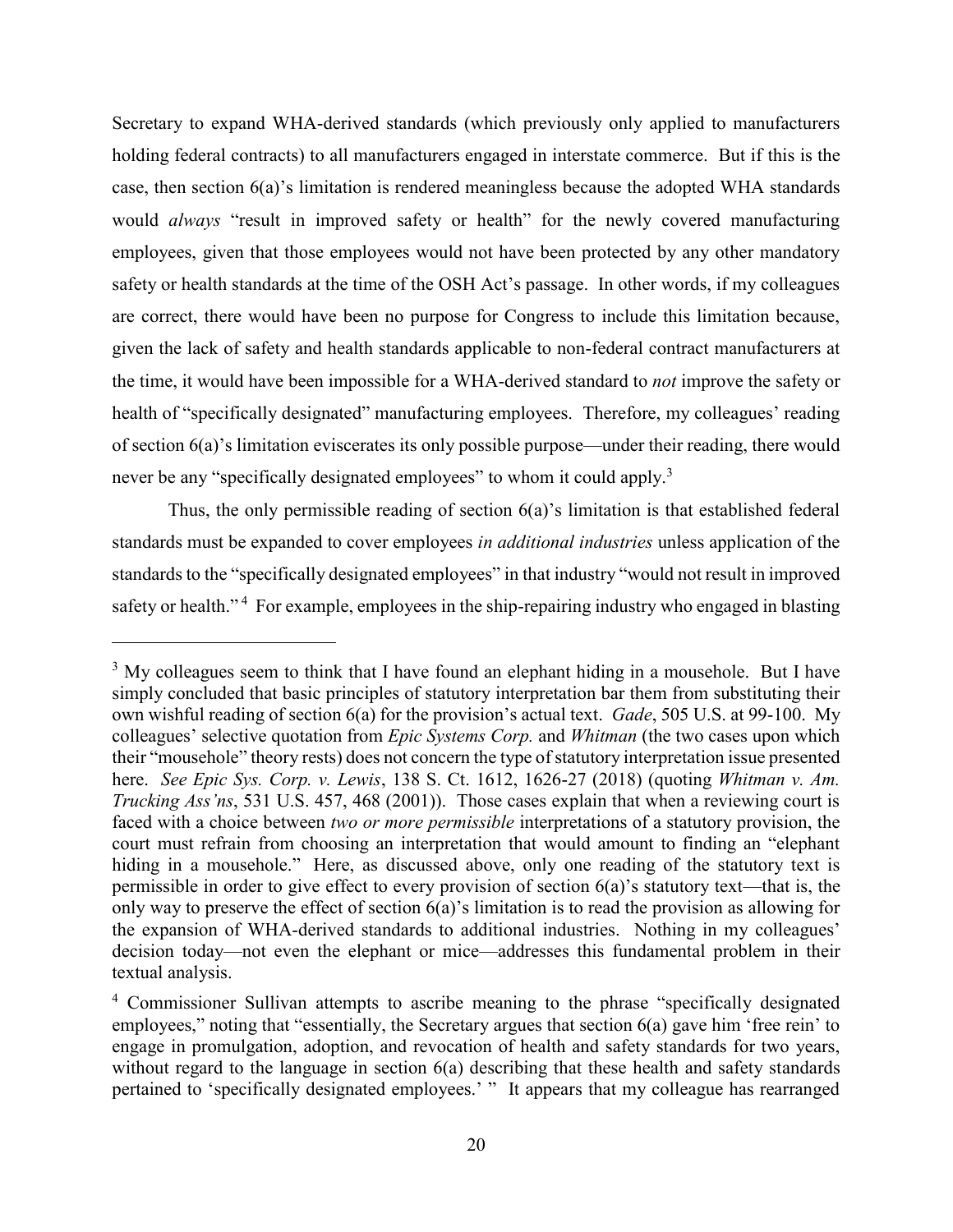and were already protected by a personal protective equipment standard, might not have experienced improved safety and health as a result of the application to their work of the WHAderived personal protective standard. Or, it is possible that employees in a specific industry might be less safe as the result of the application of an established federal standard due to particular circumstances or working conditions in their industry. By including this explicit limitation in section 6(a), Congress was able to simultaneously ensure that the Secretary expanded the established federal standards to as many employees as possible while safeguarding against the possibility that application of some of the standards might result in less safe working conditions for some "specifically designated," newly covered employees.<sup>5</sup>

Moreover, the text of section 6(a) includes only two limitations on the Secretary's authority to promulgate established federal and national consensus standards. As noted, he could not promulgate a standard that "would not result in improved safety or health for specifically designated employees." In addition, in the event of a conflict among standards, he was required to choose the standard "which assures the greatest protection of the safety or health of the affected employees." Both limitations signal that Congress intended to grant sweeping authority to the

the words of the provision so that it would read: "The Secretary shall . . . *for specifically designated employees* promulgate as an occupational safety or health standard any national consensus standard, and any established Federal standard, unless he determines that the promulgation of such a standard would not result in improved safety or health." Thus, for example, the WHA standards, which protected employees of manufacturers with federal contracts (the "specifically designated employees") would, as occupational safety and health standards under the OSH Act, apply only to those same "specifically designated employees." There is no textual support (or any other support, for that matter) for this reading of the section 6(a) limitation. Moreover, as my analysis demonstrates, Commissioner Sullivan's claim that I read "specifically designated employees" as meaning "all additional employees or industries" is wildly off the mark.

Finally, Commissioner Sullivan's recitation of the dictionary definitions of the terms "specific" and "designate" entirely misses the point—the issue here is not what those individual words mean, but only, as discussed above, the types of "specifically designated employees" the provision must be referencing, given the placement of the phrase in the statutory provision. Likewise, his resort to the legislative history (and plainly erroneous characterization of it) is entirely inappropriate given that, as discussed above, the provision is not ambiguous. *Gemsco, Inc., v. Walling*, 324 U.S. 244, 260 (1945) ("The plain words and meaning of a statute cannot be overcome by" resort to "legislative history which . . . may furnish dubious bases for inference in every direction.").

 $5$  The same is true for national consensus standards promulgated under section 6(a). If application of such a standard were limited to the predecessor's scope, the "specifically designated employees" language would be meaningless.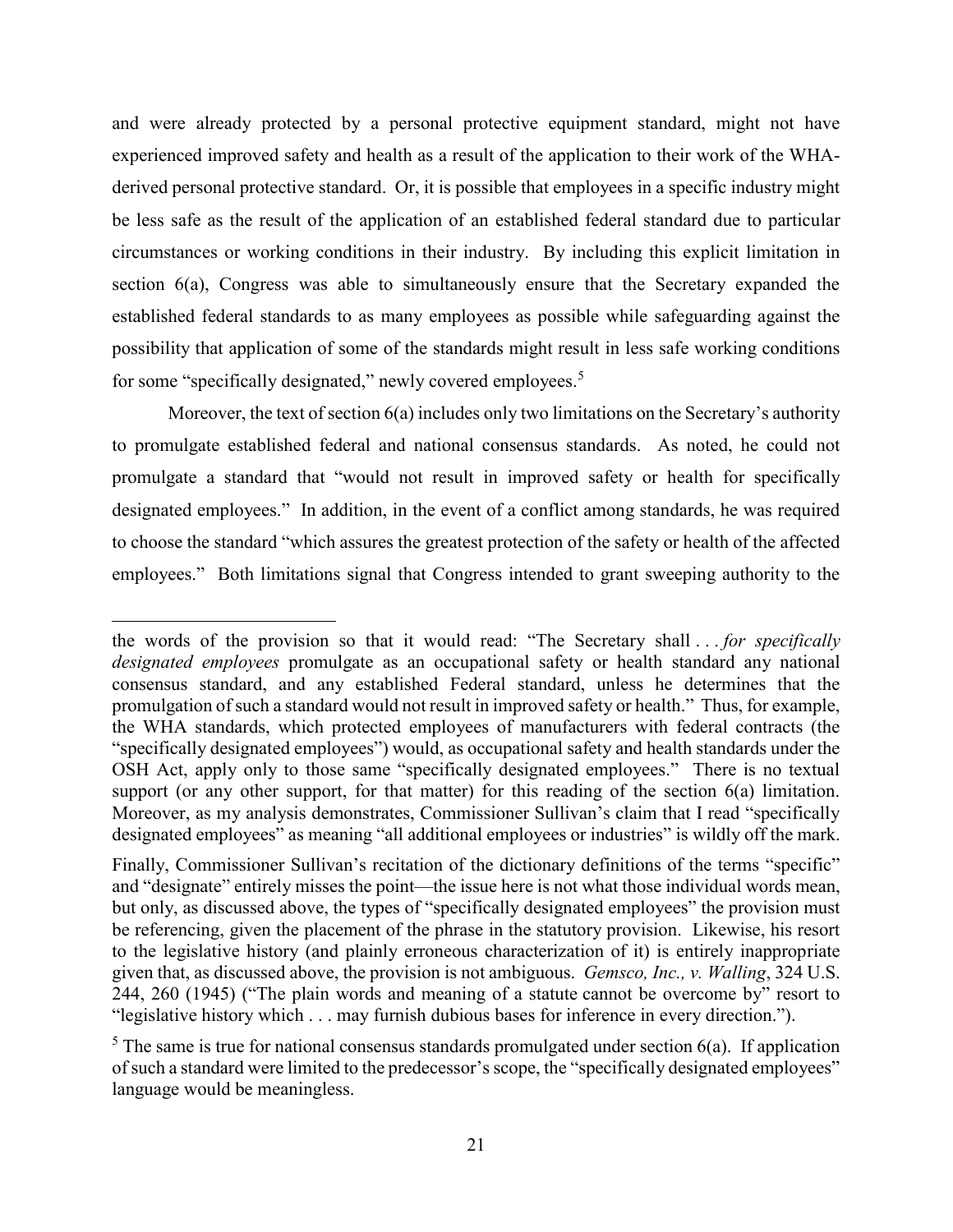Secretary to make certain that standards adopted under section 6(a) were as protective as possible. Absent other evidence to the contrary, this general command followed by only two specific limitations calls into play the canon of statutory construction, *expressio unius est exclusio alterius*—the explicit mention of one is the exclusion of another. *Field & Assocs., Inc.*, 19 BNA OSHC 1379, 1380 (No. 97-1585, 2001) (applying canon in finding that Secretary did not intend to limit scope of cited fall protection standard to employees engaged in roofing work where such limitation was not included in standard). For both of these reasons, I conclude that the text of section 6(a) must be read as authorizing the Secretary to expand the coverage of WHA-derived standards to non-manufacturing industries.<sup>6</sup>

### **B. Statutory Context of Section 6(a)**

l

The above plain reading of section 6(a) notwithstanding, my colleagues rely on textual arguments related to other provisions of the OSH Act in finding that the Secretary was not authorized to expand the scope of WHA-derived standards beyond the manufacturing industry. They note that "established federal standard" means, in part, one "presently in effect," 29 U.S.C. § 652(10), and claim that the WHA standards in effect at the time of the OSH Act's passage did not apply to the construction industry and thus could not be made applicable to it via section 6(a). Section 4(b)(2), however, clarifies the meaning of "presently in effect," providing that "[s]tandards issued under [the WHA, the CSA, and other listed statutes] and *in effect on or after the effective date of this Act* shall be deemed to be occupational safety and health standards issued under this Act, as well as under such other Acts." 29 U.S.C. § 653(b)(2) (emphasis added). Thus, "presently in effect" simply means that the standard must have been in effect on or after the effective date of the OSH Act—i.e., it was on the books. It has nothing to do with the scope of that source standard. *See Gen. Motors Corp.*, 9 BNA OSHC 1331, 1336 n.15 (No. 79-4478, 1981) ("We have considered also whether the words 'in effect' in the phrase 'in effect on or after the effective date of this Act' in  $\S$  4(b)(2) could be construed to mean 'valid.' We conclude, however, that 'in effect' refers simply to the effective date of the standards.")

Moreover, my colleagues' interpretation of "presently in effect" leads to an untenable conclusion. If "presently in effect" means that the scope of an established federal standard must

 $6$  The majority charges that I conclude that "section  $6(a)$  must be read contrary to the primacy of notice-and-comment rulemaking . . . ." Indeed, I do; as I discuss at length, section 6(a) expressly eschews *any* application of the rulemaking requirements of the APA and section 6(b).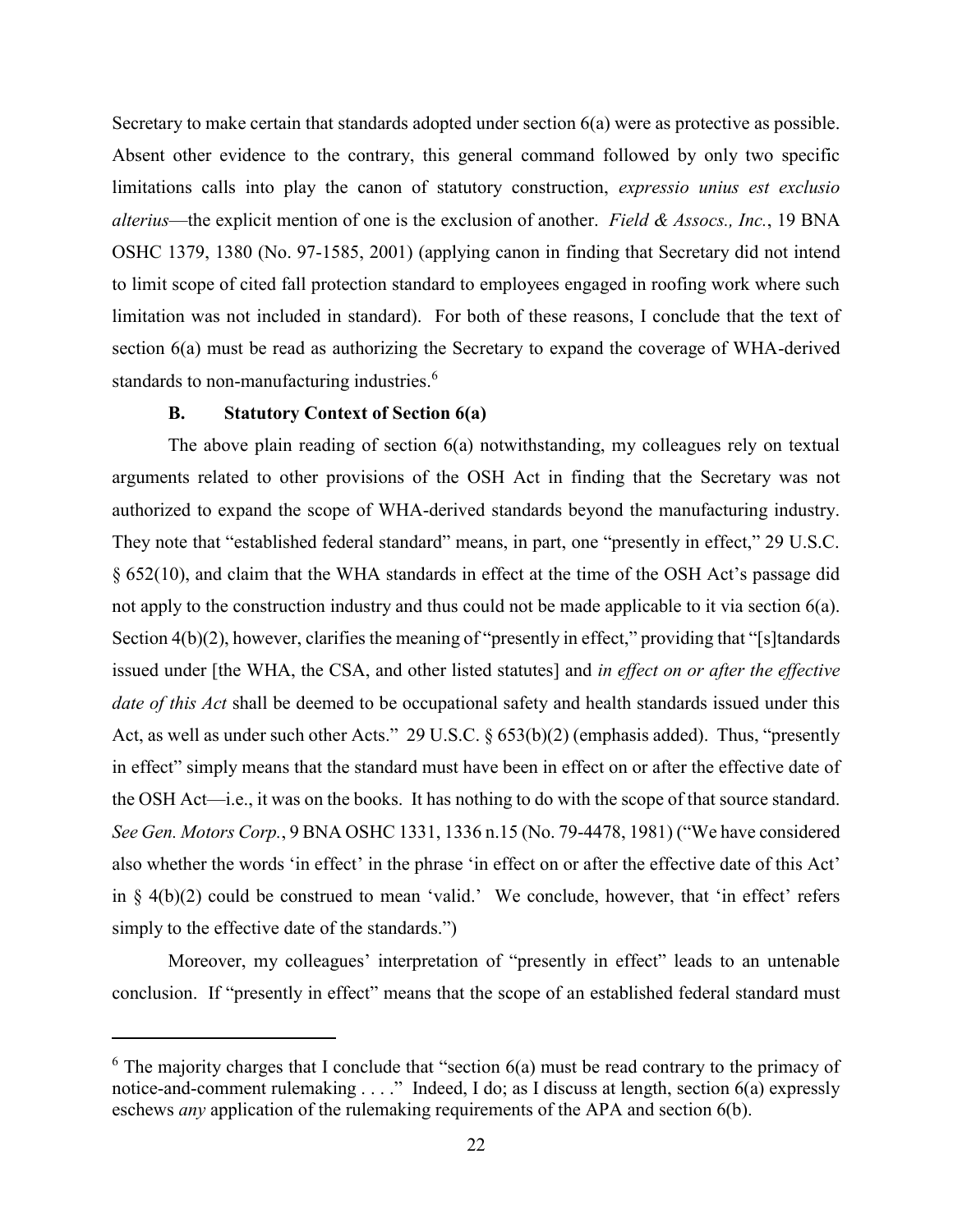be maintained, the WHA standards could not be extended from federal contract manufacturers to non-federal contract manufacturers. Yet my colleagues assert that the sole purpose of section 6(a), as it related to WHA standards, was to apply those standards to manufacturers for which the standards were not, by my colleagues' definition, "presently in effect." They cannot have it both ways—their interpretation of "presently in effect" runs headlong into their propounded interpretation of section 6(a).

My colleagues also rely on the definition of "national consensus standard," which specifies, among other things, that such a standard must have been:

adopted and promulgated by a nationally recognized standards-producing organization under procedures whereby it can be determined by the Secretary that persons interested and affected by the scope or provisions of the standard have reached substantial agreement on its adoption . . . .

29 U.S.C.  $\& 652(9)$ .<sup>7</sup> They argue that this definition is additional textual evidence that Congress intended "national consensus standards" *and* "established federal standards" adopted under section 6(a) to only be applied to employers who had a "reason or incentive to participate in its original promulgation."<sup>8</sup>

This analysis, however, ignores the fact that the definition of "national consensus standard" was designed to limit those standards to ones originally issued by the American National Standards Institute and National Fire Protection Association. S. REP. NO. 91-1282, at 6 (2d Sess. 1970).

 $\overline{a}$ 

<sup>&</sup>lt;sup>7</sup> In support of its interpretation of section 6(a), Kiewit also makes a tortuous argument regarding the relationship between section  $4(b)(2)$  and section  $6(a)$ . However, as I agree with my colleagues' finding that section 4(b)(2) "has no bearing on whether section 6(a) authorized the Secretary to expand the scope of established federal standards to additional industries," I find it unnecessary to travel down this particular rabbit hole.

<sup>&</sup>lt;sup>8</sup> Kiewit makes a similar point, arguing that the OSH Act's legislative history shows Congress mandated the adoption of established federal standards on the basis that the pertinent industry would be familiar with them, and that the standards would "have already been subjected to the procedural scrutiny mandated by the law under which they were issued." S. REP. NO. 91-1282, at 6 (2d Sess. 1970). Because construction employers arguably were not familiar with the WHA standards, Kiewit argues that Congress could not have intended to apply those standards to such employers. But this argument fails to acknowledge that Congress's purpose in including section 6(a) and mandating the adoption of initial standards "as soon as practicable" was to "immediately provid[e] a nationwide minimum level of health and safety" protection to workers. S. REP. NO. 91-1282, at 6 (2d Sess. 1970); *see also Noblecraft Indus., Inc. v. Sec'y of Labor*, 614 F.2d 199, 203 (9th Cir. 1980) (section 6(a) was meant "to meet the pressing need for adoption of OSHA standards on an exceedingly broad industrial front without undue delay").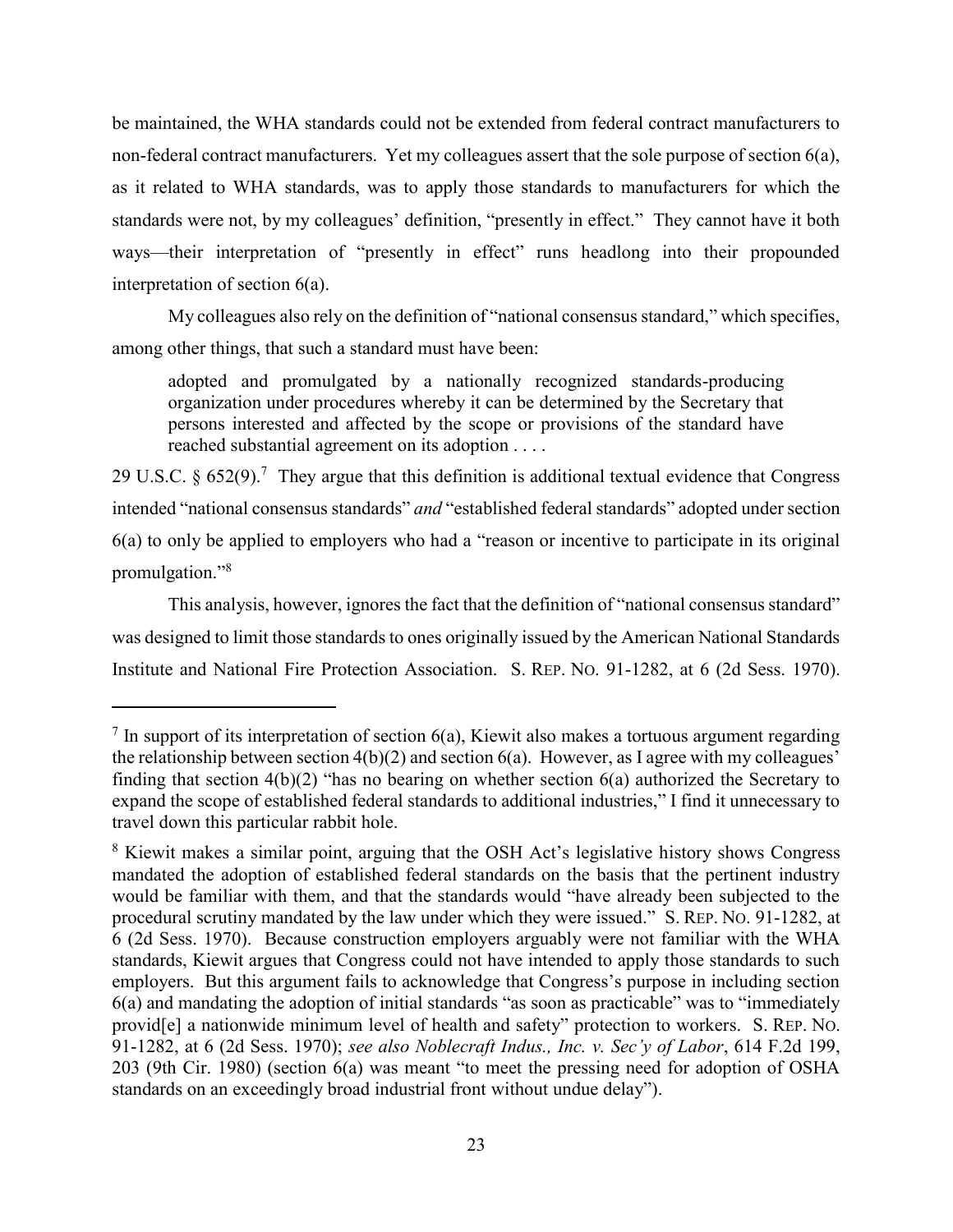Additionally, the definition only speaks to how the standards were created by ANSI and NFPA, not to how they could be applied under section 6(a), and nothing in section 6(a) limits the application of those national consensus standards to those industries that participated in the drafting process of those standards. Moreover, although the quoted language appears in the definition of "national consensus standard," the definition of "established Federal standard" says nothing about how *those* standards had been promulgated.<sup>9</sup> And finally, my colleagues' assertion that Congress could not possibly have intended "so extraordinary a process" that would allow the Secretary to apply WHA standards to additional industries without notice-and-comment rulemaking is contradicted by their concession that those standards could be applied to manufacturers without federal contracts—those employers were similarly deprived of their "opportunity to participate in the rulemaking process," and yet my colleagues agree that Congress intended for those employers to be subject to the standards previously applied only to manufacturers with federal contracts.

For all these reasons, I find the plain language of section  $6(a)$ —specifically its limitation that the Secretary must promulgate "any established federal standard . . . unless he determines that the promulgation . . . would not result in improved safety or health for specifically designated employees"—authorized the Secretary to expand the scope of established federal standards to additional industries. *See Corley v. United States*, 556 U.S. 303, 314 (2009) ("[A] statute should be construed [to give effect] to all its provisions, so that no part will be inoperative or superfluous, void or insignificant.") (quoting *Hibbs v. Winn*, 542 U.S. 88, 101 (2004)); *Colautti v. Franklin*,

 $\overline{a}$ 

<sup>&</sup>lt;sup>9</sup> The Senate Report does, however, discuss the "established Federal standard" provision of section 6(a) (which was identical to that of the final statute). It notes that it is appropriate that national consensus standards be promulgated without regard to the provisions of the Administrative Procedure Act (APA). It then discusses established federal standards:

The bill also provides for the issuance in similar fashion of those standards which have been issued under other Federal statutes and which under this act may be made applicable to additional employees who are not under the protection of such other Federal laws. Such standards *have already been subjected to the procedural scrutiny mandated by the law under which they were issued*; such standards, moreover, in large part, represent the incorporation of voluntary industrial standards.

S. REP. NO. 91-1282, at 6 (2d Sess. 1970) (emphasis added).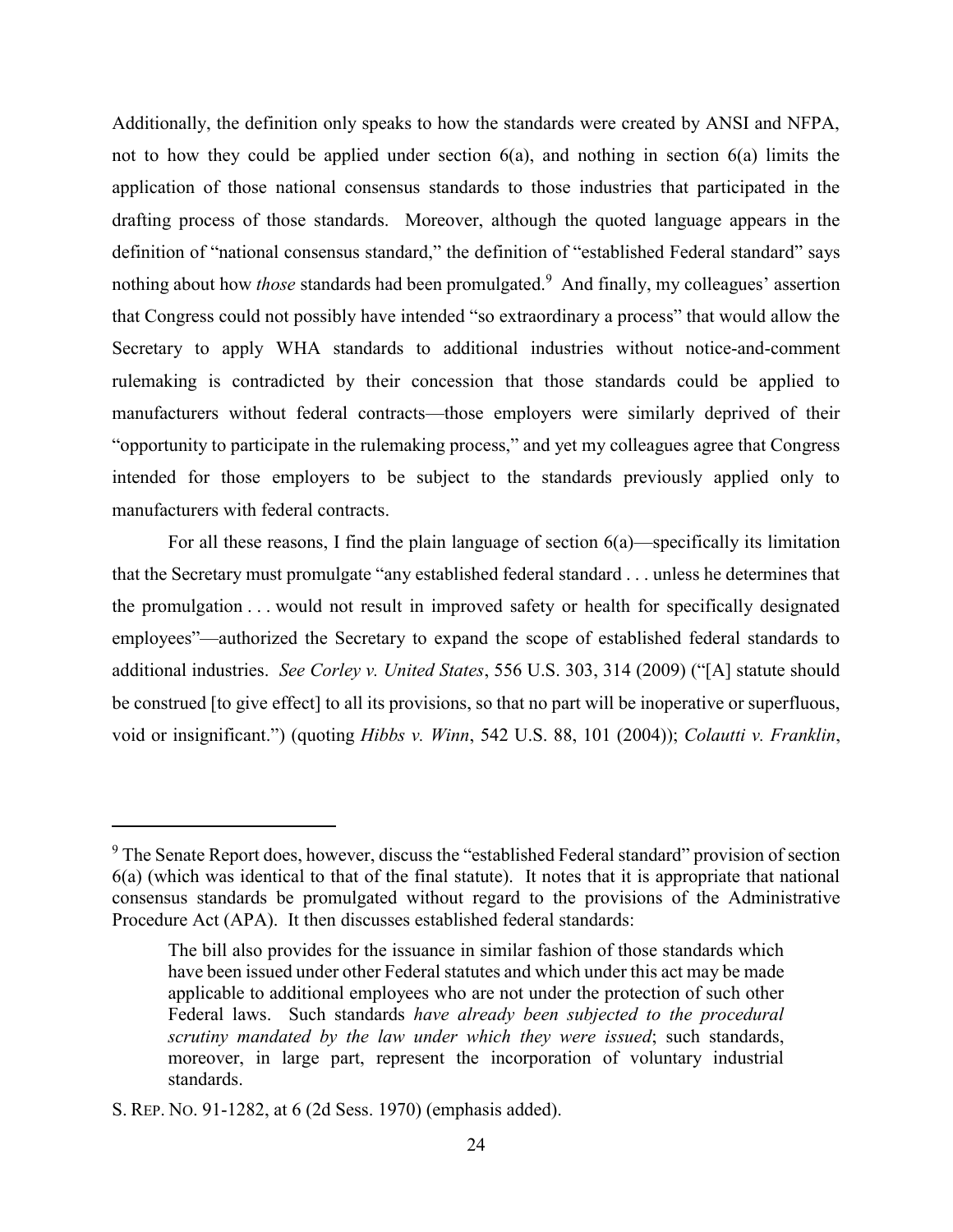439 U.S. 379, 392 (1979) (noting "elementary canon of construction that a statute should be interpreted so as not to render one part inoperative").

### **II.** *Chevron* **Deference**

 $\overline{a}$ 

Even "[i]f the intent of Congress on a matter of statutory meaning is ambiguous, however, [we are] to [consider] . . . whether the agency's interpretation is a 'permissible construction of the statute.' " *Mid-Am. Care Found. v. NLRB*, 148 F.3d 638, 642 (6th Cir. 1998) (quoting *Chevron*, 467 U.S. at 843). In other words, "we must defer to the Secretary's statutory interpretation so long as the statute in question is ambiguous and the Secretary's interpretation is reasonable." *Gentiva Healthcare Corp. v. Sebelius*, 723 F.3d 292, 295 (D.C. Cir. 2013) (citation omitted). As explained above, a *Chevron* analysis is unnecessary here because the meaning of section 6(a) in this context is plain. Nonetheless, I would conclude that, even if section 6(a) can be considered ambiguous, in light of its purpose, the Act's legislative history, and the caselaw interpreting section 6(a), the Secretary's interpretation is unquestionably reasonable and therefore entitled to deference.

### **A. Applicability of** *Chevron* **Deference**

Under *Chevron*, a reviewing court "may not substitute its own construction of a statutory provision for a reasonable interpretation made by the administrator of an agency." *Chevron*, 467 U.S. at 844. The agency's interpretation need not be the most reasonable interpretation or the one the reviewing court would have adopted; the interpretation must only be reasonable. *See id.* The Supreme Court has repeatedly reaffirmed this principle, most recently in *City of Arlington v. Fed. Commc'ns Comm'n*, 569 U.S. 290 (2013), emphasizing that there is not "a single case in which a general conferral of rulemaking or adjudicative authority has been held insufficient to support *Chevron* deference for an exercise of that authority within the agency's substantive field." *Id.* at 296.

Here, there can be no serious debate that the Secretary's interpretation of section 6(a) is entitled to *Chevron* deference.<sup>10</sup> Section 6(a) is a "general conferral of rulemaking authority," *id.*,

<sup>&</sup>lt;sup>10</sup> Kiewit advances a convoluted argument based on a provision of the APA, 5 U.S.C. § 559, which provides that a "[s]ubsequent statute may not be held to supersede or modify this subchapter . . . except to the extent that it does so expressly." Kiewit argues that this provision bars the Secretary from applying the quick-drenching standard at issue here to construction employers without notice-and-comment rulemaking, because section 6(a) did not "expressly" exempt from APA requirements an expansion of the scope of WHA standards to additional industries. Section 6(a), however, is an unambiguous, comprehensive statement mandating that all rulemaking authorized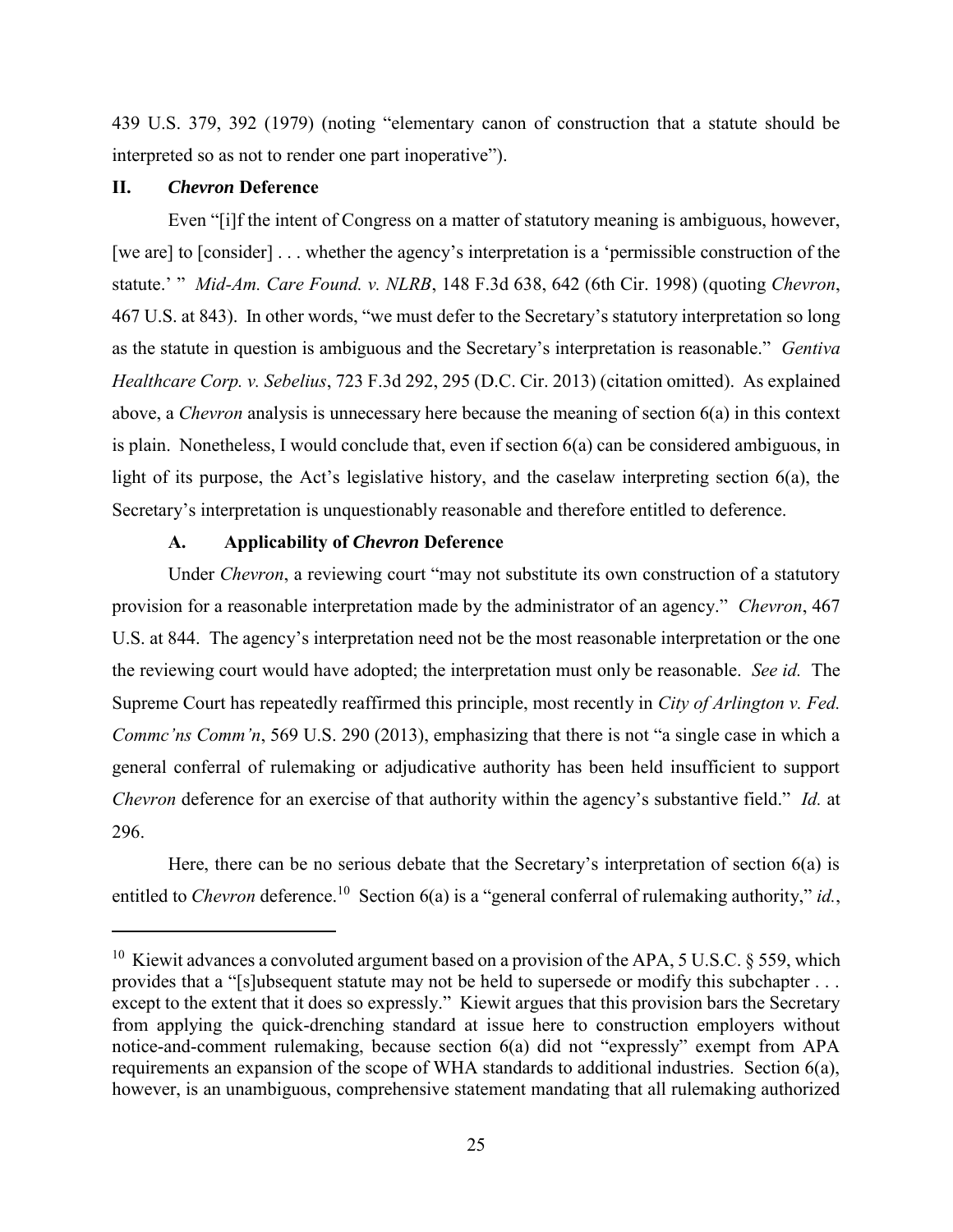and the "interpretation claiming deference," *United States v. Mead Corp.*, 533 U.S. 218, 227 (2001), is reflected in regulations "that carry[] the force of law." *Chao v. OSHRC* (*Manganas Painting Co.*), 540 F.3d 519, 526 (6th Cir. 2008); 29 C.F.R. §§ 1910.5(c), 1910.11(a), 1910.151(c)(2).<sup>11</sup> Compare 540 F.3d at 525-28 (upholding Secretary's interpretation of 29 U.S.C. § 659(b), over that of the Commission, but stating that Secretary's interpretation was "entitled to only *Skidmore* deference" because she "offered her interpretation . . . only in her litigation position" and had "not pointed to any regulation or any other format that [reflects her interpretation and] carries the force of law  $\dots$ .").

thereunder is exempt from *all* APA requirements, including section 559. The issue, therefore, is simply whether OSHA's promulgation of the quick-drenching standard falls within the ambit of section 6(a). Kiewit cites nothing for the proposition that section 6(a)'s express renunciation of APA requirements must also have expressly addressed expansion of the scope of adopted standards. Additionally, because 5 U.S.C. § 559 only addresses the statutory language that Congress is required to use to dispense with APA rulemaking (i.e., express language), it has no bearing on the separate issue of whether the Secretary's interpretation of his authority under section 6(a) is entitled to *Chevron* deference.

My colleagues echo this argument and—citing to a line of cases beginning with *Marcello v. Bonds*, 349 U.S. 302 (1955)—assert that a modification to the notice-and-comment process is "not lightly to be presumed." But the issue in *Marcello* and its progeny was whether, in the *absence* of an express exemption, a statute should nonetheless be read as exempting APA notice-and-comment requirements—the Supreme Court has held that as long as the intent is clear, an exemption can be by necessary implication. *See Dorsey v. United States*, 567 U.S. 260, 274 (2012) ("[I]n a comparable context the Court has emphasized that the [APA]'s use of the word 'expressly' does not require Congress to use any 'magical passwords' to exempt a later statute from the provision."). Here, there can be no dispute that the text of section 6(a) contains an express exemption from APA requirements, so this line of cases relied upon by the majority is inapposite.

<sup>&</sup>lt;sup>11</sup> The Secretary's interpretation of section  $6(a)$  is embodied in multiple regulations. Most importantly, as I discuss more fully below, the Secretary's interpretation of section 6(a) is embodied in § 1910.5(c)(2), in which he provides an actual example of the application of a WHAderived standard to a non-manufacturing employer. Likewise, in § 1910.11(a), the Secretary specifically states that section 6(a) authorized him to "adopt and extend the applicability of, established Federal standards in effect on April 28, 1971, with respect to every employer, employee, and employment covered by the Act." And finally, by adopting each WHA-derived standard without the WHA's native scope limitation (that limited the WHA standards to only manufacturers engaged in federal contracts), each WHA-derived OSHA standard, including the quick-drenching standard at issue here, constitutes the Secretary's interpretation that he may apply the WHA-derived standards to industries beyond manufacturing. Indeed, the Secretary's revocation of § 1910.5(e) confirms the Secretary's intent that each of the WHA-derived standards is also applicable to non-manufacturing employers.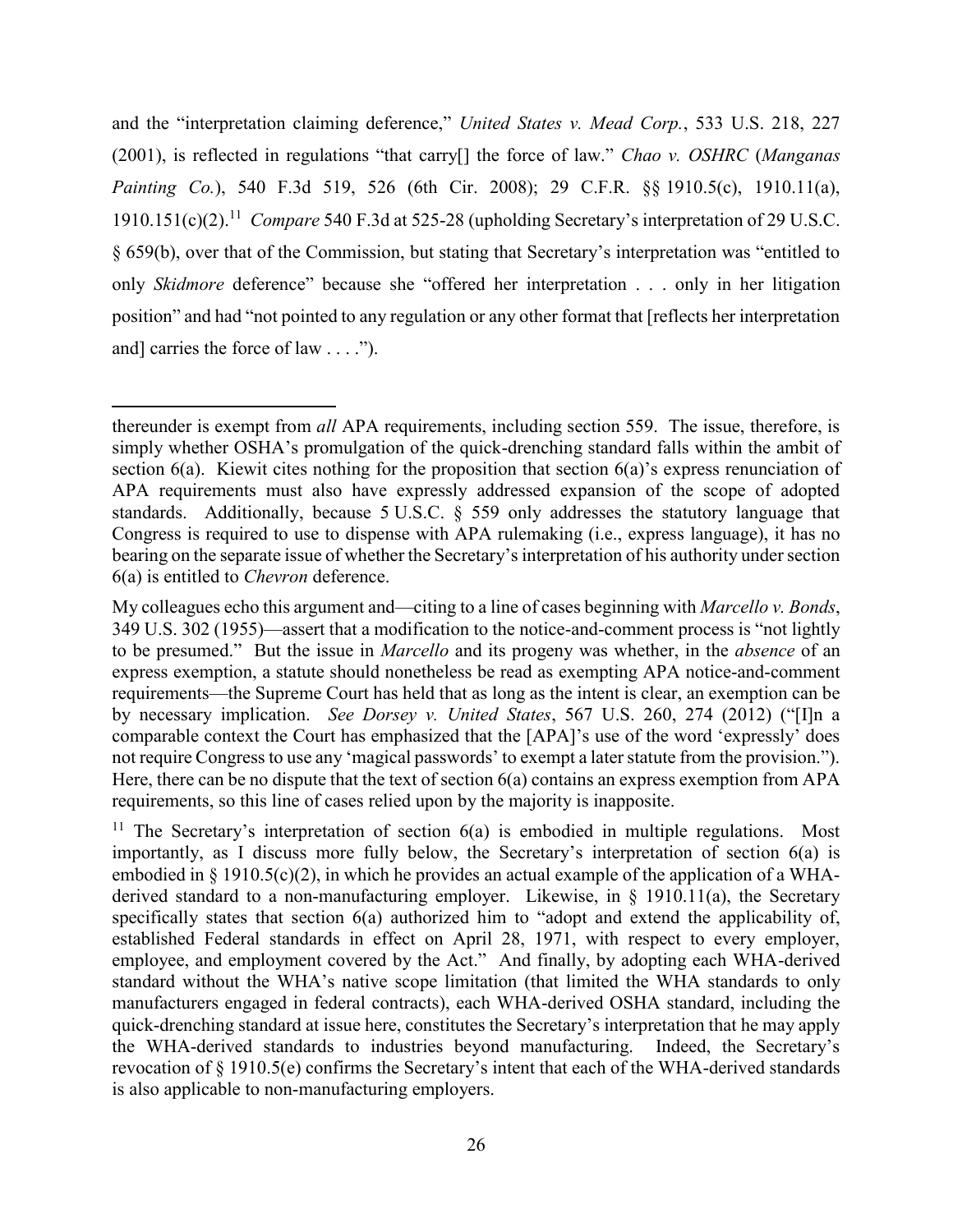Nonetheless, in their decision today my colleagues put forth a contrary legal analysis on this issue that is quite astonishing. They cite *Encino Motorcars, LLC v. Navarro*, 136 S. Ct. 2117 (2016), for the proposition that "*Chevron* deference is not warranted . . . where the agency errs by failing to follow the *correct procedures* in issuing the regulation." *Id.* at 2125 (emphasis added). In *Encino Motorcars*, the Supreme Court held that a final rule re-interpreting a provision of the Fair Labor Standards Act was "procedurally defective"—and therefore undeserving of *Chevron*  deference—because the Secretary had failed to comply with the APA's most basic procedural requirement that the agency provide "adequate reasons" for its change in position. *Id.* The Court explained:

In promulgating the 2011 regulation, the Department [of Labor] offered barely any explanation. A summary discussion may suffice in other circumstances, but here in particular because of decades of industry reliance on the Department's prior policy—the explanation fell short of the agency's duty to explain why it deemed it necessary to overrule its previous position.

*Id.* at 2126.

 $\overline{a}$ 

My colleagues argue that the Secretary's revocation of 29 C.F.R. § 1910.5(e), the regulation that had limited application of WHA-derived standards to manufacturers, suffered the same procedural defect as discussed in *Encino Motorcars*.<sup>12</sup> 36 Fed. Reg. 18,081 (Sept. 9, 1971). They claim that because the Secretary failed to "provide a reasoned explanation" for his change in position, his interpretation that section 6(a) authorized application of WHA-derived standards to construction is wholly undeserving of *Chevron* deference.<sup>13</sup>

This, frankly, is hogwash. First, the Secretary's revocation of § 1910.5(e) was not, as my colleagues claim, without a "reasoned explanation" or prior notice. In the Federal Register notice revoking § 1910.5(e), the Secretary explained that he was doing so pursuant to his authority under section 6(a) of the Act *and* 29 C.F.R. § 1910.4. 36 Fed. Reg. 18,080. Section 1910.4 (which was promulgated at the same time the Secretary adopted the first established federal standards as OSH

<sup>&</sup>lt;sup>12</sup> Section 1910.5(e) stated that WHA-derived standards applied only to "manufacturing or supply operations which would be subject to the Walsh-Healey Act." 36 Fed. Reg. 10465, 10468 (May 29, 1971).

<sup>&</sup>lt;sup>13</sup> Kiewit similarly argues that § 1910.5(e) "could not be revoked without giving public notice and inviting public comment" pursuant to the APA, and in failing to give reasons for the revocation the Secretary acted arbitrarily and capriciously. For the same reasons discussed above, this argument is entirely without merit.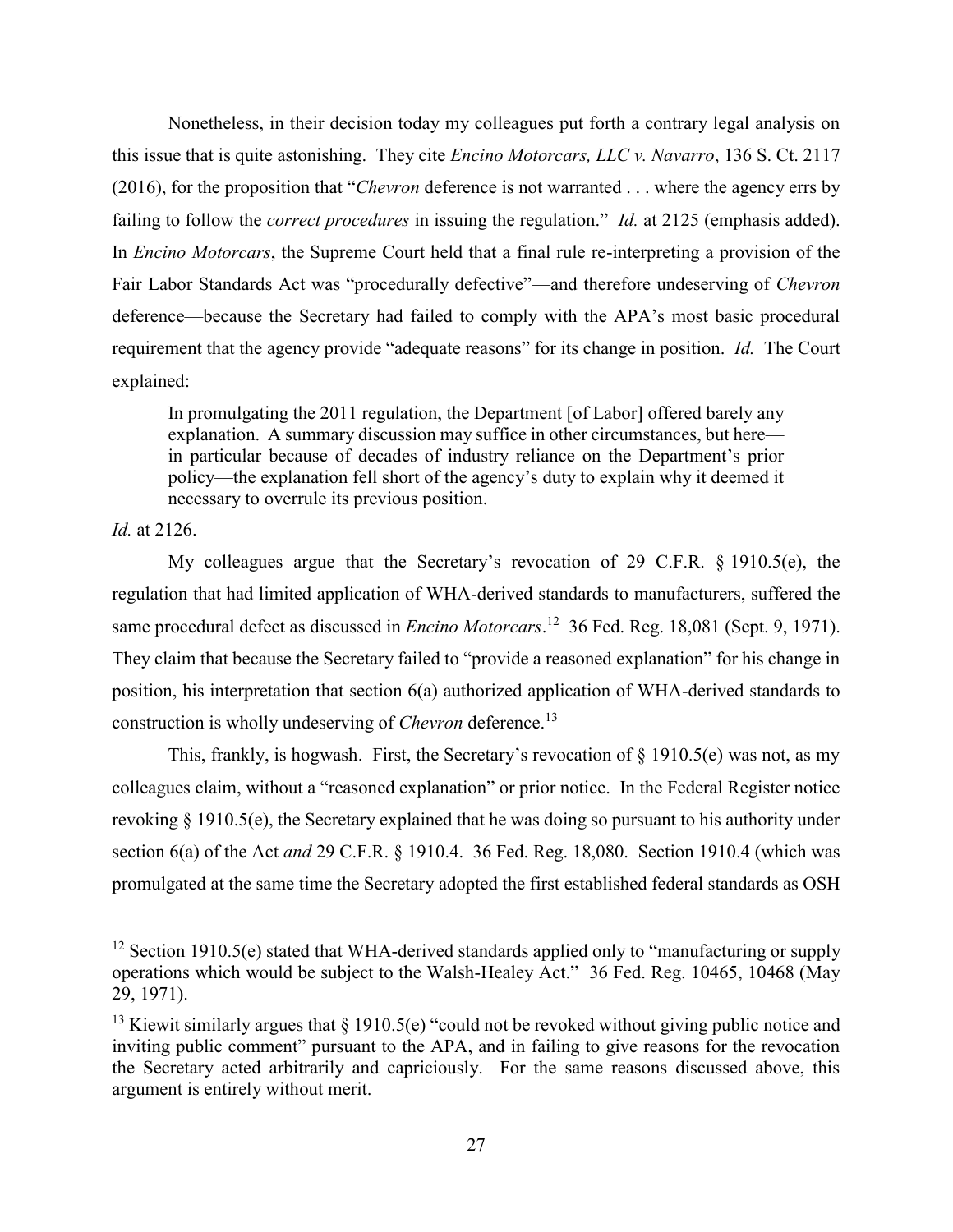Act standards under section 6(a) in May 1971) provided that the Secretary preserved his full authority under section 6(a) for the provision's entire two-year period and expressly allowed him to modify or revoke any of the standards in Part 1910 without notice-and-comment rulemaking until April 28, 1973.<sup>14</sup> There can be no question that the Secretary's interpretation of section  $6(a)$ embodied in § 1910.4 is itself reasonable and therefore entitled to *Chevron* deference.<sup>15</sup> Because § 1910.4 gave actual notice to employers that the Secretary might find it appropriate to modify or revoke any of the initial rules promulgated pursuant to section 6(a), the Secretary's revocation of § 1910.5(e) was not, as my colleagues claim, an "arbitrary and capricious change from agency practice," but was in full accord with the Secretary's original interpretation and implementation of section  $6(a)$ .<sup>16</sup>

29 C.F.R. § 1910.4(a)-(b).

 $\overline{a}$ 

<sup>&</sup>lt;sup>14</sup> Section 1910.4 provides that "[t]he Assistant Secretary of Labor shall have all of the authority of the Secretary of Labor under sections 3(9) and 6(a) of the Act," and as follows:

The Assistant Secretary of Labor may at any time before April 28, 1973, on his own motion or upon the written petition of any person, by rule promulgate as a standard any national consensus standard and any established Federal standard, pursuant to and in accordance with section 6(a) of the Act, and, in addition, may modify or revoke any standard in this part 1910. In the event of conflict among any such standards, the Assistant Secretary of Labor shall take the action necessary to eliminate the conflict, including the revocation or modification of a standard in this part, so as to assure the greatest protection of the safety or health of the affected employees.

<sup>&</sup>lt;sup>15</sup> The Secretary's approach in this regard was eminently reasonable. By immediately promulgating established federal standards but preserving his full authority under section 6(a) to modify or revoke those adoptions for the full two years, the Secretary was able to "establish *as rapidly as possible* national occupational safety and health standards" in order to "immediately provid[e] a nationwide minimum level of health and safety" S. REP. NO. 91-1282, at 6 (2d Sess. 1970) (emphasis added), while ensuring, through § 1910.4, that there was a mechanism to quickly correct any missteps that occurred in the initial promulgation. Notably, neither Respondent nor my colleagues challenge the validity of § 1910.4.

<sup>&</sup>lt;sup>16</sup> Indeed, this was not the only change in the Part 1910 standards that the Secretary effectuated during section 6(a)'s two-year limitation period. *See, e.g., Deering Milliken, Inc. v. OSHRC*, 630 F.2d 1094, 1097 (5th Cir. 1980) ("On May 29, 1971, acting pursuant to section 6(a), the Secretary of Labor promulgated 29 C.F.R. § 1910.1000 as an OSHA requirement[,] . . . dealing with permissible levels of exposure to air contaminants, including cotton dust. Subsequently, on August 13, 1971, the Secretary published a revision of 29 C.F.R. § 1910.1000, stating that "Section 1910.93 (air-contaminants) (presently designated as 29 C.F.R. § 1910.1000. See n.1 supra at 1096) has been revised in its entirety, in the interest of greater intelligibility and accuracy.").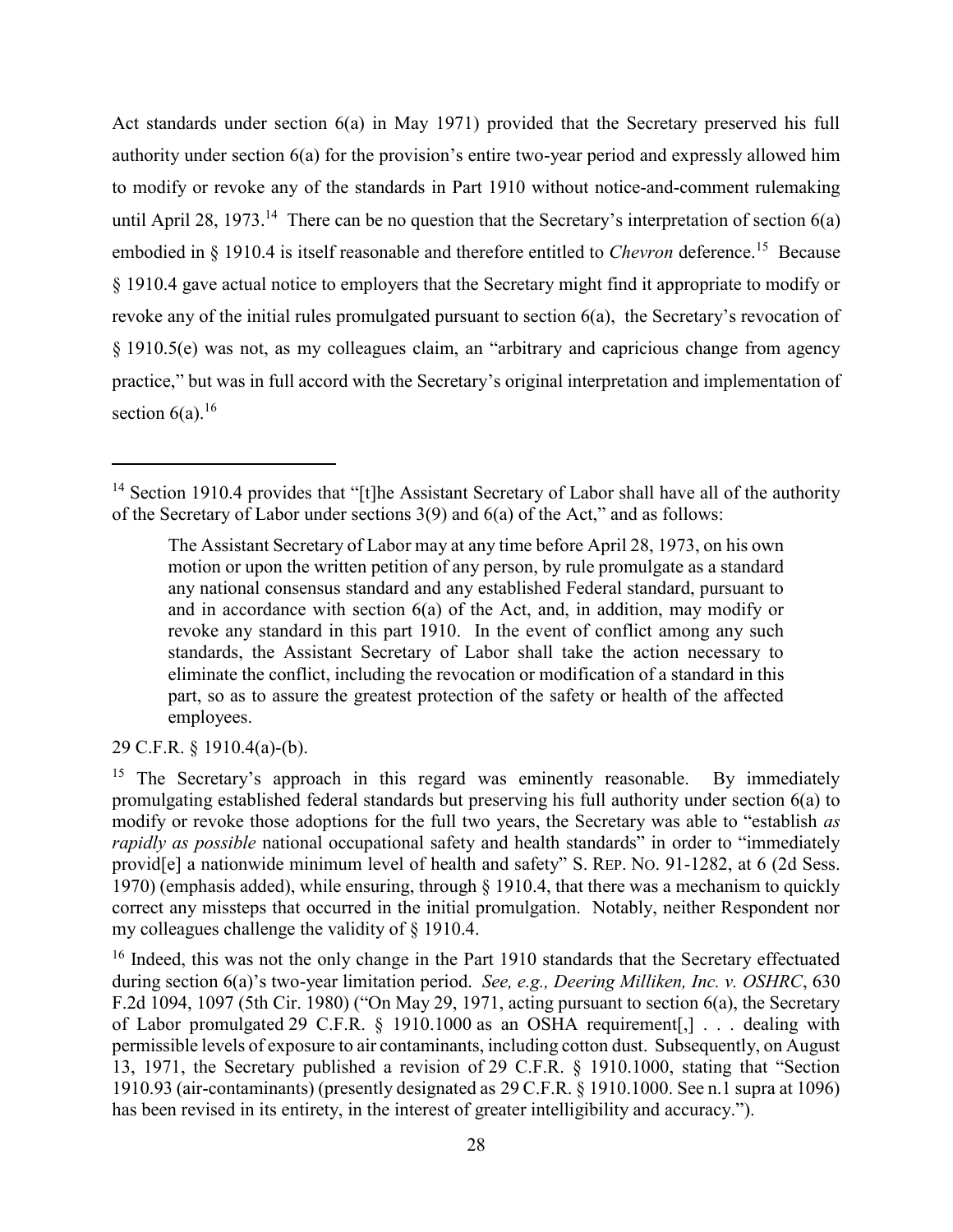Second, the Secretary's action was not, as my colleagues assert, "a complete about-face." The Secretary gave no explanation in the May 29, 1971, Federal Register notice for the initial inclusion of § 1910.5(e) in Part 1910. However, there is no evidence that it was originally included because he had concluded that section 6(a) did not authorize an expansion of the WHA-derived standards beyond manufacturing. In fact, as I explain below, § 1910.5(c), which was included in the same Part 1910 issuance, was in direct conflict with § 1910.5(e)'s limitation. Section 1910.5(c), which is Part 1910's broad statement regarding the scope of Part 1910 standards, demonstrates that the Secretary clearly contemplated that WHA-derived standards would, in appropriate circumstances, be applicable to employers other than just manufacturers. The full text of that subsection provides:

(c)(1) If a particular standard is specifically applicable to a condition, practice, means, method, operation, or process, it shall prevail over any different general standard which might otherwise be applicable to the same condition, practice, means, method, operation, or process. For example, § 1915.23(c)(3) of this title prescribes personal protective equipment for certain ship repairmen working in specified areas. Such a standard shall apply, and shall not be deemed modified nor superseded by any different general standard whose provisions might otherwise be applicable, to the ship repairmen working in the areas specified in  $\S$  1915.23(c)(3).

(2) *On the other hand, any standard shall apply according to its terms to any employment and place of employment in any industry, even though particular standards are also prescribed for the industry, as in subpart B or subpart R of this part, to the extent that none of such particular standards applies. To illustrate, the general standard regarding noise exposure in § 1910.95* [a WHA-derived standard] *applies to employments and places of employment in pulp, paper, and paperboard mills covered by § 1910.261.*

29 C.F.R. § 1910.5(c) (emphasis added). Subsection (c)(2) plainly contemplates that under appropriate circumstances general standards, *including WHA-derived standards*, shall apply to industries that also have their own "particular" standards.<sup>17</sup> First, the reference in that subsection to "subpart B or subpart R of this part" is to the "particular" standards promulgated in Part 1910 for construction; maritime; longshoring; pulp, paper, and paperboard mills; textiles; bakery equipment; laundry machinery and operations; sawmills; pulpwood logging; and agriculture. 29

<sup>&</sup>lt;sup>17</sup> Kiewit argues, in the context of its contention that the 1993 codification of construction standards was invalid, that references in  $\S$  1910.5(c) to standards that "apply" or are "applicable," must be read as excluding standards, such as the WHA standards, that are "inapplicable" to construction. But the references in the subsection clearly are to standards that *apply to a particular hazard or condition*.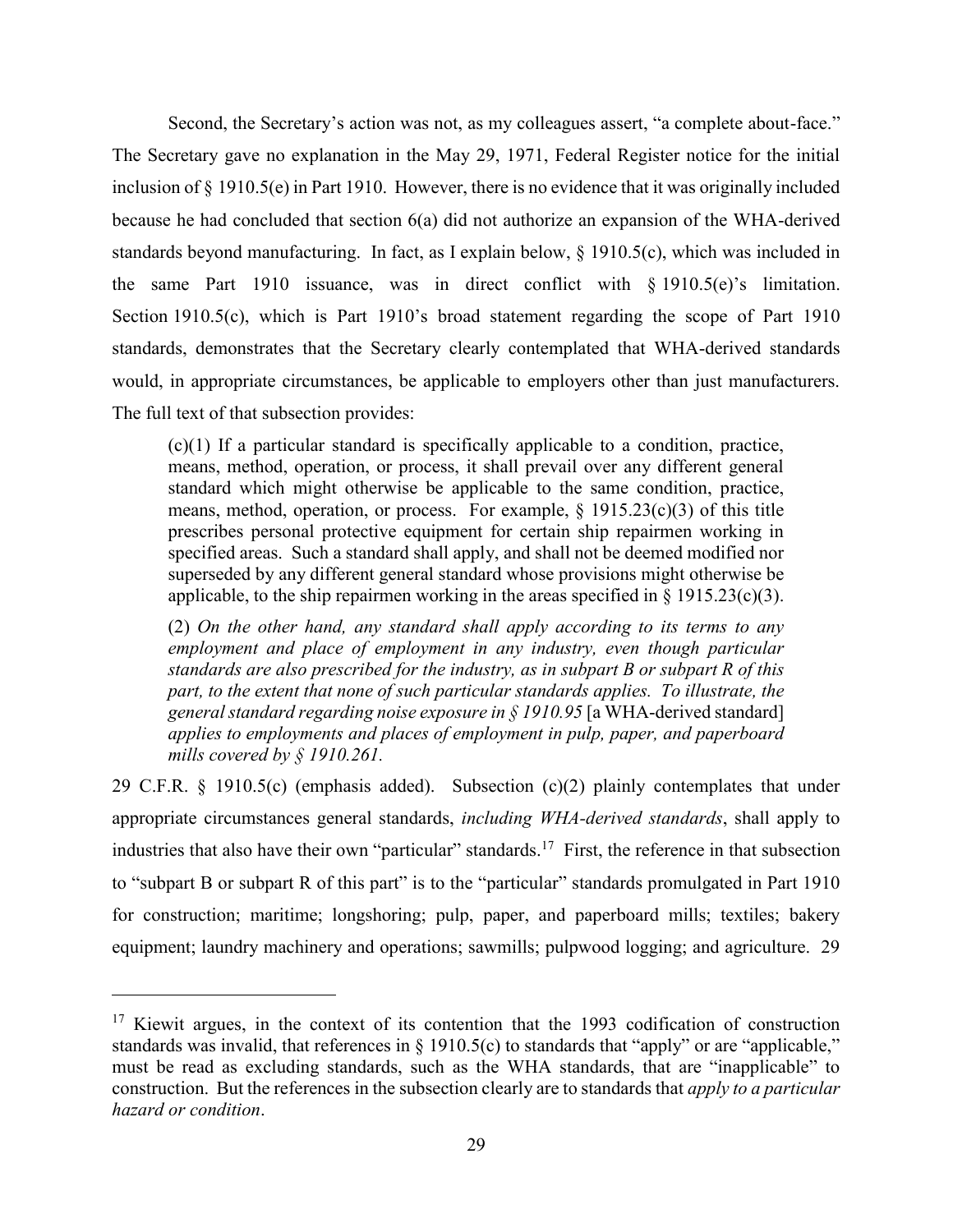C.F.R. §§ 1910.12(a)(1), 1910.13(a), 1910.14(a), 1910.15(a), 1910.16(a), 1910.261(a), 1910.262(a), 1910.263(a), 1910.264(b), 1910.265(a) (1972); 36 Fed. Reg. at 10469, 10669, 10676, 10679, 10687, 10689. The meaning of subsection (c)(2) is clear: even if an industry, such as construction, has its own standards, if those standards do not apply to a particular hazard or condition, "*any standard*" that fills that gap shall apply "according to its terms to any employment and place of employment" in that industry.<sup>18</sup> And, the illustration included in § 1910.5(c)(2) states that § 1910.95(a) and (b), the WHA-derived noise standard, applies to pulp, paper, and paperboard mills, which are industries in Subpart R that do not have their own noise standard. For these reasons, § 1910.5(c)(2) clearly contemplated the application of WHA-derived standards to industries other than manufacturing, and thus directly conflicted with the limitation contained in § 1910.5(e). The courts have recognized that errors such as this were present in the May 1971 Part 1910 promulgation. As the Sixth Circuit noted in *Diebold, Inc. v. Marshall*, 585 F.2d 1327 (6th Cir. 1978), it should not be surprising that anomalies occurred "[g]iven the wide variety of sources for the initial standards package and the rapidity of its promulgation." *Id.* at 1335.The Secretary's prompt revocation of subsection 1910.5(e), authorized as it was by section 6(a) and 29 C.F.R. § 1910.4, removed the anomaly created by the conflicting § 1910.5 provisions.

Moreover, the "correct procedures" at stake in *Encino Motorcars*—specifically, the APA's basic procedural requirement that the agency provide "adequate reasons"—do not apply here because, as I have explained above, section 6(a) rulemaking was expressly exempted from all of the APA's requirements. And finally, one more reason why the holding in *Encino Motorcars* is inapplicable to the Secretary's revocation of § 1910.5(e) relates to the overarching reliance interests at stake in that case—the final rule there implicated "decades of industry reliance." Such interests are simply not present here. In contrast to the rule at issue in *Encino Motorcars*, § 1910.5(e) existed for less than four months, was in effect for less than two weeks, and was never

<sup>&</sup>lt;sup>18</sup> My colleagues put forth a contrary analysis of  $\S$  1910.5(c)(2) that is at odds with the regulation's plain language. I can only suggest that they reread  $\S 1910.5(c)(2)$ —it does not, as they claim, only "appl[y] in the event of a conflict with an industry-specific standard." 29 C.F.R.  $\S$  1910.5(c)(2) ("On the other hand, any standard shall apply according to its terms to any employment and place of employment in any industry, even though particular standards are also prescribed for the industry  $\dots$ .").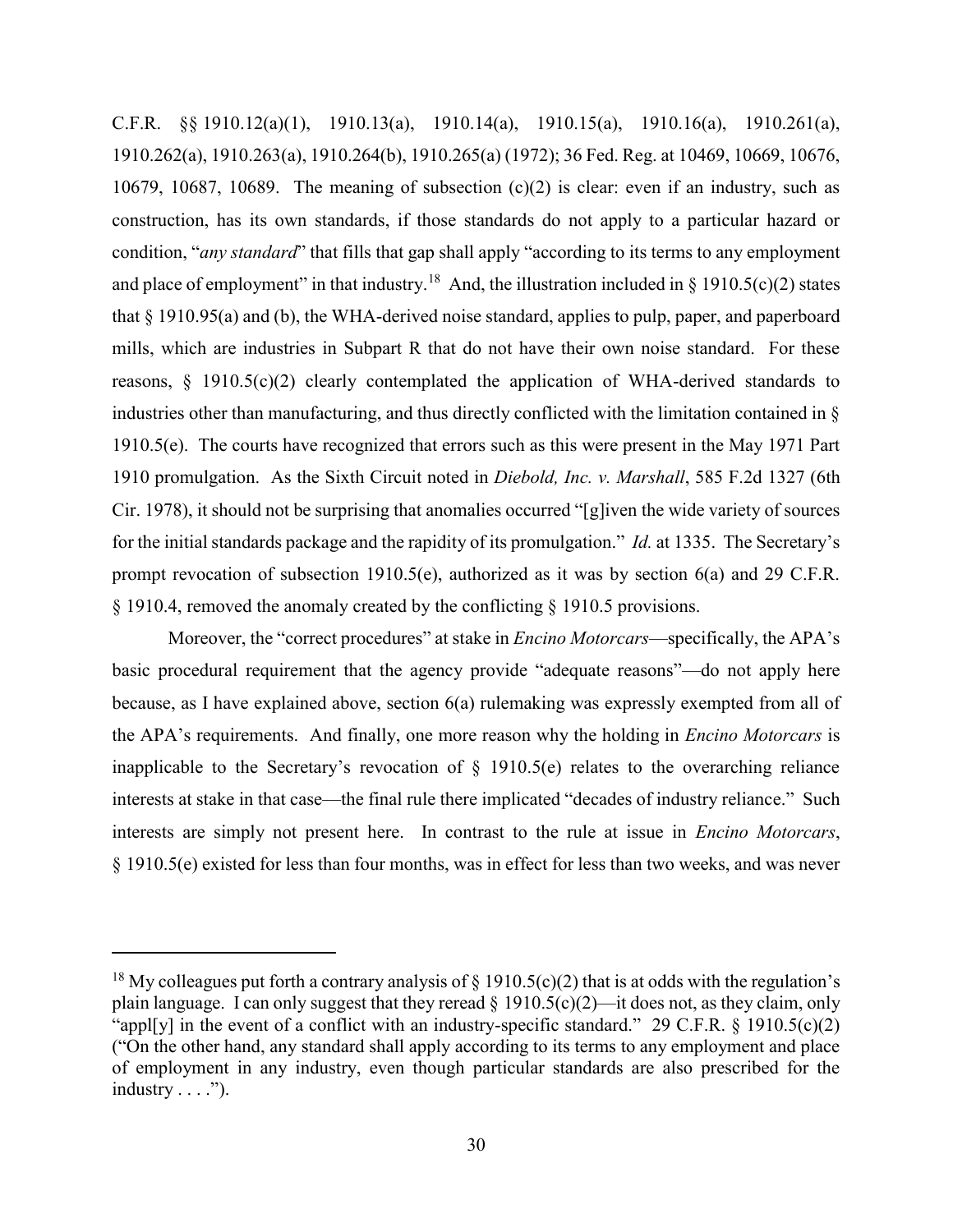even published in the Code of Federal Regulations.<sup>19</sup> Thus, the reliance interests the Supreme Court found significant in *Encino Motorcars* are altogether absent here. <sup>20</sup> For all these reasons, *Encino Motorcars* provides no guidance whatsoever regarding the Secretary's revocation of § 1910.5(e) and therefore *Chevron* deference most certainly applies.

### **B. Reasonableness of the Secretary's Interpretation**

The Secretary argues that "[s]ection 6(a) of the OSH Act, its legislative history, and the interpretive case law all demonstrate" the reasonableness of his interpretation that he "had authority to extend the coverage of the [predecessor] Walsh-Healey Act '[quick] drenching standard' to construction employers without notice-and-comment rule-making." Kiewit argues to the contrary,<sup>21</sup> claiming that nothing in section  $6(a)$  "expressly" authorized the Secretary to apply WHA-derived standards to construction employers; that the legislative history shows that Congress intended WHA-derived standards to only apply to manufacturers; and that none of the previous Commission or circuit court cases supports the Secretary's interpretation. My colleagues largely accept Kiewit's arguments and conclude that the Secretary's interpretation is "unreasonable in light of the language of the provision, its statutory context, and the statutory history." On the contrary, proper analysis of the statutory text, legislative history, and interpretive case law leads to the opposite conclusion—the reasonableness of the Secretary's interpretation here cannot seriously be questioned.

## **1.** *Legislative History and Purpose of Section 6(a)*

l

The reasonableness of the Secretary's interpretation of section 6(a) is supported by the OSH Act's legislative history and purpose, which makes clear that Congress intended the OSH Act to largely supplant rather than perpetuate regulatory schemes embodied in statutes such as the WHA.<sup>22</sup> 116 CONG. REC. H10623 (daily ed. Nov. 23, 1970) (statement of Rep. Daniels). Multiple

<sup>&</sup>lt;sup>19</sup> Section 1910.5(e) was promulgated on May 29, 1971, took effect on August 27, 1971, and was revoked on September 9, 1971.

<sup>&</sup>lt;sup>20</sup> Notably, neither my colleagues nor Kiewit discuss the "reliance interests" involved in overturning the Secretary's lengthy and consistent interpretation of section 6(a).

<sup>21</sup> As discussed *supra* note 10, Kiewit argues *Chevron* deference does not apply and therefore its arguments do not directly address the reasonableness issue.

<sup>22</sup> The purpose of section 6(a) was "to establish as rapidly as possible *national* occupational safety and health standards with which industry is familiar." S. REP. NO. 91-1282, at 6 (2d Sess. 1970)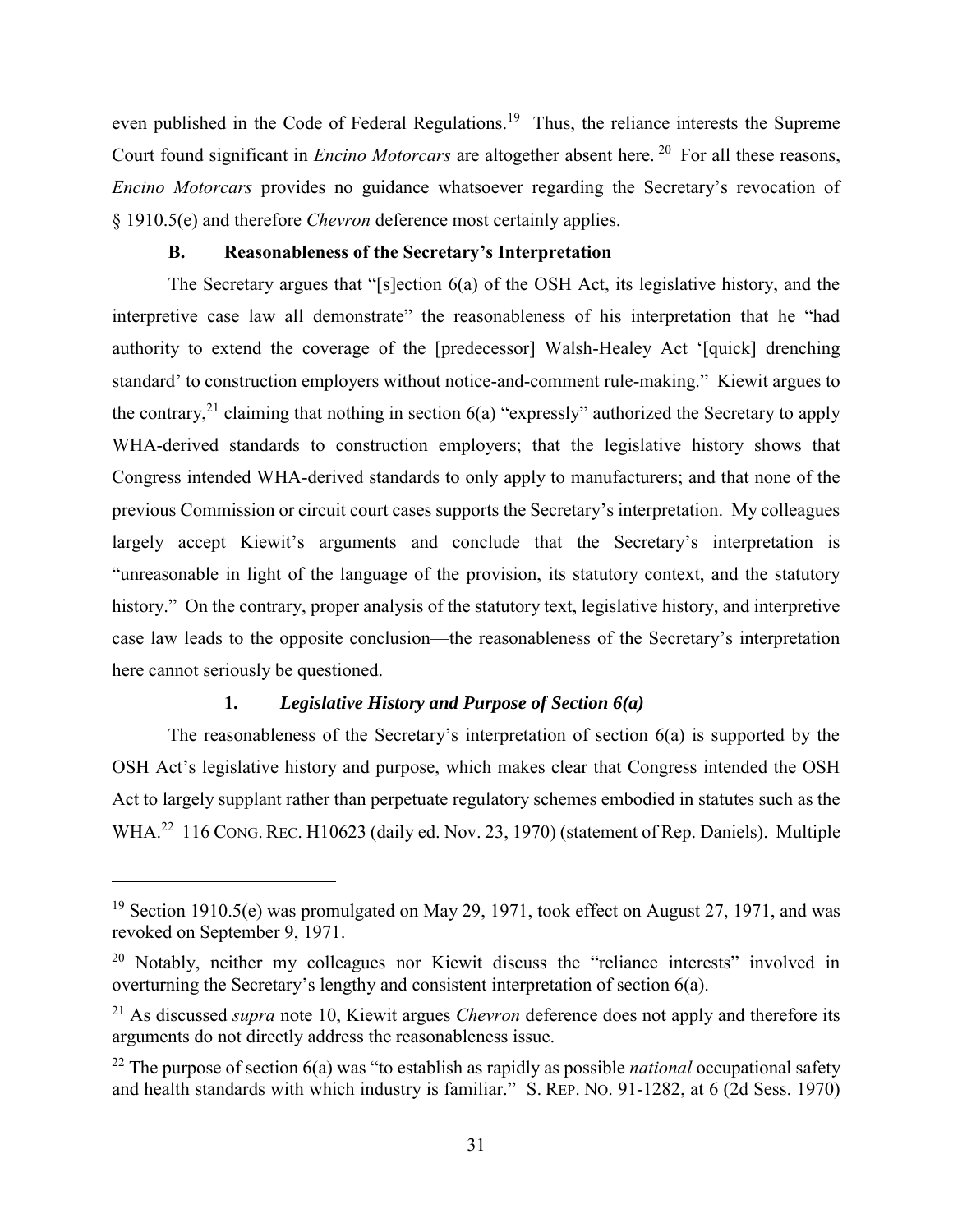representatives, both Democratic and Republican, repeatedly emphasized that a "broad, comprehensive, and fair occupational safety and health bill" was needed to redress the reactionary and "piecemeal fashion" in which safety standards had been promulgated in the past.<sup>23</sup> Id.; 116 CONG. REC. H10616-17 (daily ed. Nov. 23, 1970) (statement of Rep. Madden); 116 CONG. REC. H10618 (daily ed. Nov. 23, 1970) (statement of Rep. Steiger). And, as the Secretary points out, Congress believed this was especially true for the construction industry, which experienced "the heaviest losses of the over 7 million annual occupational injuries . . . ." *See* 116 CONG. REC. S18269 (daily ed. Nov. 16, 1970) (statement of Sen. Yarborough). Given that one of the primary purposes of the OSH Act was to address the shortcomings and limited scope of previous occupational safety and health laws, it was perfectly reasonable for the Secretary to interpret section 6(a) as allowing for the application of relevant general industry standards (such as the quick-drenching standard) to additional industries, including construction employers.

Kiewit makes several arguments to the contrary, all of which my colleagues repeat in their decision today, and none of which withstand scrutiny.<sup>24</sup> First, Kiewit claims that Congress's failure to include in the OSH Act a parenthetical that appeared in the bill reported out by the House Committee, referred to as the Daniels Bill, shows that Congress did not intend WHA standards to

<sup>(</sup>emphasis added). Considering the other legislative history on this issue, it is clear that the Report meant "industry" in the broadest sense—i.e., industry as a whole.

 $^{23}$  According to Rep. Daniels, this prior legislative approach to occupational safety and health had been grossly insufficient. 116 CONG. REC. H10623 (daily ed. Nov. 23, 1970) (statement of Rep. Daniels).

<sup>&</sup>lt;sup>24</sup> Kiewit also argues the legislative history of the WHA shows that WHA standards were "affirmatively inapplicable to construction." But this argument focuses on Congress's understanding of the scope of the WHA and says nothing about the reach of section 6(a). Moreover, when the OSH Act was passed, WHA regulations were understood to be cross-industry standards. *See Occupational Safety and Health Act, 1970: Hearings on S. 2193 and S. 2788 Before the Subcomm. On Labor of the Senate Comm. On Labor & Public Welfare*, 91st Cong., 1st & 2d Sess. 80 (1969-70). Former Secretary of Labor Shultz, the first witness to testify before the Senate Subcommittee on Labor, testified that the standards promulgated under the Walsh-Healey Public Contracts Act were not confined to a specific industry. And clearly, the WHA contained no impediment to Congress's ability in section 6(a) to authorize the expanded scope of the WHAderived standards. Furthermore, the fact that construction employers were not covered by the standards under the WHA does not mean that Congress subsequently intended that those standards would not be made applicable to them pursuant to section 6(a). Indeed, my colleagues and Kiewit agree that section 6(a) expanded the class of employees protected beyond those already covered under existing safety and health statutes.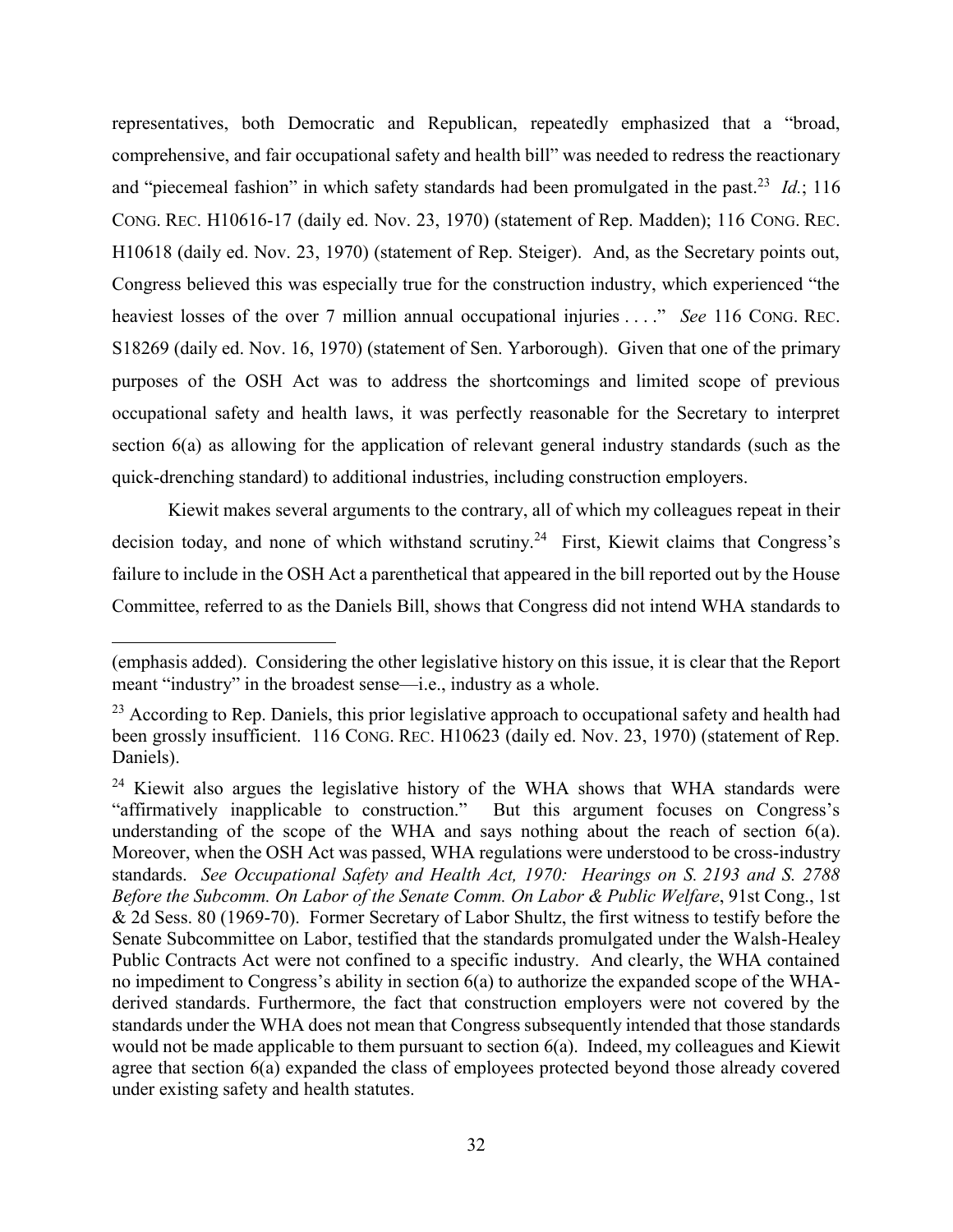apply to construction employers. The parenthetical stated that any established federal standard adopted under the Daniels Bill's equivalent of section 6(a) was "not limited to its present area of application." H.R. 16785, 91st Cong.  $\S 6$  (2d. Sess. 1970).<sup>25</sup> Kiewit argues that the absence of this parenthetical from the OSH Act indicates Congress did not intend established federal standards to apply outside their "present area of application."<sup>26</sup> But this argument ignores that the parenthetical phrase was never present in any version of the Williams or Steiger bills, the two bills from which the OSH Act was ultimately derived. Instead, the parenthetical was present only in the Daniels bill. Moreover, the parenthetical was not even mentioned in the House debates on the two bills, and the Daniels bill was never voted on by the House and never even considered by the Senate. Thus, Kiewit's claim that "Congress rejected" the parenthetical is flatly contradicted by the OSH Act's legislative history—the House never voted on the provision and the Senate cannot be said to have "rejected" something that was never actually before it.

Second, my colleagues argue that in enacting section 6(a), Congress was merely concerned with providing the OSH Act's expanded remedies to all manufacturers engaged in interstate commerce, not in expanding the coverage of the safety and health standards incorporated by operation of that section to new industries. However, the OSH Act's legislative history contains numerous statements by members of Congress, both Democratic and Republican, describing the immediate and dire need for safety standards. *See, e.g.,* 116 CONG. REC. S18248-49 (daily ed. Nov. 16, 1970) (statement of Sen. Williams) ("[A]t a time when the Nation's concern is understandably directed at the problems of our environment, it is particularly appropriate that we

 $25$  The OSH Act was ultimately a compromise between two bills, one passed by the Senate, the Williams bill, S. 2193, 91st Cong. (2d Sess. 1970), and the other passed by the House, the Steiger bill, H.R. 19200, 91st Cong. (2d Sess. 1970). *See* H.R. REP. NO. 91-1765, at 1 (2d Sess. 1970) (Conf. Rep.). However, leading up to the House's passage of the Steiger bill, House members debated the Steiger bill and the competing Daniels bill, which itself was loosely based on the Williams bill. 116 CONG. REC. H10618 (daily ed. Nov. 23, 1970) (statement of Rep. Steiger) ("Some groups have attempted to talk about the Daniels bill and the Williams bill as if they were identical, but this is simply not the case."). The parenthetical in the APA exemption contained in section 6 of the Daniels bill (but not in either the Williams or Steiger bills) instructed the Secretary to promulgate "any established Federal standard then in effect (*not limited to its present area of application*)." H.R. 16785, 91st Cong., 2d Sess. § 6 (1970) (emphasis added).

 $26$  My colleagues go one step further and baldly assert that this legislative history reflects "a decision to omit" the language of the parenthetical. As I point out, the only decision the House made was to pass another bill (the Steiger bill), and the Senate never made any decision whatsoever regarding the language in the Daniels bill.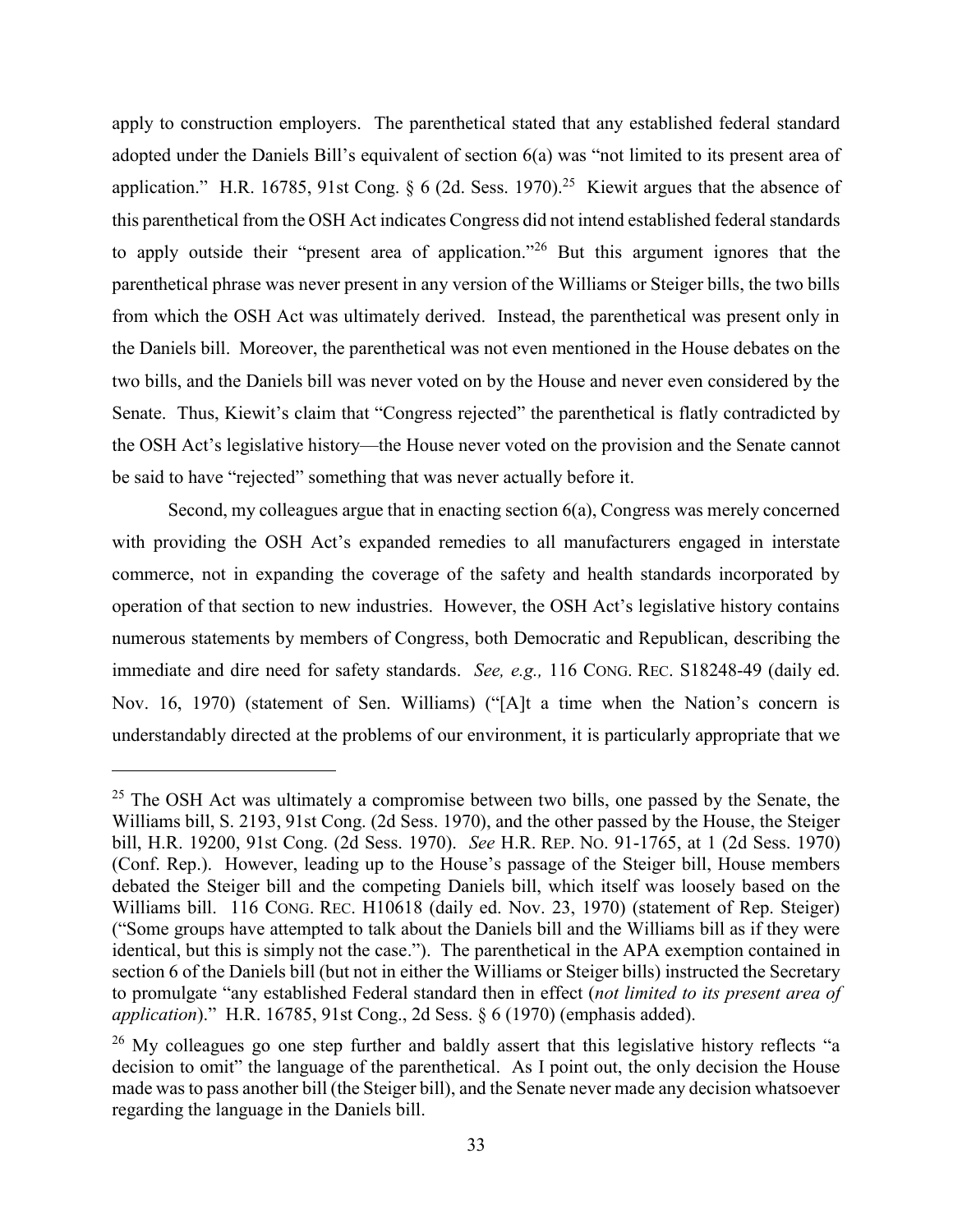give specific attention to the crisis in the workplace environment—for this is a crisis as urgent as any confronting the Nation today."); 116 CONG. REC. H10642 (daily ed. Nov. 23, 1970) (statement of Rep. Broomfield) ("[E]very year 14,000 workers are killed on the job . . . [t]here is no room for partisanship where the health of a worker is concerned . . . there is only the self-evident need for . . . health and safety standards for all American workers."); 116 CONG. REC. H10635 (daily ed. Nov. 23, 1970) (Statement of Rep. Gaydos, quoting President Richard Nixon) ("The Federal role in occupation[al] safety and health has thus far been limited. A few specific industries have been made subject to special Federal laws and limited regulations have been applied to workers in companies who hold certain government contracts."). Thus, Congress in section 6(a) was not merely concerned with providing the OSH Act's expanded remedies to employees in previously regulated industries, it was quite specifically concerned with expanding the coverage of existing standards to additional employees, including those in industries not previously covered by existing safety and health standards.

Furthermore, as the Secretary points out, "[t]here is no indication in the legislative history that Congress expected anything more than . . . [that] industry in general would be familiar with the established federal standards, not that every specific industry, such as construction, would necessarily be familiar with every established federal standard that applied to it." Indeed, the OSH Act was passed to vastly expand occupational safety and health protection to more employees. *See* 29 U.S.C. § 651(b). Its national cross-industry jurisdiction makes it highly unlikely Congress intended section 6(a) standards to protect employees only in industries that were intimately familiar with them or had participated in the original rulemaking process.

In addition, the version of section 6(a) included in the OSH Act originated in the Williams bill as reported out of committee. S. 2193, 91st Cong. § 6(a) (1970). The Senate Report accompanying that bill explicitly stated that "established Federal standards" adopted under this version of section 6(a) "may be made applicable to additional employees who are not under the protection of such other Federal laws." S. REP. NO. 91-1282, at 6 (2d Sess. 1970). My colleagues argue that the Report was referring to the expansion of established Federal standards to the same categories of employers but including those that were not subject to government contracts under the source laws. However, the Report also noted that "the consensus and other standards issued under section 6(a) would provide a sound foundation for a national safety and health program." *Id.* And, although it noted that "a large proportion of the voluntary standards [national consensus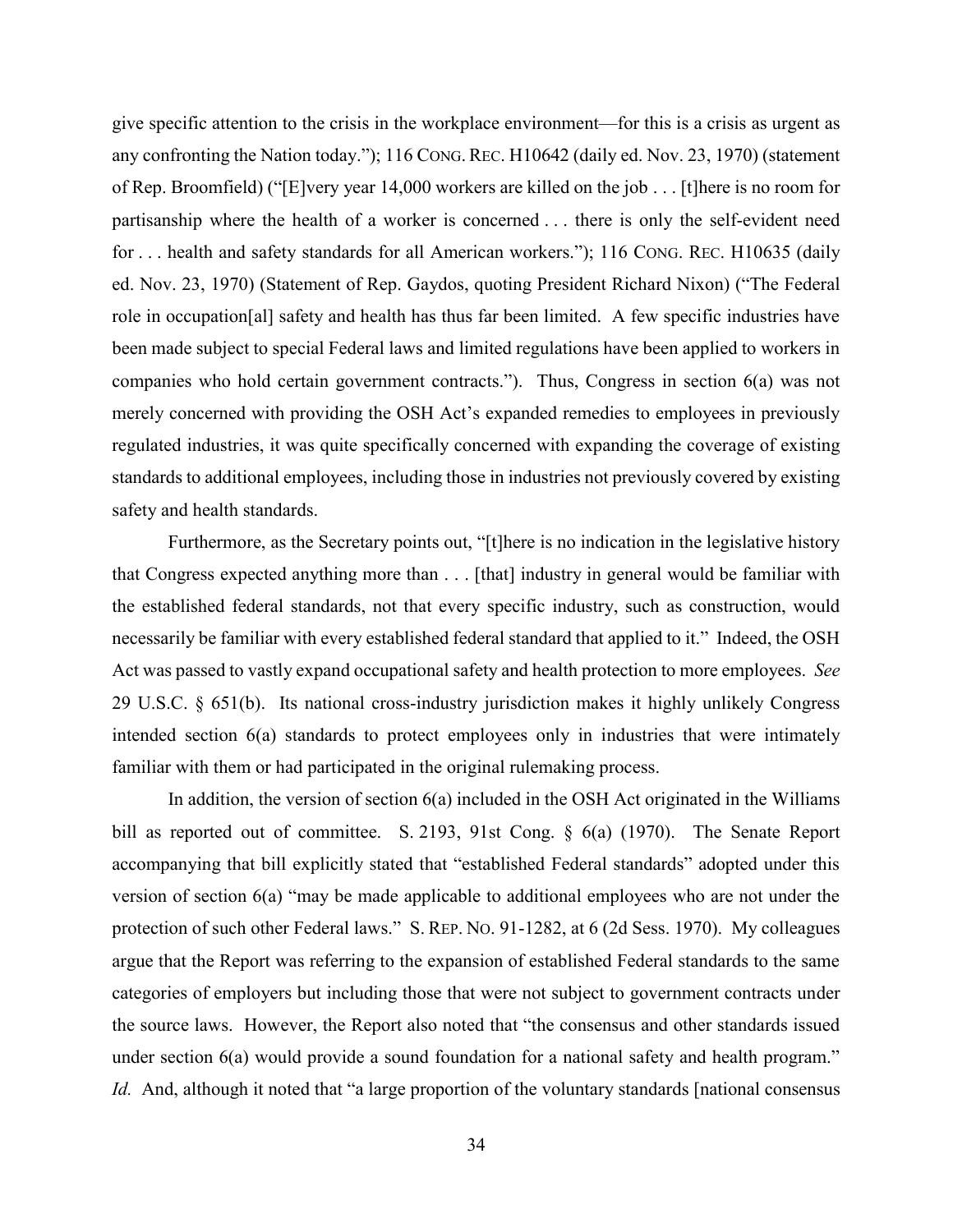standards] are seriously out-of-date," that many of them "represent merely the lowest common denominator of acceptance by interested private groups," and that many occupational hazards were not covered by any standards at all, the Report gave no indication that the OSH Act was meant to carry forward the piecemeal coverage of the source legislation.

Finally, Kiewit argues that section 6(a) could not have authorized the application of WHA standards to construction employers because, it alleges, Congress intended "that all construction industry standards be developed using the mechanisms not merely of the OSH Act but also of the CSA." In support of this argument, the company points to the following language from the conference committee report:

The conferees intend that the Secretary develop health and safety standards for construction workers covered by [the CSA,] pursuant to the provisions of that law and that he use the same mechanisms and resources for the development of health and safety standards for all the other construction workers newly covered by this  $Act \ldots$ .

H.R. REP. NO. 91-1765, at 33 (2d Sess. 1970) (Conf. Rep.). Kiewit appears to be arguing that the only established federal standards that the Secretary could have adopted under section 6(a) for construction were those that had met the procedural requirements of the CSA—i.e., existing CSA standards. This argument lacks merit for several reasons.

First, the assertion is inconsistent with the plain language of section 6(a), which expressly mandates that the Secretary issue "*any* established Federal standard" as an OSHA standard. 29 U.S.C. § 655(a) (emphasis added). In addition, section 6(a) contains no such limiting language rather, as I have discussed above, the two specified limitations on the Secretary's authority were intended to assure *improved* worker safety and health. *Id.* Second, Kiewit's argument is contrary to section 6(a)'s authorization to adopt "any national consensus standard." Although the voluntary bodies that issued national consensus standards had a comment process, their standards had not been subjected to notice-and-comment procedures (e.g., the draft rules were not published in the Federal Register), nor would the Secretary have consulted with the Advisory Committee on Construction Safety and Health, which the CSA also requires. And third, Kiewit's argument does not account for the fact that the conference report looks to future rather than past actions—it states that the Secretary is to "use" CSA mechanisms and resources "for the development" of construction standards. H.R. REP. NO. 91-1765, at 33 (2d Sess. 1970) (Conf. Rep.). The existing CSA standards had already been developed using those "mechanisms and resources." It is thus more likely that the report was referring to the development of standards under section 6(b)—like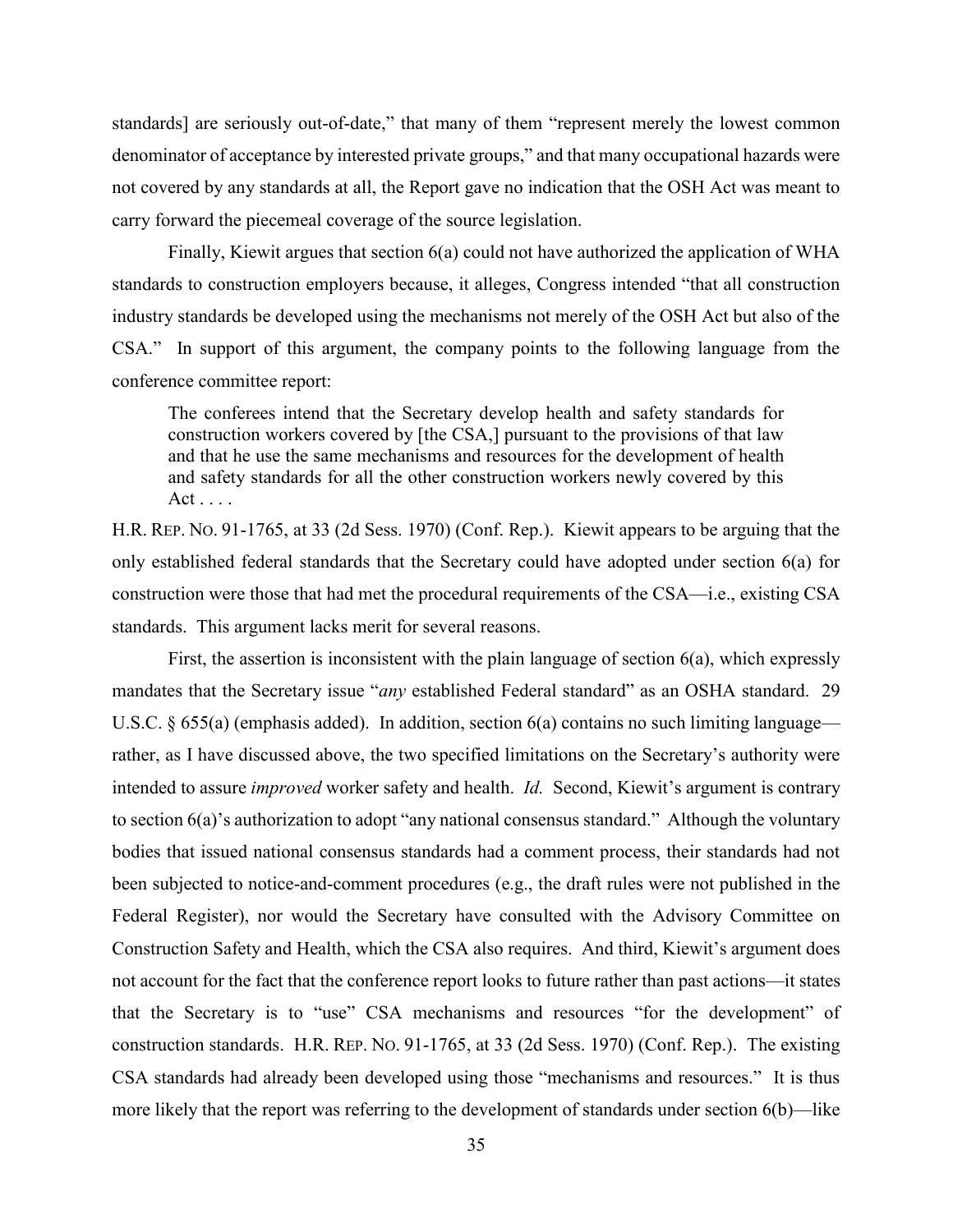the CSA, section 6(b) requires notice-and-comment and consultation with the applicable federal advisory committee.<sup>27</sup> *See* 29 U.S.C. § 655(b).

Nevertheless, my colleagues assert that the Secretary's interpretation of section 6(a) is unreasonable because it would produce "illogical results"—specifically that otherwise inapplicable "maritime or shipbuilding standards could be applied to the manufacturing industry, or construction standards could be applied to the agricultural industry." Although they frame this claim as an unassailable truism, my colleagues (and Kiewit, for that matter) are unable to point to an example of this happening, nor do they show how it could. Indeed, to the extent their assertion is that safety and health standards from one industry are necessarily inappropriate for other industries, they fail to account for the fact that a truly industry-specific requirement is self-limiting, by its own terms, to that particular industry. As for other requirements that are not so self-limiting, those would apply only where the same hazards are present in the industry to which the predecessor standard was being applied. This concept of applicability is consistent with the idea that requiring that employees exposed to the same hazards be similarly protected across all industries was one of the primary purposes of section 6(a) and the OSH Act as a whole. *See* S. REP. NO. 91-1282, at 6 (2d Sess. 1970) (Congress' purpose in including section 6(a) was to provide an immediate "nationwide minimum level of health and safety"); *Noblecraft Indus., Inc. v. Sec'y of Labor*, 614 F.2d 199, 203 (9th Cir. 1980) (section 6(a) was meant "to meet the pressing need for adoption of OSHA standards on an exceedingly broad industrial front without undue delay"). In sum, the legislative history overwhelmingly supports the Secretary's interpretation that he was authorized to apply established federal standards to additional industries, including construction.

## **2.** *Interpretive Case Law*

 $\overline{a}$ 

The Secretary's interpretation is also supported by Commission and circuit court precedent. Although neither the Commission nor the circuit courts have directly analyzed the Secretary's authority under section 6(a) to apply WHA-derived standards to the construction industry, they

<sup>&</sup>lt;sup>27</sup> In this regard I note that Senator Dominick apparently understood that section  $6(a)$  would enable OSHA to apply non-CSA derived standards to construction, given that he objected to the legislation for that very reason—"we're going to have new standards which are going to be applicable to the Construction Act, and *you won't know what they are until we get through with them about two years from now*. This will be the effect if we pass the bill reported by the committee." 116 CONG. REC. S18266-67 (daily ed. Nov. 16, 1970) (statement of Sen. Dominick) (emphasis added).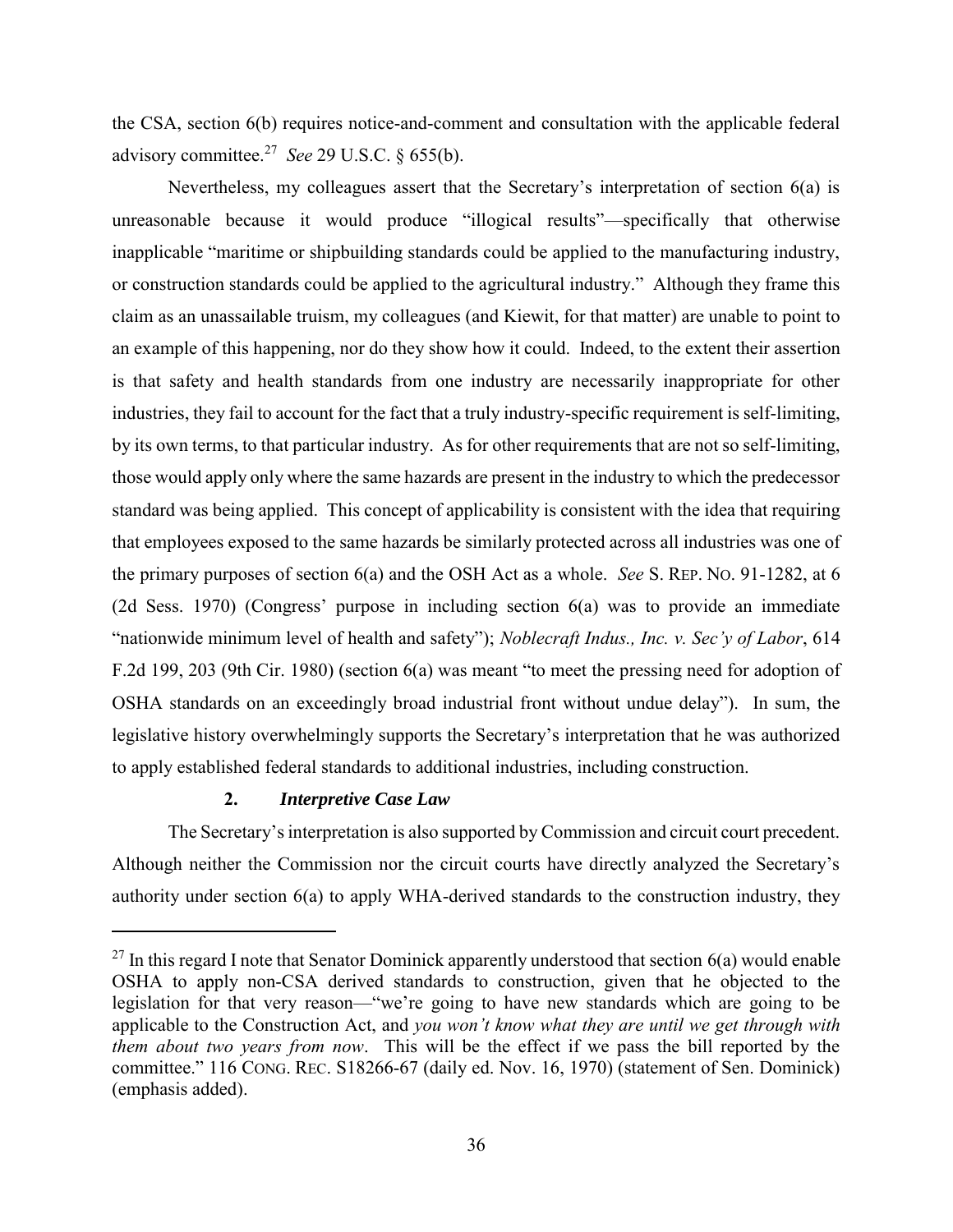have been called upon to adjudicate other aspects of the Secretary's authority under section 6(a). The analysis in those decisions provides considerable guidance here.<sup>28</sup>

In analyzing the validity of an established federal standard promulgated under section 6(a), the Commission and circuit courts have adopted a "substantive change" test that considers whether the Secretary's action substantively changed the established federal standard. In *American Can Co.*, 10 BNA OSHC 1305 (No. 76-5162, 1982) (consolidated), the Commission considered whether a WHA-derived general industry noise standard promulgated by the Secretary under section 6(a) included an impermissible substantive change because it did not adopt the predecessor standard's "scope and application provision."<sup>29</sup>  *Id.* at 1305. The Commission held that the changes made by the Secretary were permitted by section 6(a), stating that the "general principle that a standard adopted under section 6(a) may not be different in substance from the established federal or national consensus standard from which it was derived . . . is only a general principle. Some changes are permissible." *Id.* at 1310-11. The Commission reasoned that the allegedly impermissible changes, even if substantive, were "the sort of changes that Congress allowed the Secretary to make" because the Secretary had merely adapted the predecessor standard to better reflect the OSH Act's purpose and structure. *Id.* at 1311-12. The Commission explained that the Secretary's non-adoption of the scope and application provision was permissible because the provision reflected "peculiar features" in the WHA that did not exist in the OSH Act. *Id.* at 1312. The Commission went on to state:

The implication of American Can's argument is that the Secretary could not have adopted established federal standards without also adopting the statutes under which the federal standards were established. We think it highly unlikely that Congress intended to require such an odd state of affairs. As a practical matter, Congress' purpose was to supersede rather than perpetuate statutory schemes such as the [WHA]'s.

l

<sup>28</sup> It is worth noting that *all* of the prior Commission and court of appeals cases interpreting section 6(a) of the Act were decided prior to 1983. Thus, these cases predate the Supreme Court's holdings in *Chevron*, 467 U.S. at 842-43, and *Martin v. OSHRC* (*CF&I*), 499 U.S. 144 (1991), which together make clear that the Secretary's reasonable interpretation of provisions of the OSH Act and its standards (not the Commission's) is entitled to deference.

 $29$  The scope and application provision applicable to all WHA standards allowed the covered federal contractor to defend an enforcement action by challenging the "legality, fairness, or propriety of the Labor Department's reliance upon the standard." *Am. Can Co.*, 10 BNA OSHC at 1308.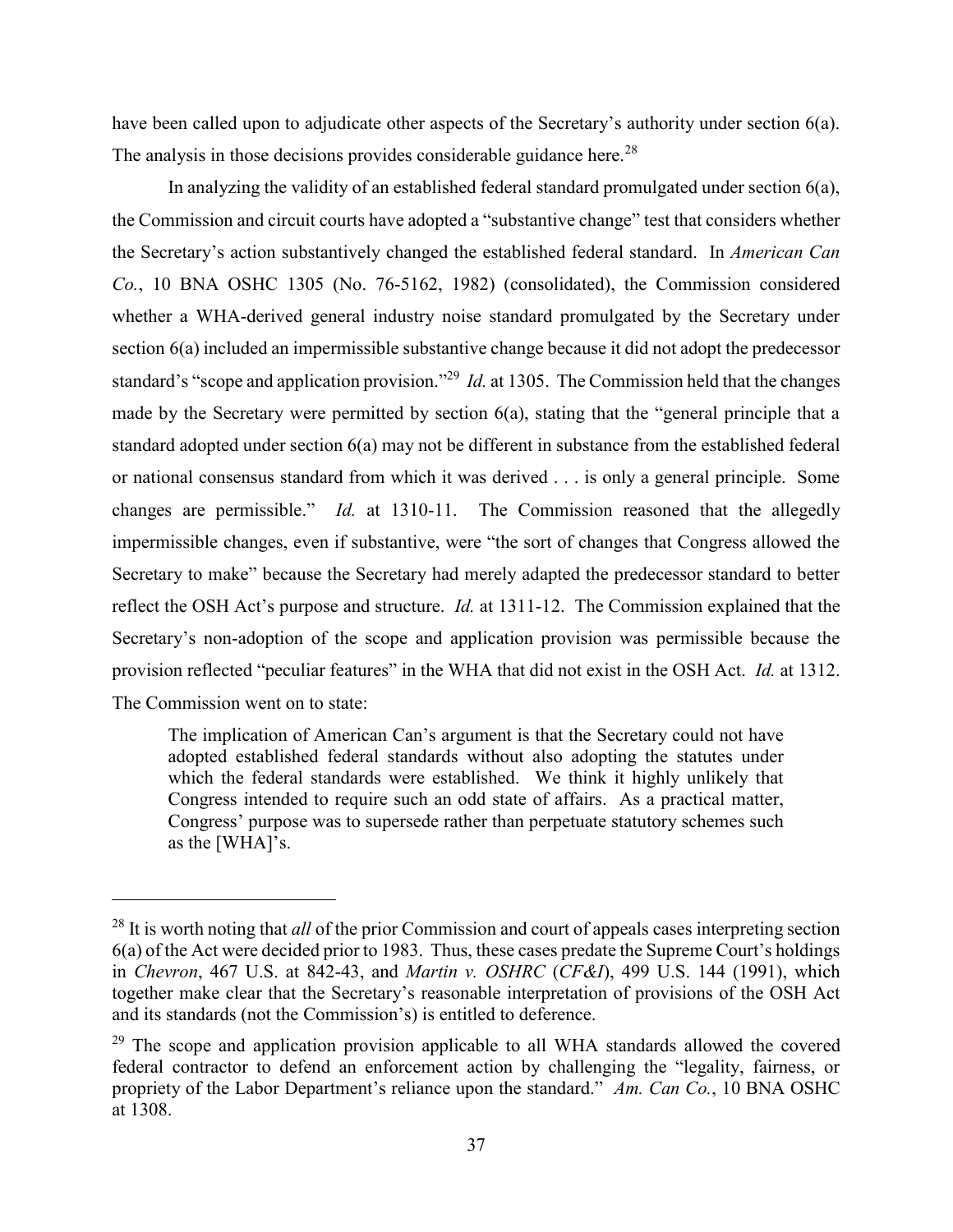*Id.* Although *American Can* is not controlling here, it provides an expansive view of the Secretary's authority under section 6(a) to conform WHA-derived standards to the expanded coverage of the OSH Act.

The Commission's decision in *Bechtel Power Corp.*, 4 BNA OSHC 1005 (No. 5064, 1976), *aff'd*, 548 F.2d 248 (8th Cir. 1977), is even more directly on point*.* In that case the Commission considered whether the Secretary had impermissibly changed the predecessor CSA standards by not adopting the CSA's native scope provision. Although the source CSA standards applied only to "contractor[s] or subcontractor[s]" that worked on federally-subsidized construction projects and employed "laborer[s] or mechanic[s]," the Secretary, when he adopted the standards pursuant to section 6(a), expanded their coverage to "every employment and place of employment of every employee engaged in construction work." *Id.* at 1007. Bechtel was the construction manager at the site of a power plant. It administered and coordinated the construction on the owner's behalf. It was not a "contractor or subcontractor" within the meaning of the CSA because it employed only engineers, timekeepers, safety inspectors, and administrative and office personnel, but not "laborer[s] or mechanic[s]." The Secretary cited Bechtel for violating several CSA-derived construction standards that had been promulgated as OSH Act standards pursuant to section 6(a). Bechtel challenged the citations on the grounds that the Secretary did not have the authority under section 6(a) to issue the CSA-derived standards as OSH Act standards without also adopting the CSA's coverage limitations and therefore was not subject to the CSA-derived standards as so limited*.* 30 *Id.*

The Commission held that the Secretary acted within his section 6(a) authority in adopting and extending the applicability of established federal standards to "*every* employer, employee, and employment covered by the [Occupational Safety and Health] Act," and in extending the coverage of the standards in Part 1926 to "*every* employment and place of employment to *every* employee engaged in construction work." *Id.* at 1008. The Commission relied on the OSH Act's legislative history, which it noted "makes clear that in adopting [CSA] standards as established Federal standards under OSHA, the Secretary was empowered by sections 4(b)(2) and 6(a) to extend their

 $\overline{a}$ 

 $30$  Bechtel conceded that it was subject to the OSHA general industry standards in 29 C.F.R. Part 1910. 4 BNA OSHC at 1006 n.2.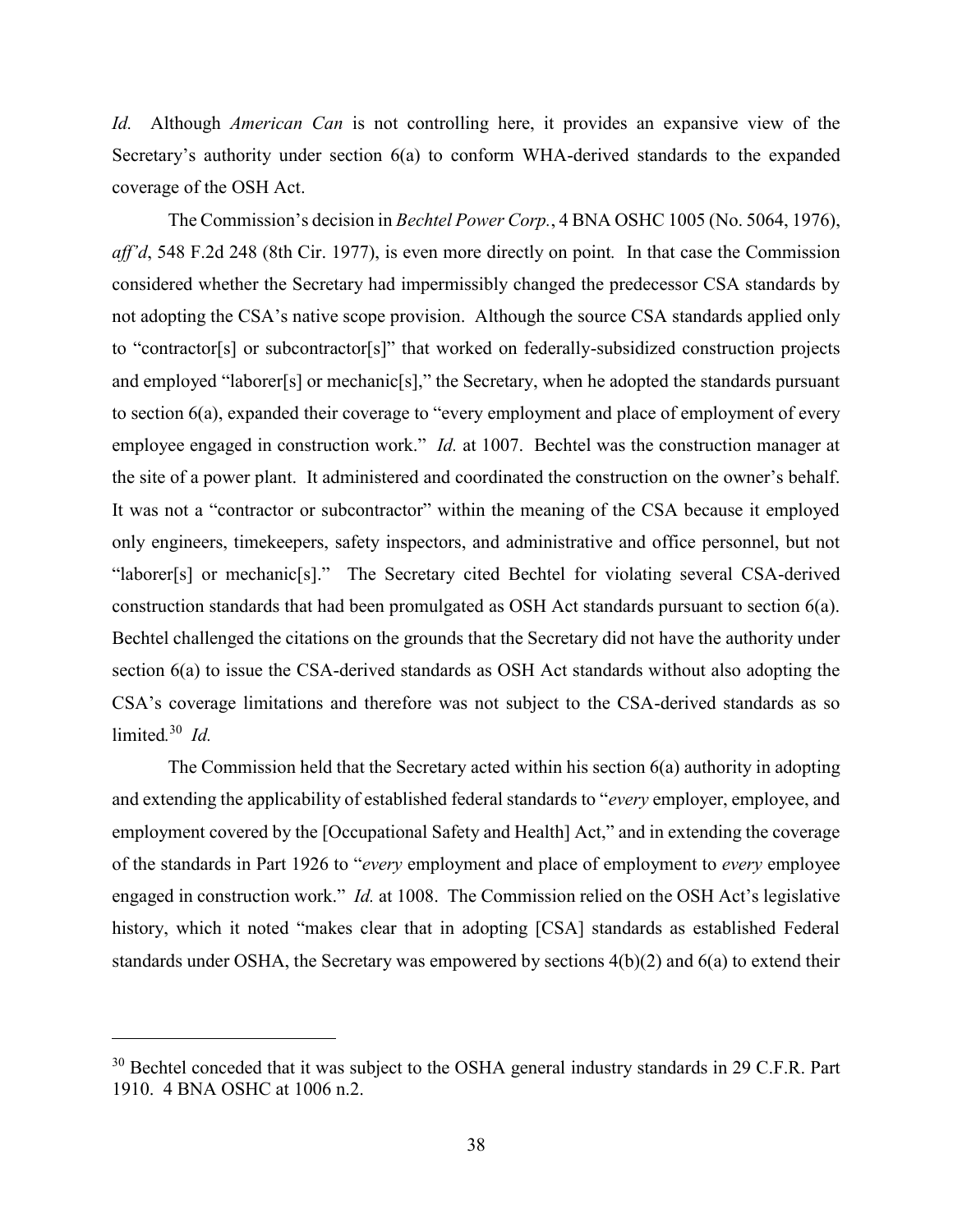coverage . . . ."<sup>31</sup> *Id.* Finding "the Commission's application of the Occupational Safety and Health Act correct," the Eighth Circuit affirmed this holding in a per curiam opinion. 548 F.2d at 249.

The facts in *Bechtel* are the reverse of those in this case in one respect. In *Bechtel* the employer argued that it was *not* a construction contractor under the CSA and therefore *not* subject to the OSH Act construction standards; rather it *was* a general industry employer and *was* subject to the general industry standards, presumably including those derived from the WHA. Here, on the other hand, Kiewit argues that it *is* a construction employer and although it *is* subject to OSHA's construction standards, it is *not* subject to the WHA-derived general industry standards. I find Kiewit's argument is unsupportable for the same reasons expressed in the Commission's *Bechtel* decision—the plain implication there was that section 6(a) did far more than simply expand coverage to all contractors and subcontractors that employed laborers and mechanics. As interpreted in *Bechtel*, section 6(a) also authorized the extension of the CSA-derived standards to new types of employers that had never been covered under the CSA.

The appellate courts have come to similar conclusions. The Sixth Circuit, a circuit to which this decision could be appealed, *see* 29 U.S.C. § 660(a), considered a related issue in *Diebold, Inc. v. Sec'y of Labor*, 585 F.2d 1327 (6th Cir. 1977). In that case, the respondent argued that a WHAderived standard promulgated under section 6(a) was inapplicable to press brakes because press brakes were not covered under the original WHA standard. *Id.* at 1331. In stating that "the Secretary may not enforceably construe a [section  $6(a)$ ] standard to impose requirements which the standard's source did not impose," the Sixth Circuit explained that the determining factor is not whether the scope of the standard's application had been broadened, but whether the substantive protections within the standard had been changed. *Id.* at 1332. Thus, "the Secretary could properly extend the [section 6(a)] standards to cover employees whose employers were not governed by the source standards, as long as the extension did not operate to create a protection which had not been afforded to workers who were covered by the source." *Id.* at 1332 n.6.

<sup>&</sup>lt;sup>31</sup> The Commission quoted S. REP. No. 91-1282, at 6 (2d Sess. 1970), which states that "[t]he bill [S. 2193, 91st Cong., 1st Sess. (May 16, 1969), subsequently enacted] also provides for the issuance in similar fashion of those standards which have been issued under other Federal statutes and which under this act may be made applicable to additional employees who are not under the protection of such other Federal laws."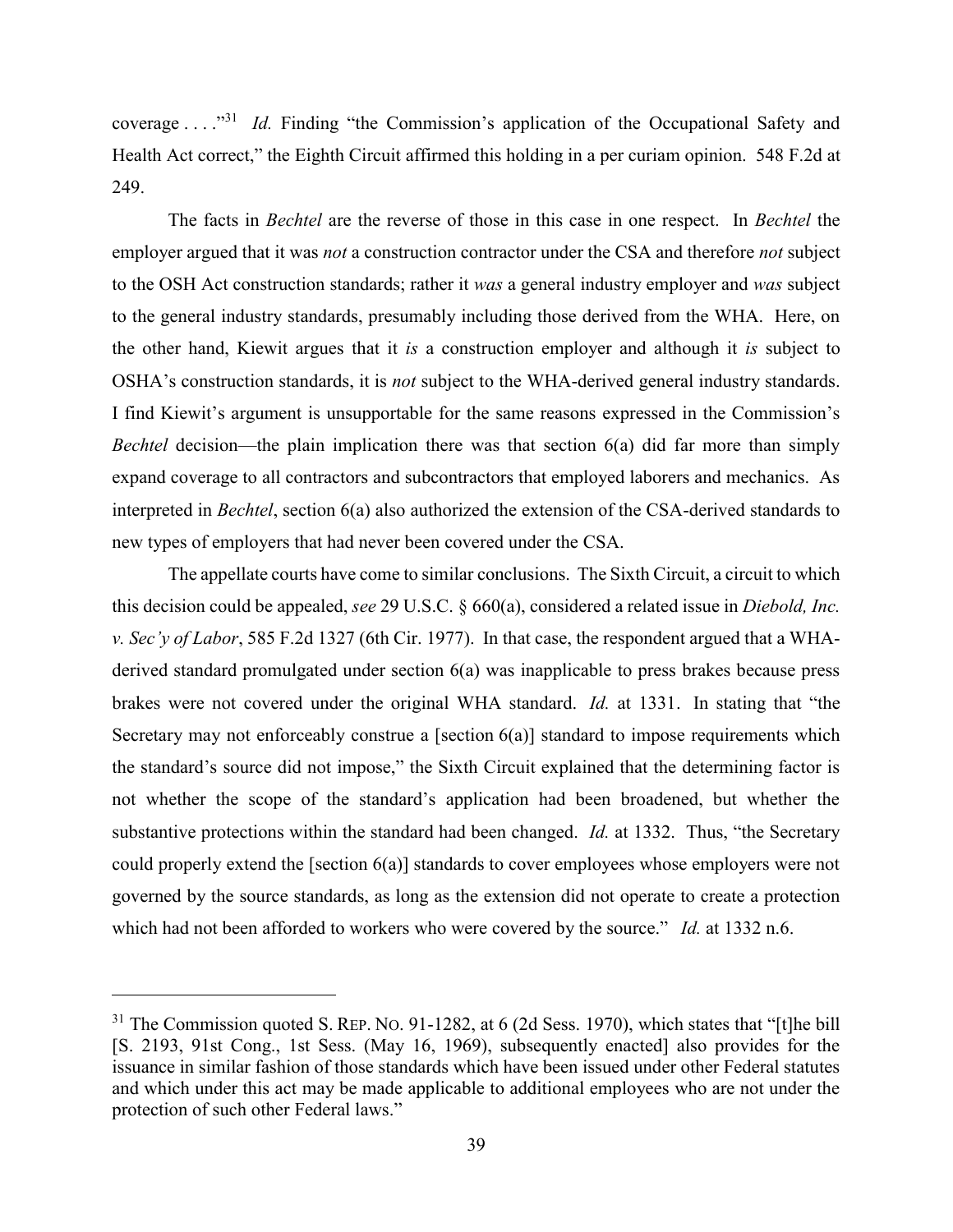And, finally, in *Lee Way Motor Freight, Inc.*, 1 BNA OSHC 1689 (No. 1105, 1974), *aff'd*, 511 F.2d 864 (10th Cir. 1974), the Commission and the Tenth Circuit, another relevant circuit here, considered a challenge to the applicability of a WHA-derived standard that required guarding of "open pits." 1 BNA OSHC at 1690; 511 F.2d at 866. Lee Way was a transportation company, not a manufacturer, and argued before the Commission that because the original WHA standard only applied to the handling and storage of materials for manufacturers, the cited OSHA requirement was inapplicable to Lee Way's pits, which were used for a non-manufacturing vehicle maintenance operation. 511 F.2d at 868-69. The Commission ultimately rejected this argument, with one Commissioner finding that "Congress specifically directed [the Secretary] to promulgate established federal standards" that "apply to industry in general," not just manufacturers, and another Commissioner determining that the issue was moot because Lee Way's pits would have also been covered under the WHA. 1 BNA OSHC at 1691, 1692.

The Tenth Circuit affirmed, stating that "there is little doubt but that it was the legislative intent that the Secretary of Labor could promulgate by rule the standard [at issue]." 511 F.2d at 869. The court reasoned that the standard was applicable because its "principal purpose" as a standard of general application was to "extend protection to many workers *who had not been covered* by previous standards." *Id.* (emphasis added). My colleagues remarkably mischaracterize this case as not determining "whether a former WHA standard could be cited against an employer of an industry not covered by the source standard." But, as discussed above, that is exactly what the Tenth Circuit did:

Lee Way does not contend that it is totally immune from the [WHA-derived] standard of 29 C.F.R. § 1910.22(c) (1972), but rather that this standard applies only to such part of its operation [that would have been previously covered by the WHA]. *We do not agree with this line of reasoning.*

The established federal standard related to the necessity for either covering or providing guardrails for open pits. There is little doubt but that it was the legislative intent that the Secretary of Labor could promulgate by rule the standard now embodied in 29 C.F.R. § 1910.22(c) (1972). Congress itself adopted the [WHA] standards a[s] occupational safety and health standards of general application. 29 U.S.C.  $\S 653(b)(2)$ . And in our view the standard in question is not limited in its application to areas [that would have been previously covered by the WHA], but it has applicability, as the standard itself provides, to 'Walking-Working Surfaces.' Indeed the principal purpose to be served by adopting standards established under previous federal statutes as standards of the Act was to extend protection to many workers who had not been covered by previous standards.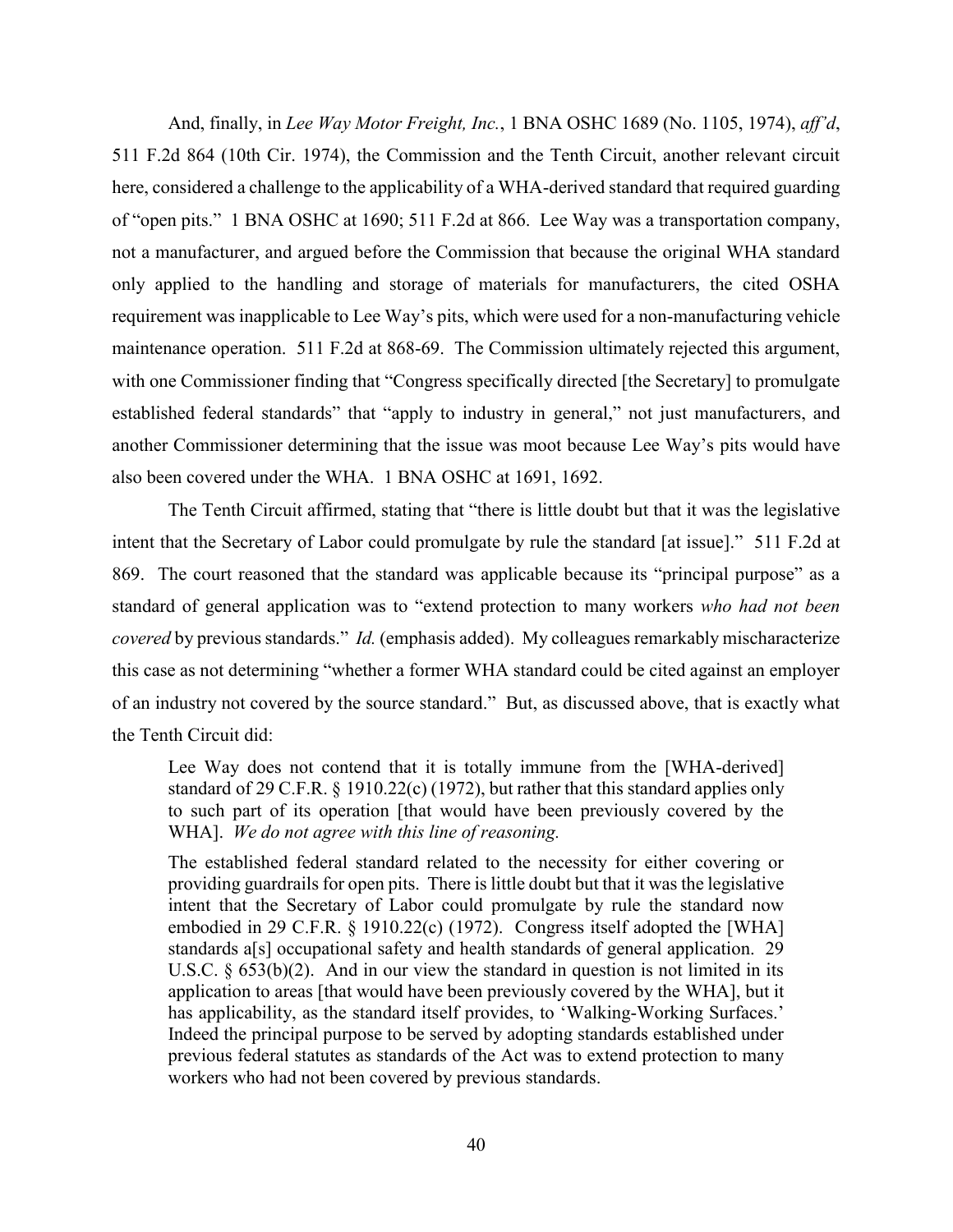Id. (emphasis added).<sup>32</sup> Thus, the Tenth Circuit most certainly addressed whether a WHA-derived standard could be applied to a type of work—non-manufacturing vehicle maintenance operations—that was not covered under the WHA.

In any event, my colleagues miss the larger point: the analysis in all these cases plainly supports the *reasonableness* of the Secretary's interpretation, which is the only issue here. Moreover, apropos of the reasonableness of the Secretary's interpretation, OSHA has been continuously applying WHA-derived standards to non-manufacturing industries including construction for four decades—yet neither the Commission nor the courts of appeals have been called upon to rule on this or any other issue of the Secretary's authority under section 6(a) since 1983.

Finally, Kiewit attempts to twist the Commission and circuit courts' substantive change test by arguing that the Secretary's application of a WHA-derived standard to construction employers constituted an impermissible substantive change to such a standard because it altered the standard's scope provision, which Kiewit contends is as much a part of each standard's substance as its protective requirements. But the analysis in all of the Commission and circuit court cases either explicitly or implicitly holds that changes to a standard's scope provision are not substantive, or if substantive, were permissible because changes to the standards' scope were necessary to adapt the established federal standards (which were largely limited to federal contractors in specified industries based on the government's procurement authority) to the vastly expanded jurisdiction of the OSH Act (which was based on the Commerce Clause). *See also Underhill Constr. Corp. v. Sec'y of Labor*, 526 F.2d 53, 55-56 (2d. Cir. 1975) (explaining that under section 6(a) the Secretary only had the authority to adopt the substantive requirements of the established federal standards—meaning, the "practices, means, methods, operations, or

l

<sup>&</sup>lt;sup>32</sup> Kiewit made a similar argument at oral argument, claiming that *Lee Way* is inapposite because the Tenth Circuit did not use the term "validity" in considering the issue. (Tr. at 8.) But it is obvious that the Tenth Circuit did not speak in terms of "validity" because the standard in *Lee Way*  was a Part 1910 standard (as opposed to the Part 1926 standard at issue here) that would in any event remain valid with respect to those operations that would have been covered by the WHA. Thus, the Tenth Circuit's use of the word "applicability" as opposed to "validity" is meaningless in the context of this case. The only difference between *Lee Way* and this case is that the WHAderived standard at issue here was subsequently re-codified as a construction standard,  $§$  1926.50(g).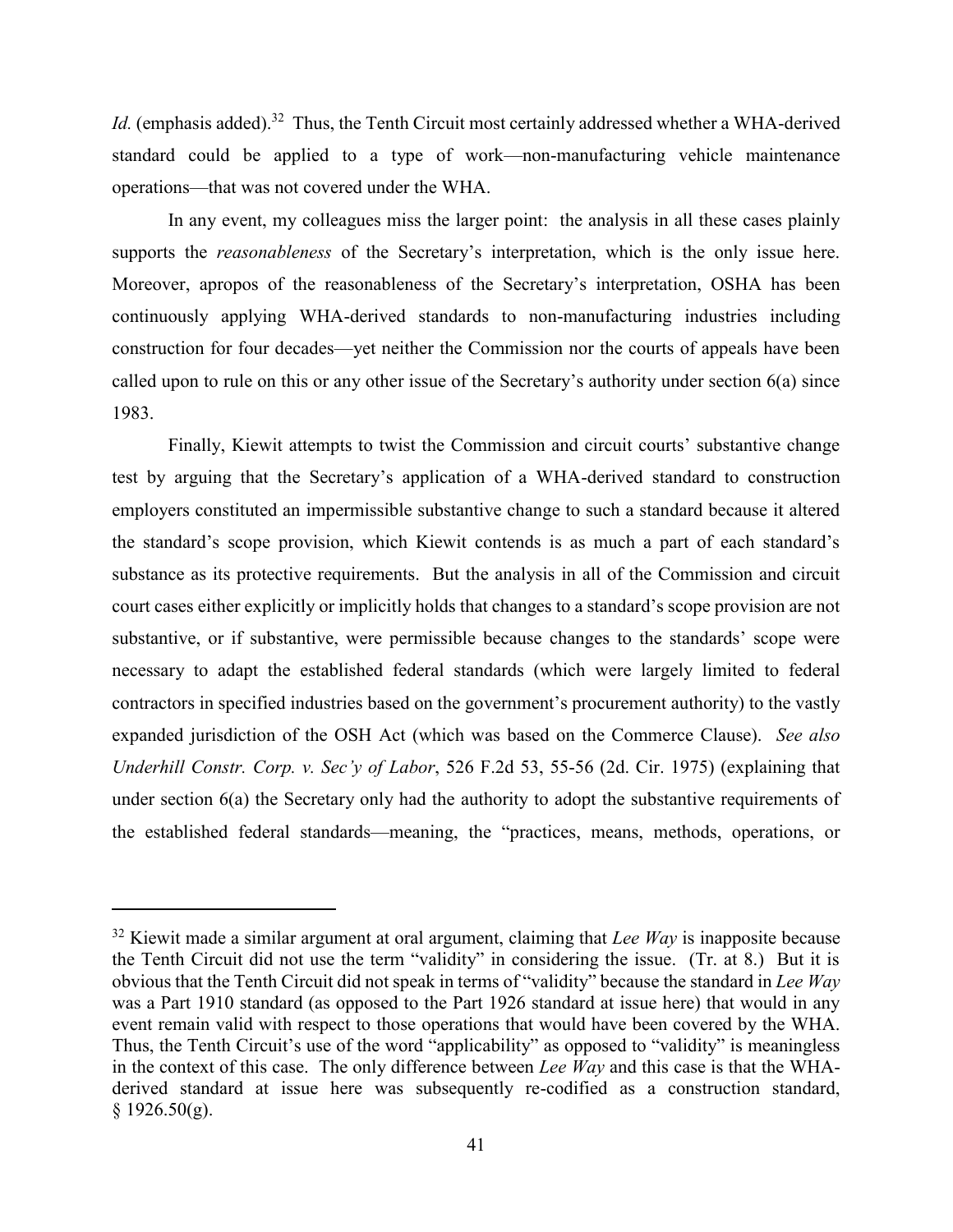processes, reasonably necessary . . . to provide safe or healthful employment and places of employment"—not other aspects of the established federal standards, such as their effective dates).

For example, in *Bechtel*, the Commission permitted alteration of a CSA-derived standard's scope provision to include additional construction employers not covered under the CSA, and in *Lee Way*, the Tenth Circuit permitted expansion of a WHA-derived standard's scope provision to a transportation company that would not have been covered under the WHA. *Bechtel Power Corp.*, 4 BNA OSHC at 1006-07; *Lee Way Motor Freight*, 1 BNA OSHC at 1691, *aff'd*, 511 F.2d at 869. Moreover, because section  $4(b)(2)$  already deemed the established federal standards as OSHA standards with their native scope provisions intact, the end result of Kiewit's argument would be the complete nullification of section 6(a)'s effect—if an established federal standard's native scope provision, which necessarily includes the limitation to federal contractors, was substantive and therefore could not be changed in a section  $6(a)$  rulemaking, section  $6(a)$  would accomplish nothing more than section 4(b)(2). Such an interpretation of section 6(a) would thus be nonsensical.

For all these reasons, I would find that the reasonableness of the Secretary's interpretation is supported by Commission and circuit court precedent—in applying the WHA-derived quickdrenching standard to construction employers, the Secretary did not substantively change the standard or "impose requirements" on construction employers and other non-manufacturing employers "which the standard's source did not [originally] impose" on manufacturers. *Diebold*, 585 F.2d at 1332. Therefore, even if section 6(a) is ambiguous as to the issue before us, the Secretary's interpretation is reasonable and entitled to deference.

# **III. The Secretary's Codification of § 1910.151(c) as § 1926.50(g)**

The final issue concerning  $\S$  1926.50(g)'s validity is whether the Secretary's codification of § 1910.151(c) as § 1926.50(g) required notice and comment rulemaking. The judge vacated the citation on this basis, finding that this 1993 codification constituted an impermissible substantive change because it "less[e]ned or eliminated" the Secretary's burden "to prove [the] applicability of the standard" and made "feasibility of compliance . . . difficult or even impossible for a cited employer to challenge." For the reasons put forth by the majority in footnote 6 of their opinion, I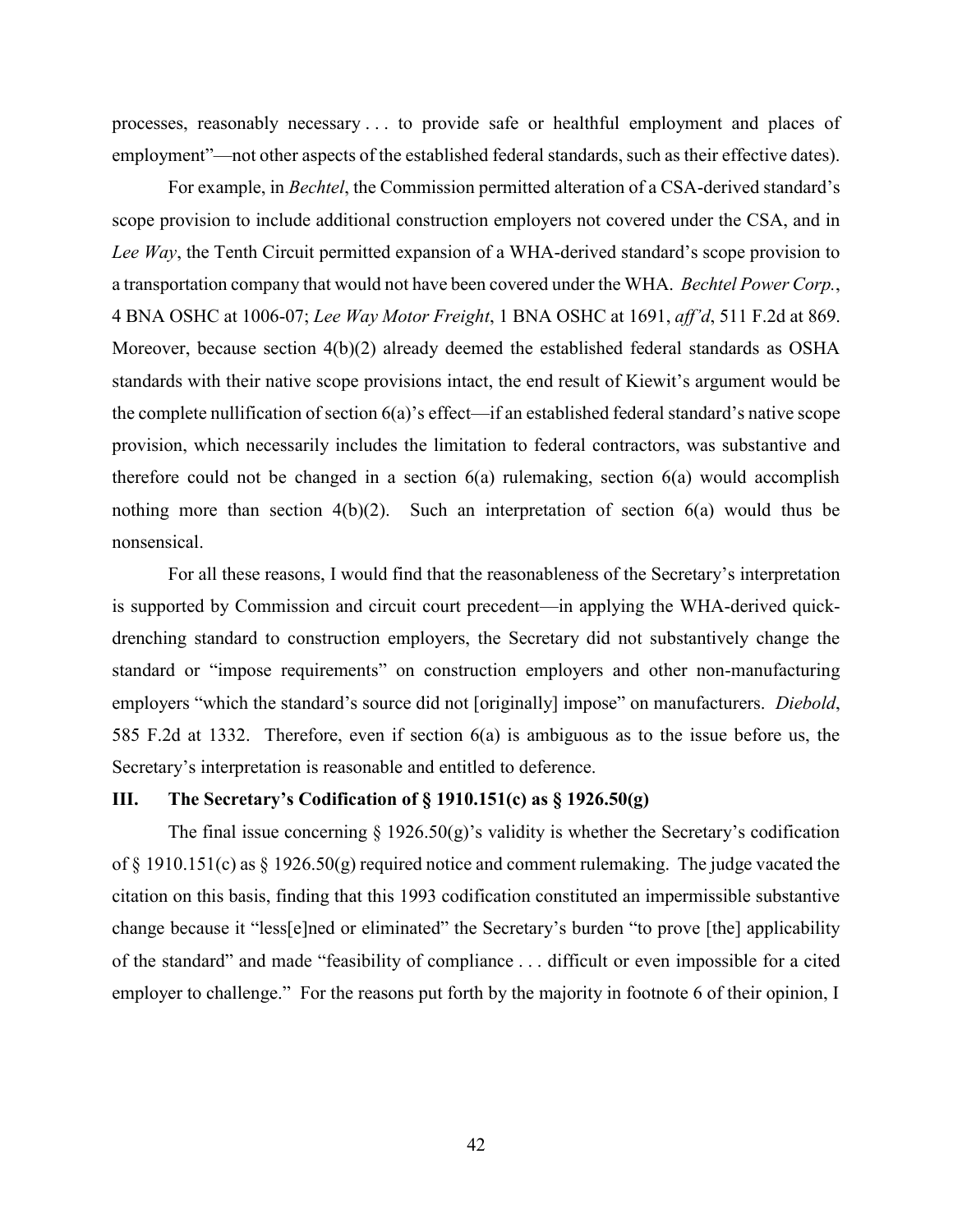also reject the judge's findings and would conclude the Secretary's codification was plainly permissible for the same reasons provided by the Secretary in the accompanying Federal Register notice.

Dated: September 28, 2018 Commissioner

 $\sqrt{s}$ / $\sqrt{s}$ / $\sqrt{s}$ / $\sqrt{s}$ / $\sqrt{s}$ / $\sqrt{s}$ / $\sqrt{s}$ / $\sqrt{s}$ / $\sqrt{s}$ / $\sqrt{s}$ / $\sqrt{s}$ / $\sqrt{s}$ / $\sqrt{s}$ / $\sqrt{s}$ / $\sqrt{s}$ / $\sqrt{s}$ / $\sqrt{s}$ / $\sqrt{s}$ / $\sqrt{s}$ / $\sqrt{s}$ / $\sqrt{s}$ / $\sqrt{s}$ / $\sqrt{s}$ / $\sqrt{s}$ / $\sqrt{s}$ / $\sqrt{s}$ / $\sqrt{s}$ / $\sqrt{s}$ / $\sqrt{s}$ / $\sqrt{s}$ / $\sqrt{s}$ / $\sqrt{s$ Cynthia L. Attwood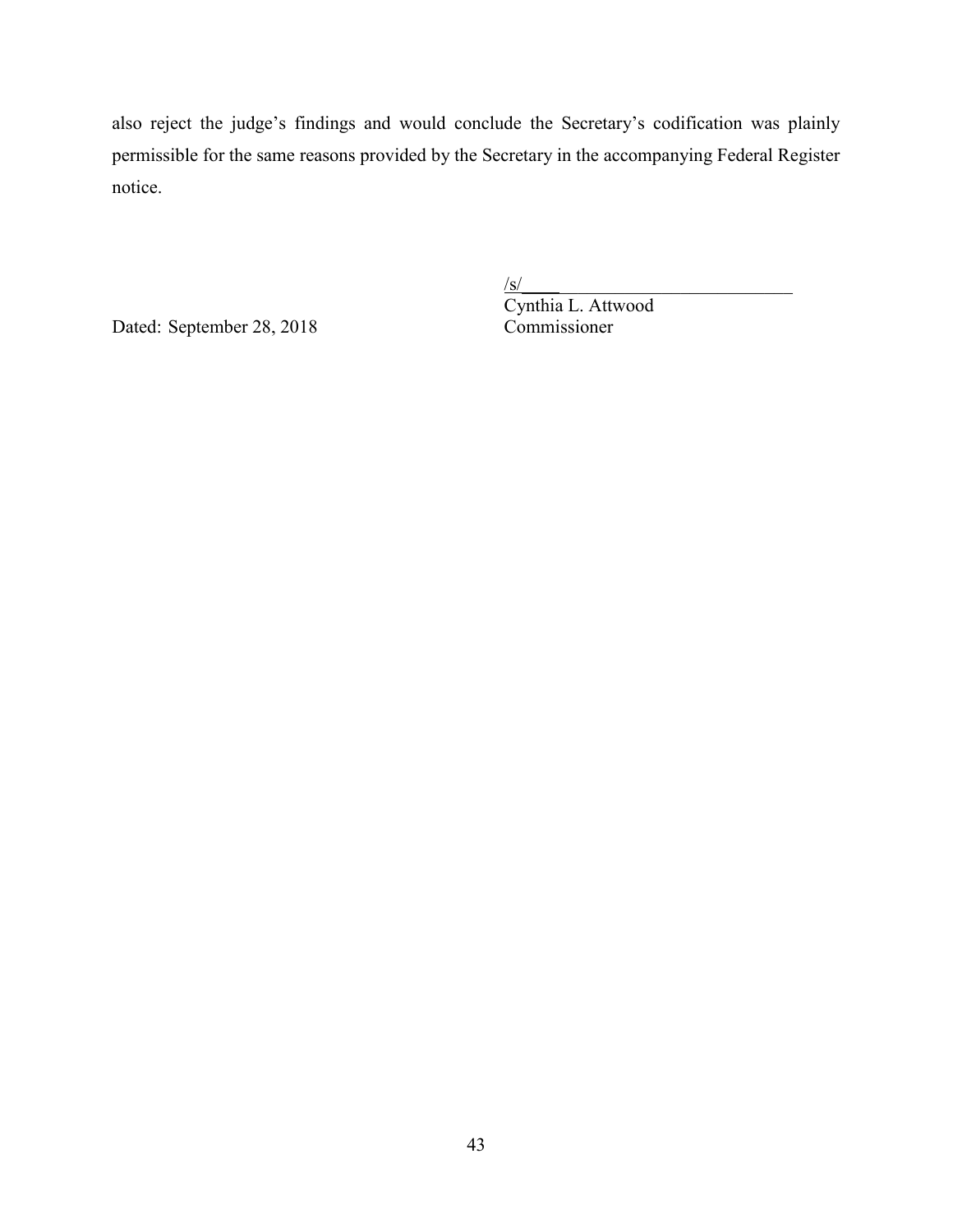### United States of America **OCCUPATIONAL SAFETY AND HEALTH REVIEW COMMISSION**  1924 Building – Room 2R90, 100 Alabama Street, SW Atlanta, Georgia 30303-3104

### SECRETARY OF LABOR,

Complainant,

v. **OSHRC Docket No.11-2395** 

Kiewit Power Constructors, Co.,

Respondent.

#### APPEARANCES:

Matt S. Shepherd, Esquire, U.S. Department of Labor, Office of the Solicitor Nashville, Tennessee For the Complainant.

Arthur G. Sapper, Esquire, McDermott, Will & Emery, LLP., Washington, D.C. For the Respondent

Before: Administrative Law Judge Stephen J. Simko, Jr.

### **DECISION AND ORDER**

 Rogersville, Tennessee on August 3, 2011. Respondent filed a timely notice contesting only This matter arose as a result of an inspection by the Occupational Safety and Health Administration (OSHA) of the worksite of Kiewit Power Constructors Company (Kiewit) in Citation No. 1, Item 1, which alleged a violation of 29 C.F.R.  $\S$  1926.50(g).

 consideration. For the reasons that follow, Respondent's Motion to Dismiss the alleged violation Respondent filed a Motion to Dismiss or for Summary Judgment on the ground that 29 C.F.R. § 1926.50(g) is invalid. It also filed a Motion for Declaratory Order declaring 29 C.F.R. § 1926.50(g) is invalid. A hearing on Respondent's Motions was held in Decatur, Georgia on November 20, 2012. All arguments and submissions of both parties have been given careful of 29 C.F.R. § 1926.50(g) is granted. It is therefore unnecessary to decide the Motion for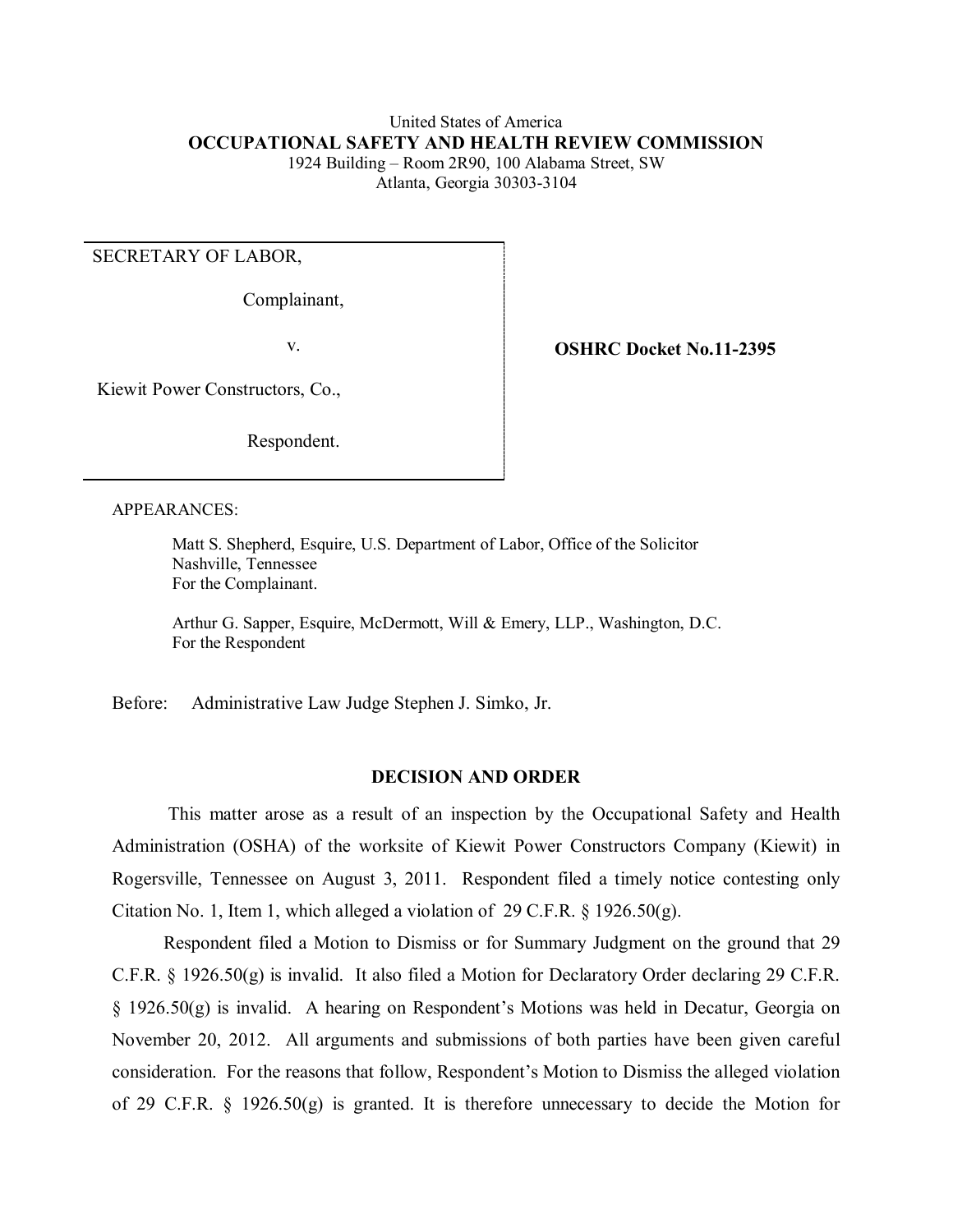Summary Judgment or the Motion for Declaratory Order. Citation No. 1, Item 1 alleging a violation of 29 C.F.R.  $\S$  1926.50(g) is vacated.

 29, 1970 and became effective one hundred and twenty days later on April 28, 1971. Section 4(b)(2) of the Act provided certain established Federal Standards in effect on the effective date of the Act were deemed to be occupational safety and health standards under this Act. These The Occupational Safety and Health Act of 1970(Act) was signed into law on December included the standard at 41 C.F.R. § 50-204.6 promulgated under the Walsh-Healey Act (41 U.S.C. 35 et seq.) and 29 C.F.R. § 1518.50 promulgated pursuant to the Contract Work Hours and Safety Standards Act (40 U.S.C. 333).

 The Standard at 41 C.F.R. § 50-204.6 promulgated on May 20, 1969, provides:

# **§ 50 – 204.6 Medical services and first aid.**

 (a) The employer shall ensure the ready availability of medical personnel for advice and consultation on matter of plant health.

 (b) In the absence of an infirmary, clinic or hospital in near proximity to the work place which is used for the treatment of all injured employees, a person or persons shall be adequately trained to render first aid. First aid supplies approved by the consulting physician shall be readily available.

 (c) Where the eyes or body of any person may be exposed to injurious corrosive materials, suitable facilities for quick drenching or flushing of the eyes and body shall be provided within the work area for immediate emergency use.

The standard at 29 C.F.R. § 1518.50 promulgated on April 17, 1971, provides:

# **§ 1518.50 Medical services and first aid.**

 (a) The employer shall ensure the availability of medical personnel for advice and consultation on matters of occupational health.

 (b) In the absence of an infirmary, clinic, or hospital in proximity to the persons who have a valid certificate in first aid training from the U.S. Bureau of worksite which is available for the treatment of injured employees, a person or Mines or the American Red Cross shall be available to render first aid.

 (c)(1) First aid supplies recommended by the consulting physician shall be easily accessible when required.

 $(2)$  physician in a weatherproof container with individual sealed packages for each type of item. The contents of the first aid kit shall be checked by the employer before being sent out on each job and at least weekly on each job to ensure that The first aid kit shall consist of materials recommended by the consulting the expended items are replaced.

 (d) Provisions shall be made prior to commencement of the project for prompt medical attention in case of serious injury.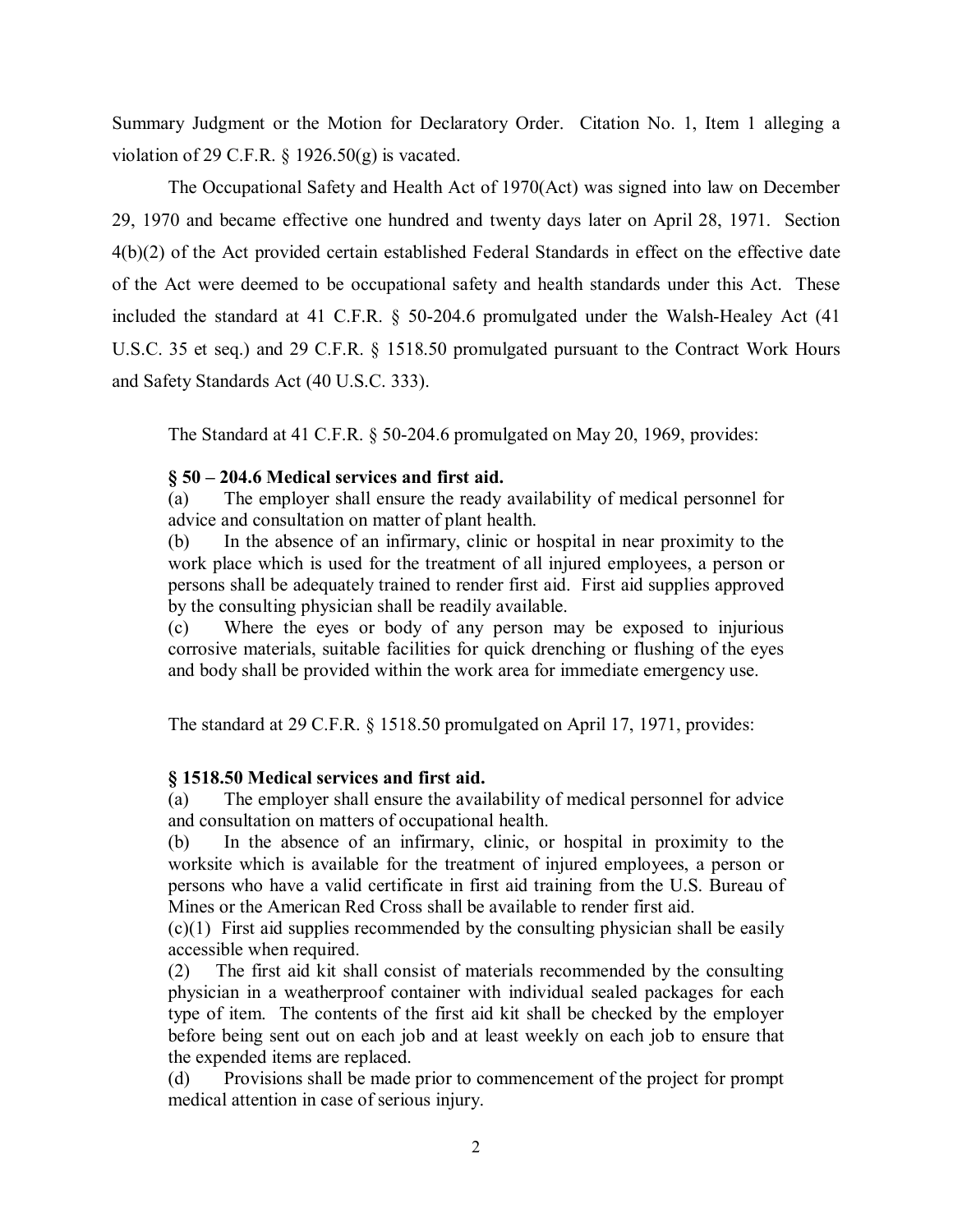(e) Proper equipment for prompt transportation of the injured person to a physician or hospital, or a communication system for contacting necessary ambulance service, shall be provided.

(f) The telephone numbers of the doctors, hospital and ambulances shall be conspicuously posted.

 (g) There shall be at least one person, with a valid certificate in first aid training from the U.S. Bureau of Mines or the American Red Cross, to administer medical treatment is not available. emergency first aid at any isolated location, or area of difficult access, and where

medical treatment is not available.<br>It is important to note that this standard was promulgated eleven days before the effective date of the Act, arguably in anticipation of this standard being adopted by the Act as an Established Federal Standard. It is also noteworthy that this standard was issued two years after 41 C.F.R. § 50-204.6 and that both standards were issued by the Department of Labor.

### Section 6 (a) of the Act provides:

 Sec. 6. (a) Without regard to chapter 5 of title 5, United States Code, or to during the period beginning with the effective date of this Act and ending two standard any national consensus standard, and any established Federal standard, employees. the other subsections of this section, the Secretary shall, as soon as practicable years after such date, by rule promulgate as an occupational safety or health unless he determines that the promulgation of such a standard would not result in improved safety or health for specifically designated employees. In the event of conflict among any such standards, the Secretary shall promulgate the standard which assures the greatest protection of the safety or health of the affected

 $(29 \text{ U.S.C. } 655)$ 

 Pursuant to the authority in sections 6 (a) and 8 (g) of the Act, on May 29, 1971, the certain Established Federal Standards in effect on April 28, 1971. The Standards in part 1910 became effective August 27, 1971. The provisions of 41 C.F.R. § 50-204.6 were promulgated as an occupational safety and health standard and designated as 29 C.F.R. § 1910.151. Secretary of Labor promulgated 29 C.F.R. Part 1910, which in part, adopted and extended

 The provisions in Part 1910 relating to the applicability of Part 1910 standards, including 29 C.F.R. § 1910.151, are found in 29 C.F.R. § 1910.5. On May 29, 1971, this section included the limitation language of 29 C.F.R. § 1910.5 (e) as follows:

(e) Whenever the source of a standard prescribed in this Part 1910 is indicated to be an established Federal standard published in 41 C.F.R. Part 50- 204, the standard so prescribed is applicable only to plants, factories, buildings, or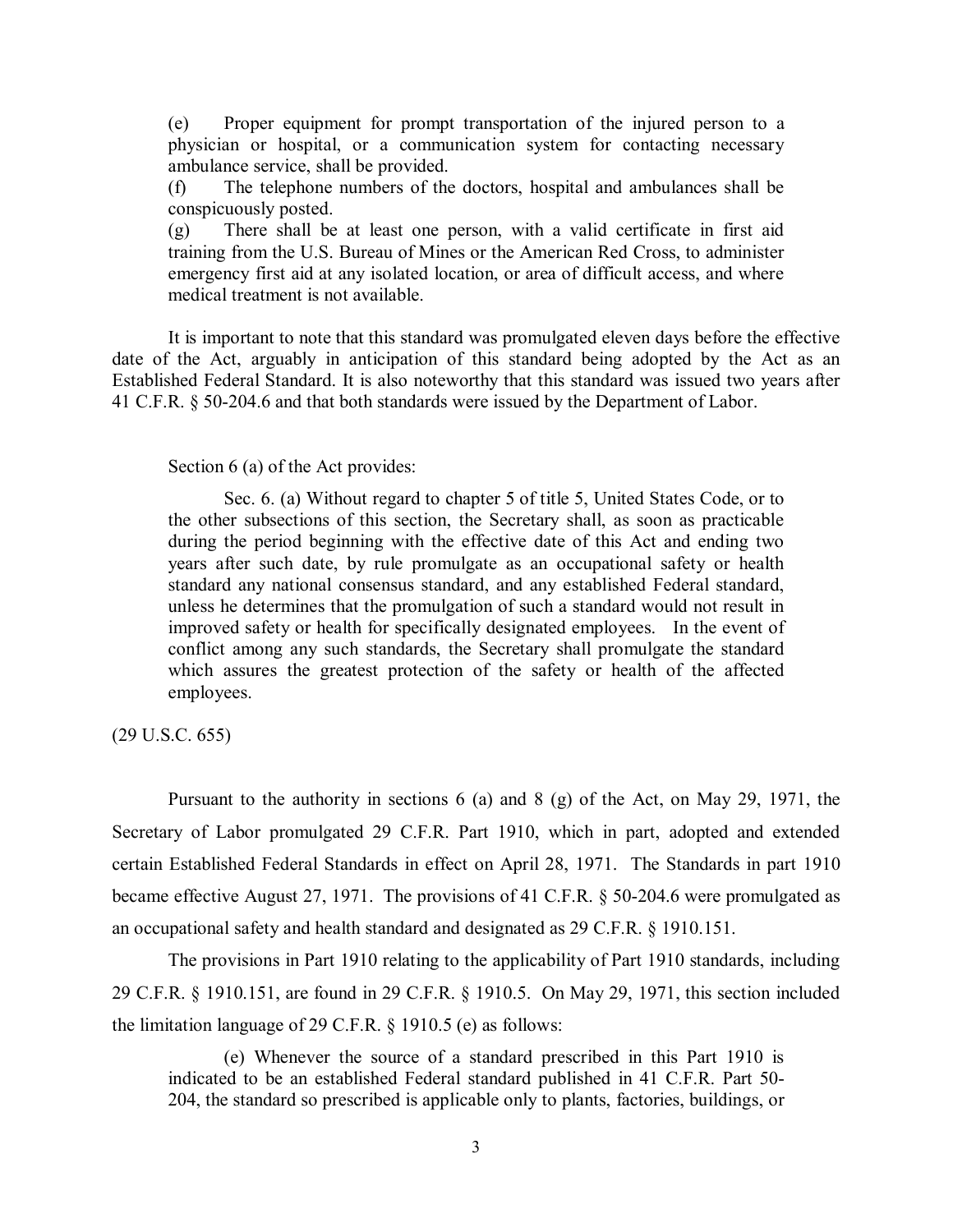manufacturing or supply operations which would be subject to the Walsh-Healey Public Contracts Act if there were a Federal contract (41 U.S.C. 35-45) for the procurement of the materials, supplies, articles, or equipment involved. other places of employment where materials, supplies, articles, or equipment are manufactured or furnished. That is, the standard is intended to apply to

 The Secretary revoked 29 C.F.R. § 1910.5 (e) by publication in the Federal Register at 36 Fed. Reg. 18080 on September 9, 1971. That revocation provides:

 they may apply to every employment and place of employment exposed to the Paragraph (a) of 29 C.F.R. 1910.5 (36 F.R. 10468) limits the application of established Federal standards derived from 41 C.F.R. Part 50-204 to plants, factories, buildings, or other places of employment where materials, supplies, articles, or equipment are manufactured or furnished. The purpose of this amendment is to remove the limitation to the application of the standards so that hazards covered by the standards.

 public participation therein, and delay in effective date are inapplicable by virtue of the exception to 5 U.S.C. Ch. 5 provided in section 6(a) of the Williams-Steiger The provisions of 5 U.S.C. 553 concerning notice of proposed rulemaking, Occupational Safety and Health Act of 1970. Accordingly pursuant to authority in sections 6(a) and 8(g) of the Williams-Steiger Occupational Safety and Health Act of 1970 (84 Stat. 1593, 1600; 29 U.S.C. 655, 657) and in 29 C.F.R. 1910.4, § 1910.5 of Title 29 of the Code of Federal Regulations is hereby amended by revoking paragraph (e). As amended, § 1910.5 reads as follows:

§ 1910.5 Applicability of standards.

\* \* \* \* (e) [Revoked] \* \* \* \*

*Effective date.* This amendment shall become effective immediately upon publication in the Federal Register (9-9-71).

 On December 30, 1971, Part 1518, containing safety and health regulations for construction, was transferred from Chapter XIII to Chapter XVII of Title 29 of the Code of Federal Regulations and was designated as 29 C.F.R., Part 1926. The standard at 29 C.F.R. § 1518.50 was changed to the current designation of 29 C.F.R. § 1926.50 on that date.

 All of the above actions by the Secretary of Labor on or after April 28, 1971, the effective date of the Act, were taken pursuant to Section 6(a) of the Act without regard to Chapter 5 of Title 5 of the United States Code. Specifically, the promulgation, adoption and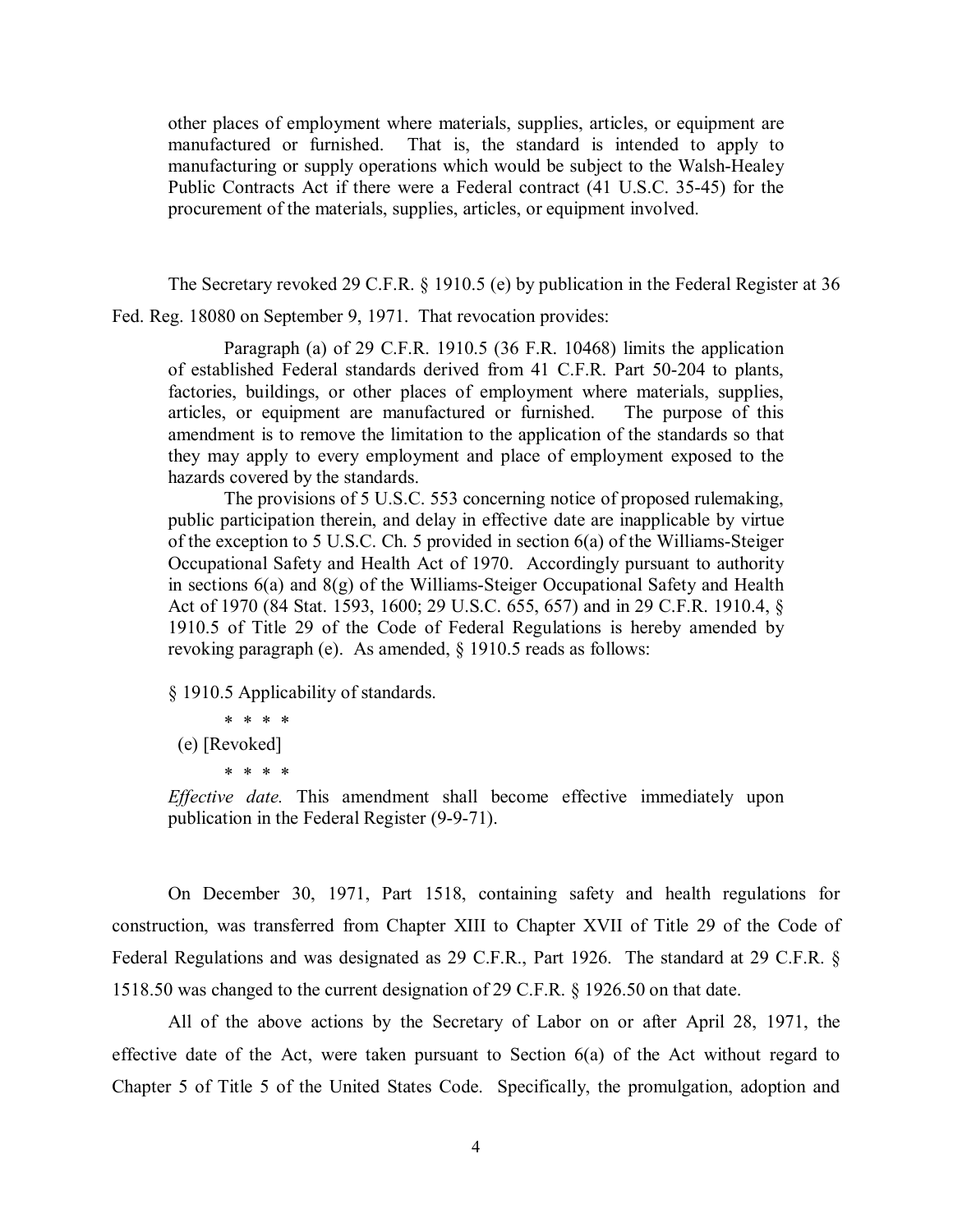extension of established Federal Standards, and the revocation were all done without notice and comment. All of these promulgations, modifications and revocations were completed in accordance with Section 6(a) of the Act before April 28, 1973, two years after the effective date of the Act.

 Enforcement Policy and Republication of Standards (44 Fed. Reg. 8577). This notice listed the identified as applicable to construction work. This list included 29 C.F.R. § 1910.151(c). The enforcement policy regarding hazards in construction. This notice is merely a policy statement members of the public. This is not a substitute for a proposed rule under the Act or the APA. The Secretary published in the Federal Register on February 9, 1979 a Notice of entire text of 29 C.F.R. Part 1926 plus certain general industry standards the Secretary had Secretary characterized this notice as an effort to provide a better understanding of OSHA's by OSHA. It is not a notice of proposed rulemaking allowing for comment by interested

 In June, 1993, immediately prior to the Secretary's regulatory action published in the Federal Register at 58 Fed. Reg. 35075 on June 30, 1993, the standard at 29 C.F.R. § 1926.50 provided:

### **§ 1926.50 Medical services and first aid.**

 (a) The employer shall insure the availability of medical personnel for advice and consultation on matters of occupational health.

 (b) Provisions shall be made prior to commencement of the project for prompt medical attention in case of serious injury.

 reasonably accessible in terms of time and distance to the worksite, which is available for the treatment of injured employees, a person who has a valid Cross, or equivalent training that can be verified by documentary evidence, shall be available at the worksite to render first aid. (c) In the absence of an infirmary, clinic, hospital, or physician, that is certificate in first-aid training from the U.S. Bureau of Mines, the American Red

 (d)(1) First-aid supplies approved by the consulting physician shall be easily accessible when required.

 physician in a weatherproof container with individual sealed packages for each type of item. The contents of the first-aid kit shall be checked by the employer before being sent out on each job and at least weekly on each job to ensure that (2) The first-aid kit shall consist of materials approved by the consulting the expended items are replaced.

(e) Proper equipment for prompt transportation of the injured person to a physician or hospital, or a communication system for contacting necessary ambulance service, shall be provided.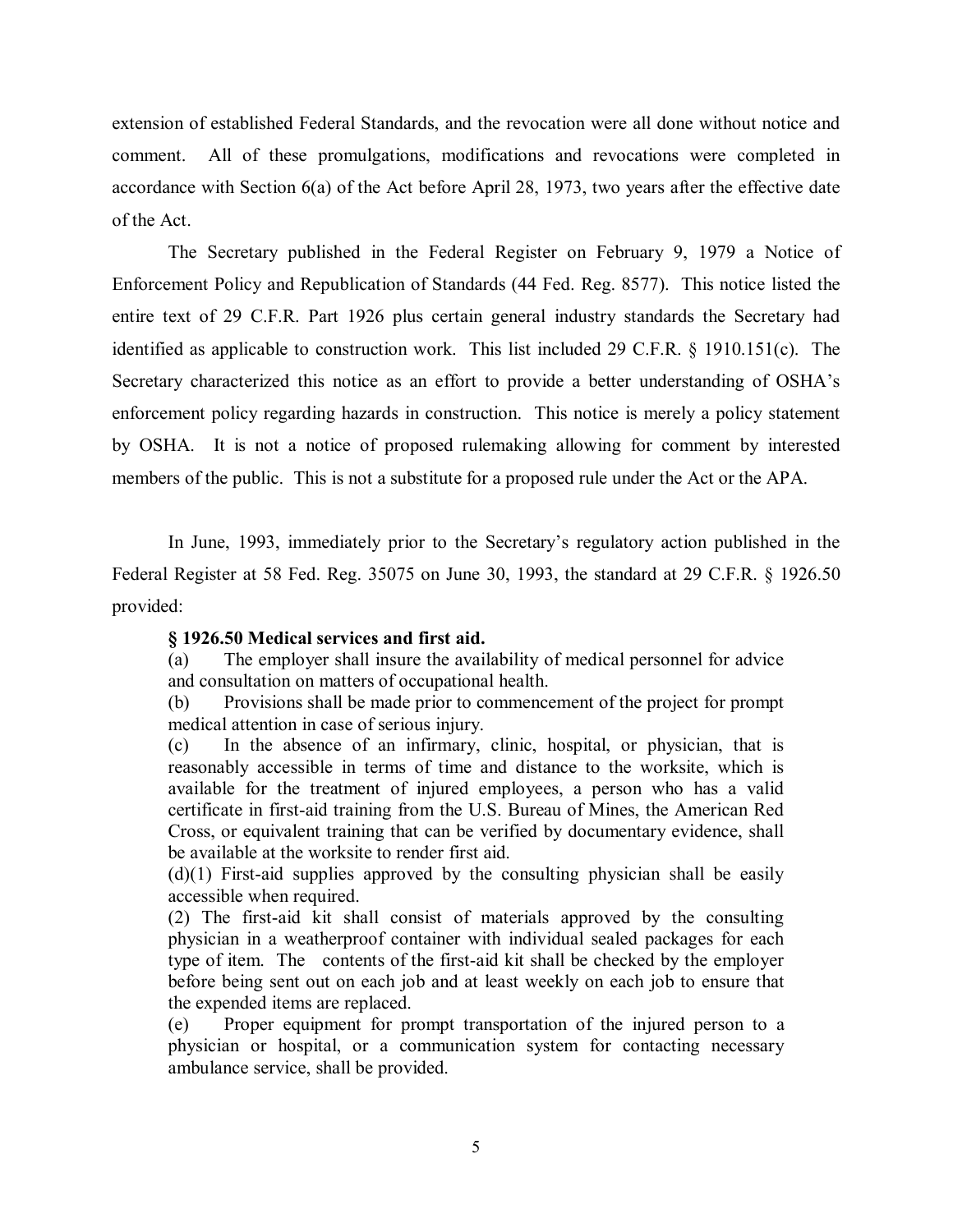(f) The telephone numbers of the physicians, hospitals, or ambulances shall be conspicuously posted.

On July 1, 1993, immediately after the Secretary's action, 29 C.F.R. § 1926.50 provided:

## **§ 1926.50 Medical services and first aid.**

 (a) The employer shall insure the availability of medical personnel for advice and consultation on matters of occupational health.

 (b) Provisions shall be made prior to commencement of the project for prompt medical attention in case of serious injury.

 reasonably accessible in terms of time and distance to the worksite, which is available for the treatment of injured employees, a person who has a valid Cross, or equivalent training that can be verified by documentary evidence, shall (c) In the absence of an infirmary, clinic, hospital, or physician, that is certificate in first-aid training from the U.S. Bureau of Mines, the American Red be available at the worksite to render first aid.

 $(d)(1)$  First-aid supplies approved by the consulting physician shall be easily accessible when required.

 physician in a weatherproof container with individual sealed packages for each type of item. The contents of the first-aid kit shall be checked by the employer before being sent out on each job and at least weekly on each job to ensure that (2) The first-aid kit shall consist of materials approved by the consulting the expended items are replaced.

(e) Proper equipment for prompt transportation of the injured person to a physician or hospital, or a communication system for contacting necessary ambulance service, shall be provided.

(f) The telephone numbers of the physicians, hospitals, or ambulances shall be conspicuously posted.

 (g) Where the eyes or body of any person may be exposed to injurious corrosive materials, suitable facilities for quick drenching or flushing of the eyes and body shall be provided within the work area for immediate emergency use.

 In its notice in the Federal Register at 58 Fed.Reg. 35076 on June 30, 1993, the Department of Labor, Occupational Safety and Health Administration (OSHA) published a final rule incorporating the regulatory text of Part 1910 standards that OSHA identified as applicable to construction work into various Part 1926 standards. OSHA "determined that it is not required Administrative Procedure Act or under Section 6(b) of the Occupational Safety and Health Act," existing rights or obligations nor does it establish new ones." The basis for these assertions to follow procedures for public notice and comment rulemaking under either Section 4 of the reasoning that, "this action does not affect the substantive requirements or coverage of the standards." In this notice, OSHA further asserted that, "incorporation does not modify or revoke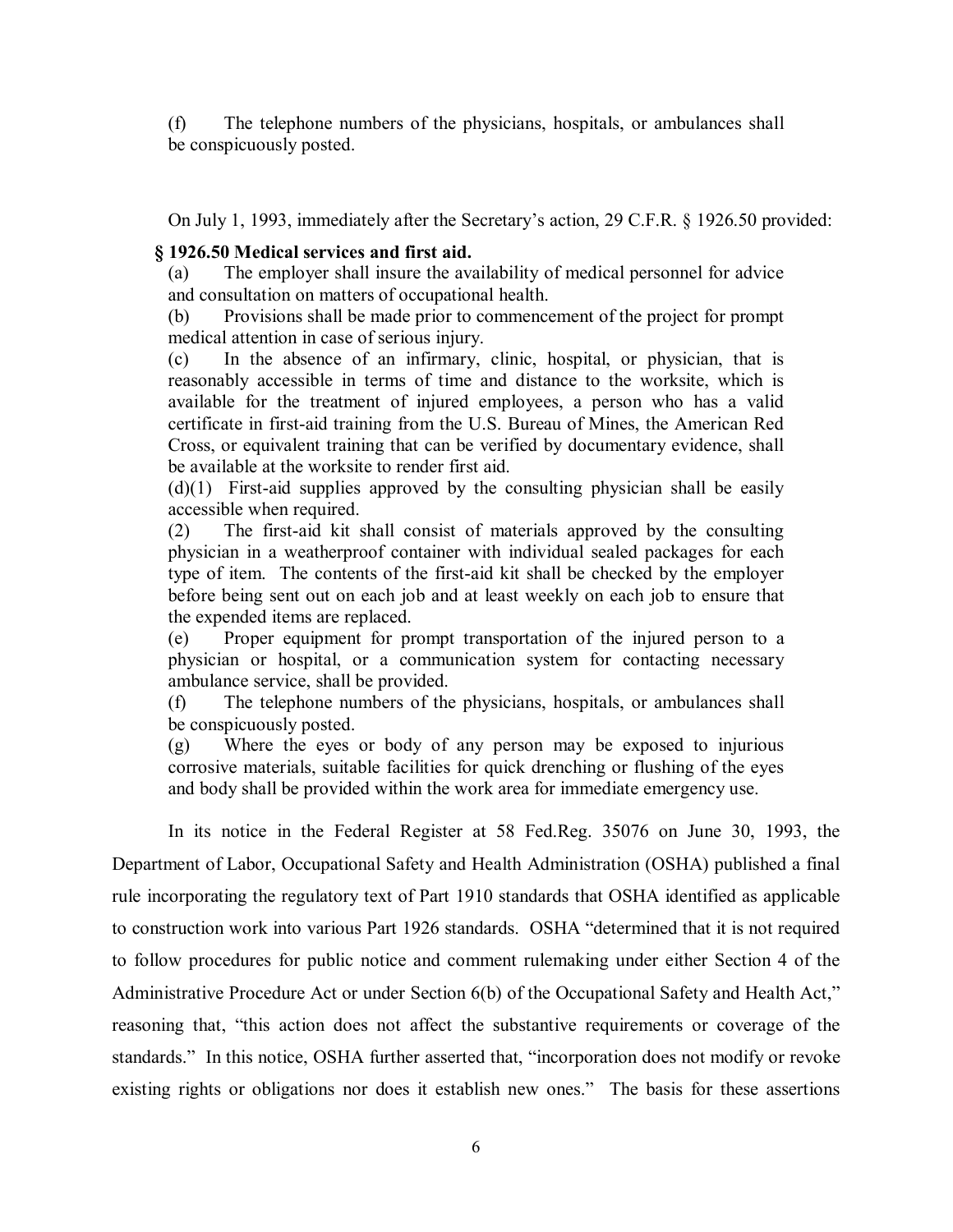the construction industry" that "have requested the Agency to develop a single set of OSHA regulations for the exclusive use of that industry." (58 Fed. Reg. 35076-35077). appears to be that OSHA was accommodating "elements of both labor and management within

As part of this notice, OSHA added a new standard to 29 C.F.R. § 1926.50 as follows:

#### **Subpart D-Occupational Health and Environmental Control**

6. New  $\S 1926.50(g)$  is added to read as follows:

§ 1926.50 Medical services and first aid.

\* \* \* \*

 (g) Where the eyes or body of any person may be exposed to injurious corrosive materials, suitable facilities for quick drenching or flushing of the eyes and body shall be provided within the work area for immediate emergency use.

The notice clearly adds  $\S$  1926.50(g) as a new standard. Prior to the June 30, 1993 Section (g). It did not provide a requirement for a quick drenching facility where the eyes or body of any person may be exposed to injurious corrosive materials. With the publication of this Federal Register Final Rule publication, the standard at 29 C.F.R. § 1926.50 did not contain a notice, a new section (g) was added requiring such facilities specifically in construction work.

 Section 6(a) of the Act sets forth the requirements for promulgation of standards for two years after the effective date of the Act without regard to the Administrative Procedure Act. Section 6(b) of the Act sets forth specific procedures for the Secretary to promulgate, modify or be published in the Federal Register allowing interested persons to submit written data or comments. A final rule may be promulgated, modified or revoked only after receipt of comments under Section  $6(b)(2)$  or the completion of a hearing under Section 6 (b) (3). revoke any standard under the Act after April 28, 1973. That section requires a proposed rule to

 Consistent with Section 6(b) of the Act, 29 C.F.R. § 1911.10 sets forth specific work. An exception to this procedure is allowed by 29 C.F.R. § 1911.5 for minor changes in standards where the public is not particularly interested. In such cases, the Secretary must under the Administrative Procedure Act (APA), 5 U.S.C. § 550 et seq. mandatory procedures for commencement of rulemaking for standards applicable to construction incorporate a finding of good cause for not providing notice and public procedure. These changes include interpretive and procedural changes to regulations and standards as allowed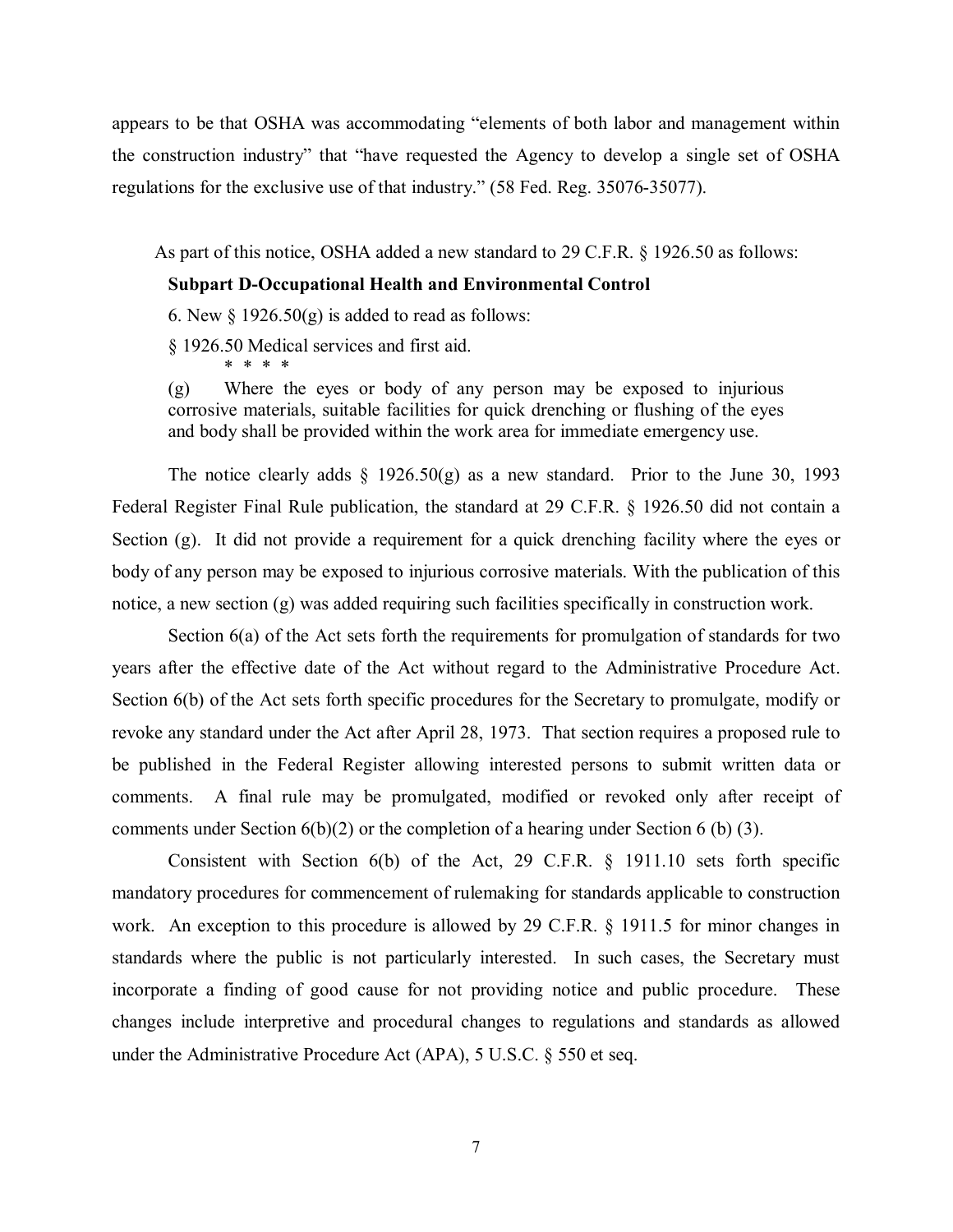Amending 29 C.F.R. § 1926.50 to add a new standard in § 1926.50 (g) is not a minor change involving interpretation or procedure. Rather, it is clearly a substantive change requiring, at the very least, informal rulemaking in the form of notice and public comment.

 of labor and management within the construction industry for the agency to develop a single set OSHA recognized this was a substantive change by considering requests from elements of OSHA regulations for the exclusive use of that industry. The Agency, in accordance with section 6(b)(2) of the Act, also considered recommendations of its Advisory Committee on Construction Safety and Health relating to consolidation of regulations applicable to construction. See 58 Fed. Reg. 35076, June 30, 1993.

 To that point, OSHA followed the requirements of the Act, the regulations and the APA. public procedure involving comment or a hearing, however, OSHA chose to issue a final rule adding a new standard at  $\S$  1926.50 (g). These actions were consistent with informal and formal procedures for promulgation and modification of substantive rules. Rather than publishing proposed rule changes, allowing for

 standard. This bare assertion is internally inconsistent with OSHA's official action in the final The Agency determined it was exempt from following required procedures of notice and comment, reasoning the action did not affect substantive requirements or coverage of the rule published in the same notice entitled "6. New § 1926.50 (g) is added to read as follows:" (58 Fed.Reg. 35084).

 It is clear that OSHA made a substantive change to 29 C.F.R. § 1926.50 by adding a new section (g) with new requirements for quick drenching facilities for employees doing construction work that may be exposed to injurious corrosive materials. This standard had no such requirement prior to this change. No other construction standard had this requirement.

 Established Federal Standards promulgated under the Walsh-Healey Act. This included the 29 C.F.R. § 1910.151. The standards in Part 1910 are often referred to as general industry On September 9, 1971, the Secretary of Labor extended and expanded the application of standard at 41 C.F.R. § 50-204.6 which was recodified as an OSHA standard on May 29, 1971 as standards which by their terms are broadly worded standards that may or may not be applicable to working conditions in various industries.

 Standards in Part 1926 are vertical standards. These are detailed specific standards applicable to specific working conditions. The vertical standards in Part 1926 apply to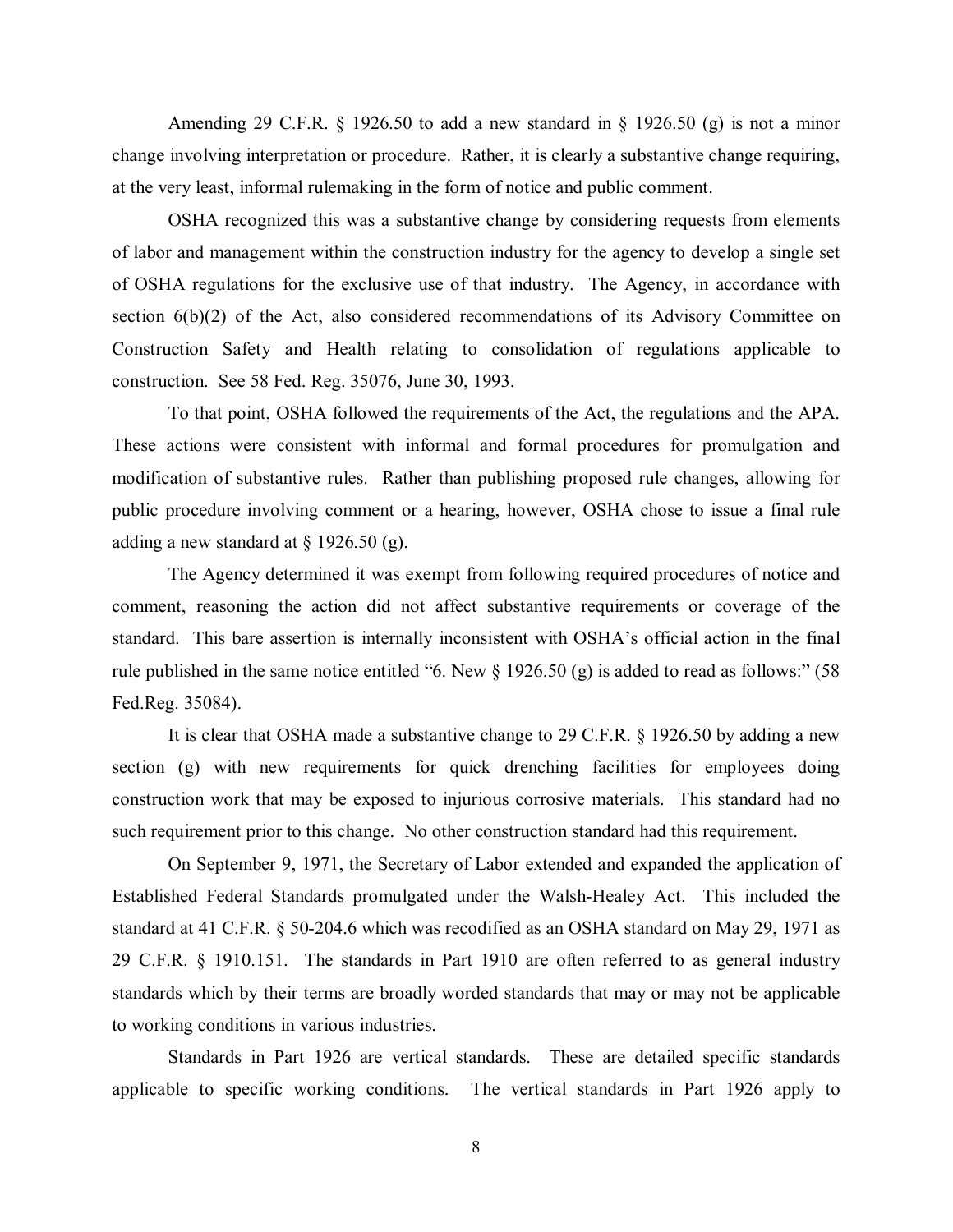described and defined in 29 C.F.R. § 1910.12. employment and places of employment of every employee engaged in construction work as

While 29 C.F.R. § 1910.151(c), a general industry standard, contained this requirement for quick drenching facilities, its terms may or may not apply to specific construction work. At the burden on the Secretary to prove the applicability of the standard is lessoned or even eliminated. By moving the requirement into the construction standard, there becomes a vertical industry specific construction standards, feasibility of compliance becomes more an enforcement hearing the burden to establish applicability of this general industry standard to working conditions on a construction jobsite rests squarely on the Secretary, By sliding the terms of § 1910.151(c) into a construction standard specifically applicable to construction work, presumption of applicability to construction work that otherwise does not exist for provisions contained in general standards in Part 1910. Once these requirements are incorporated into the difficult or even impossible for a cited employer to challenge.

 This alone shows that the action of OSHA was a substantive change and created a substantial impact on private parties engaged in construction activity. This substantive change required a proposed rule subject to notice and comment.

 OSHA failed to follow procedures required by Section 6(b) of the Act, its own minor and do not affect substantive requirements or coverage of the standards is internally inconsistent with its notice of final rule. This assertion is unconvincing and, therefore, rejected. regulations in 29 C.F.R. Part 11 and the APA. The Agency's statement that these changes are

### **Conclusion**

 under formal rulemaking procedures. Since this standard at 29 C.F.R. § 1926.50(g) was alleged violation of that standard. The alleged serious violation of 29 C.F.R. § 1926.50(g) in Citation No. 1, Item 1 is vacated. Complainant did not comply with the requirements of Section 6(b) of the Act, its own regulations at 29 C.F.R. Part 1911 or the Administrative Procedure Act in the promulgation of 29 C.F.R. §1926.50(g). This action substantively changed employer duties and obligations under 29 C.F.R. §1926.50 without notice and comment, as required for informal rulemaking, or a hearing improperly promulgated and added as a new standard, the Secretary cannot now enforce an